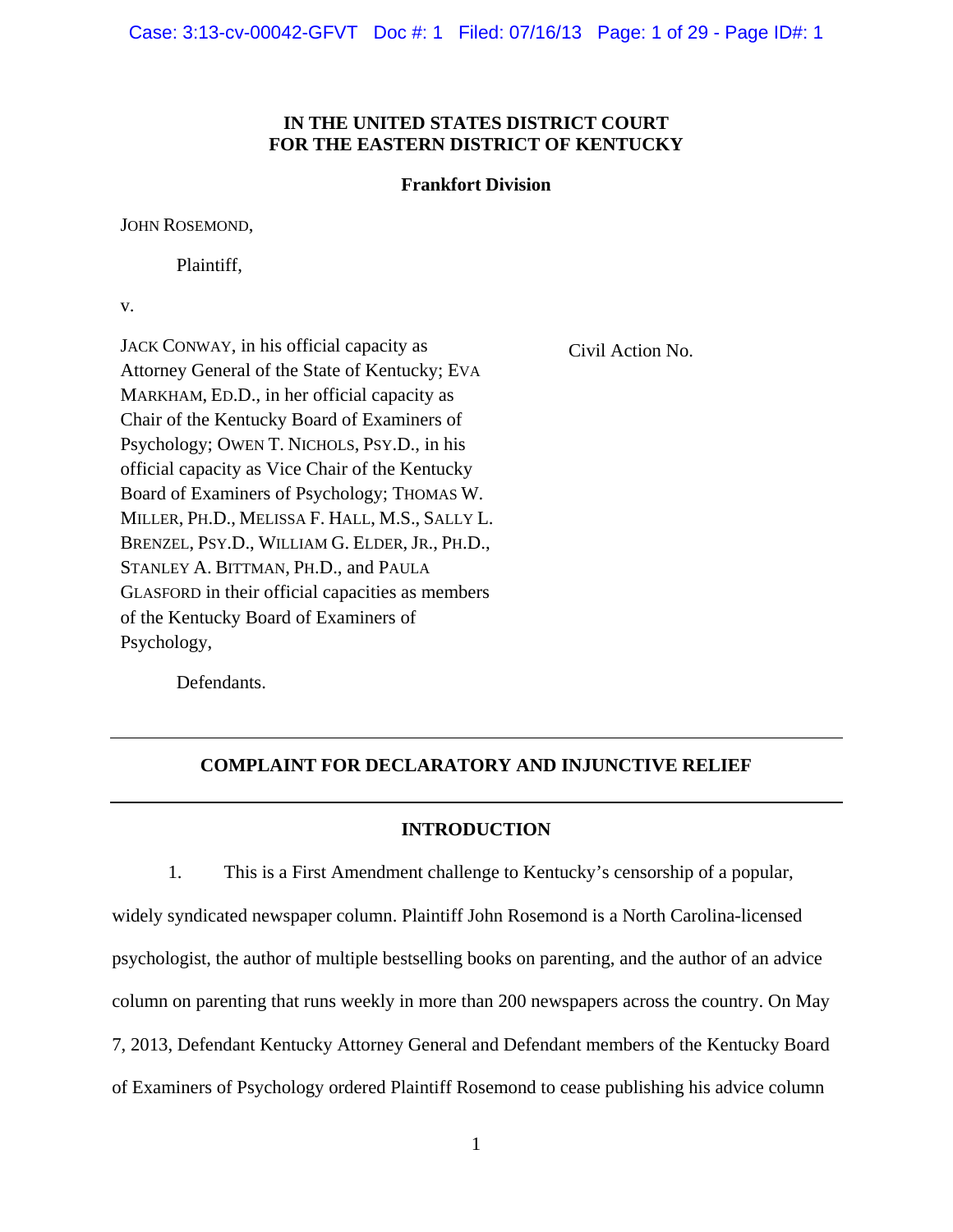#### Case: 3:13-cv-00042-GFVT Doc #: 1 Filed: 07/16/13 Page: 2 of 29 - Page ID#: 2

in Kentucky on the premise that one-on-one advice about parenting is the practice of psychology and is therefore reserved exclusively for Kentucky-licensed psychologists. Defendants also ordered Plaintiff Rosemond not to refer to himself as a psychologist in the tagline of his newspaper column because, again, he is not a *Kentucky-licensed* psychologist. Defendants' actions are unconstitutional because the First Amendment does not allow the government to censor newspaper opinion columns on the basis of their content. Nor does the First Amendment allow the government to prohibit anyone from making a truthful statement such as "John Rosemond is a family psychologist."

#### **JURISDICTION AND VENUE**

2. Plaintiff Rosemond brings this civil-rights lawsuit pursuant to the First and Fourteenth Amendments to the United States Constitution; the Civil Rights Act of 1871, 42 U.S.C. § 1983; and the Declaratory Judgment Act, 28 U.S.C. § 2201.

3. Plaintiff Rosemond seeks declaratory and injunctive relief against the enforcement of sections 319.005 *et seq*. of the Kentucky Revised Statutes ("Psychology Practice Act"), regulations promulgated pursuant to the Psychology Practice Act, 201 KAR §§ 26:115 *et seq.*, and against the practices and policies of the Kentucky Board of Examiners of Psychology ("Psychology Board") that: (1) deny his First Amendment right to communicate his opinions, including opinions in the form of one-on-one advice, in his nationally syndicated newspaper column or other writings such as his books, without becoming a Kentucky-licensed psychologist; and (2) deny his right to refer to himself truthfully as a psychologist without becoming a Kentucky-licensed psychologist.

4. This Court has subject-matter jurisdiction under 28 U.S.C. §§ 1331 and 1343.

5. Venue lies in this Court under 28 U.S.C. § 1391(b).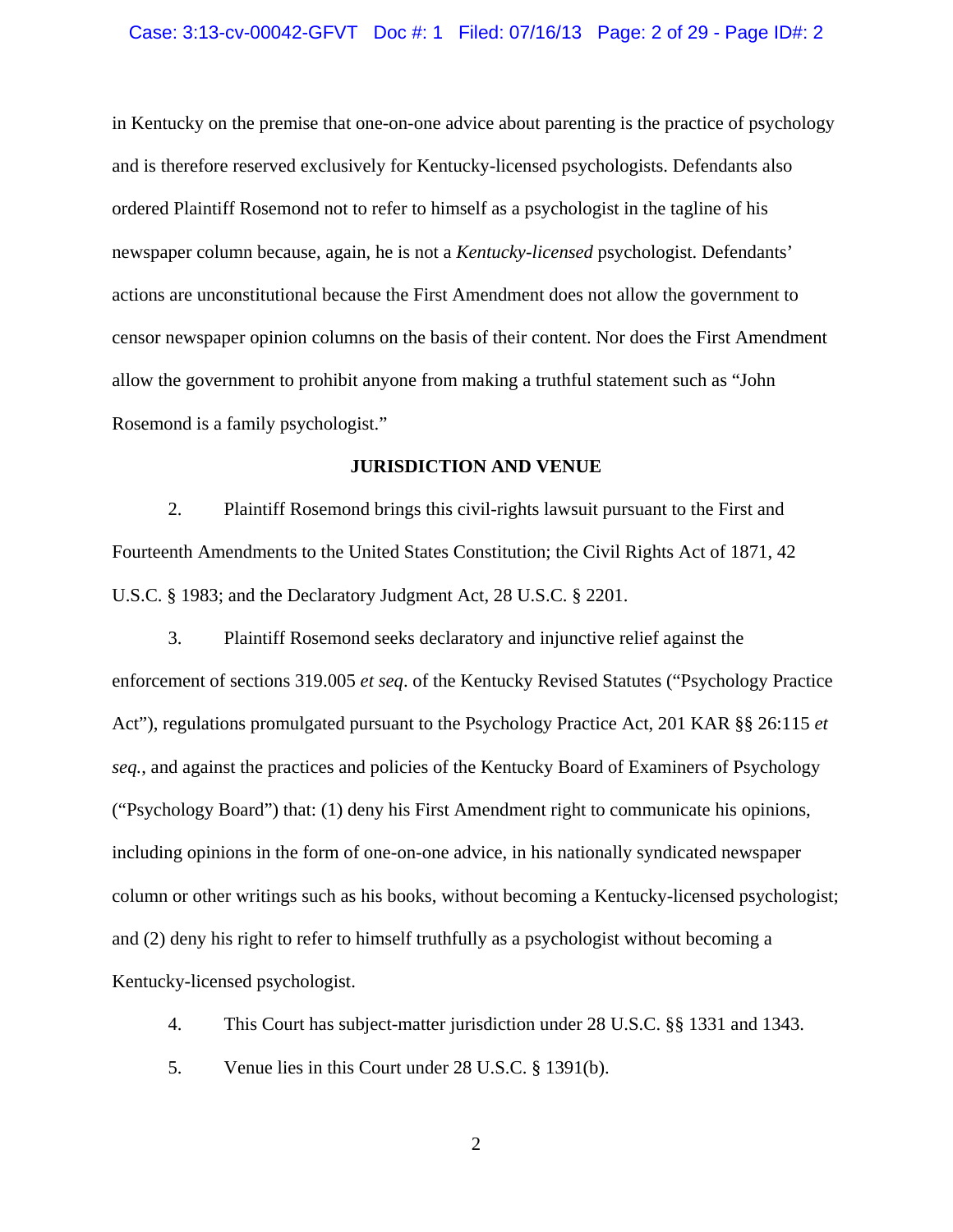#### **PARTIES**

6. Plaintiff John Rosemond is a United States citizen. He resides in Gastonia, Gaston County, North Carolina.

7. Defendant Jack Conway is the Attorney General of Kentucky and is sued in his official capacity. The office of the Attorney General is located in Frankfort, Franklin County, Kentucky.

8. Defendants Eva Markham, Ed.D., Owen T. Nichols, Psy.D., Thomas W. Miller, Ph.D., Melissa F. Hall, M.S., Sally L. Brenzel, Psy.D., William G. Elder, Jr., Ph.D., Stanley A. Bittman, Ph.D., and Paula Glasford are members of the Kentucky Board of Examiners of Psychology and are also sued in their official capacities. The office of the Board is located in Frankfort, Franklin County, Kentucky.

#### **FACTUAL ALLEGATIONS**

#### **Family Psychologist John Rosemond**

9. Plaintiff Rosemond is a 65-year-old family psychologist who lives in North Carolina.

10. Plaintiff Rosemond has a Master's degree in psychology. He is a licensed "psychological associate" in North Carolina under N.C. Gen. Stat. section 90-270.2(7) & 270.11(b). As a licensed psychological associate, he is authorized under North Carolina law to call himself a "psychologist." N.C. Gen. Stat. § 90-270.2(9).

11. Plaintiff Rosemond is not licensed to practice psychology in any state other than North Carolina.

12. Plaintiff Rosemond's particular area of professional interest is effective parenting.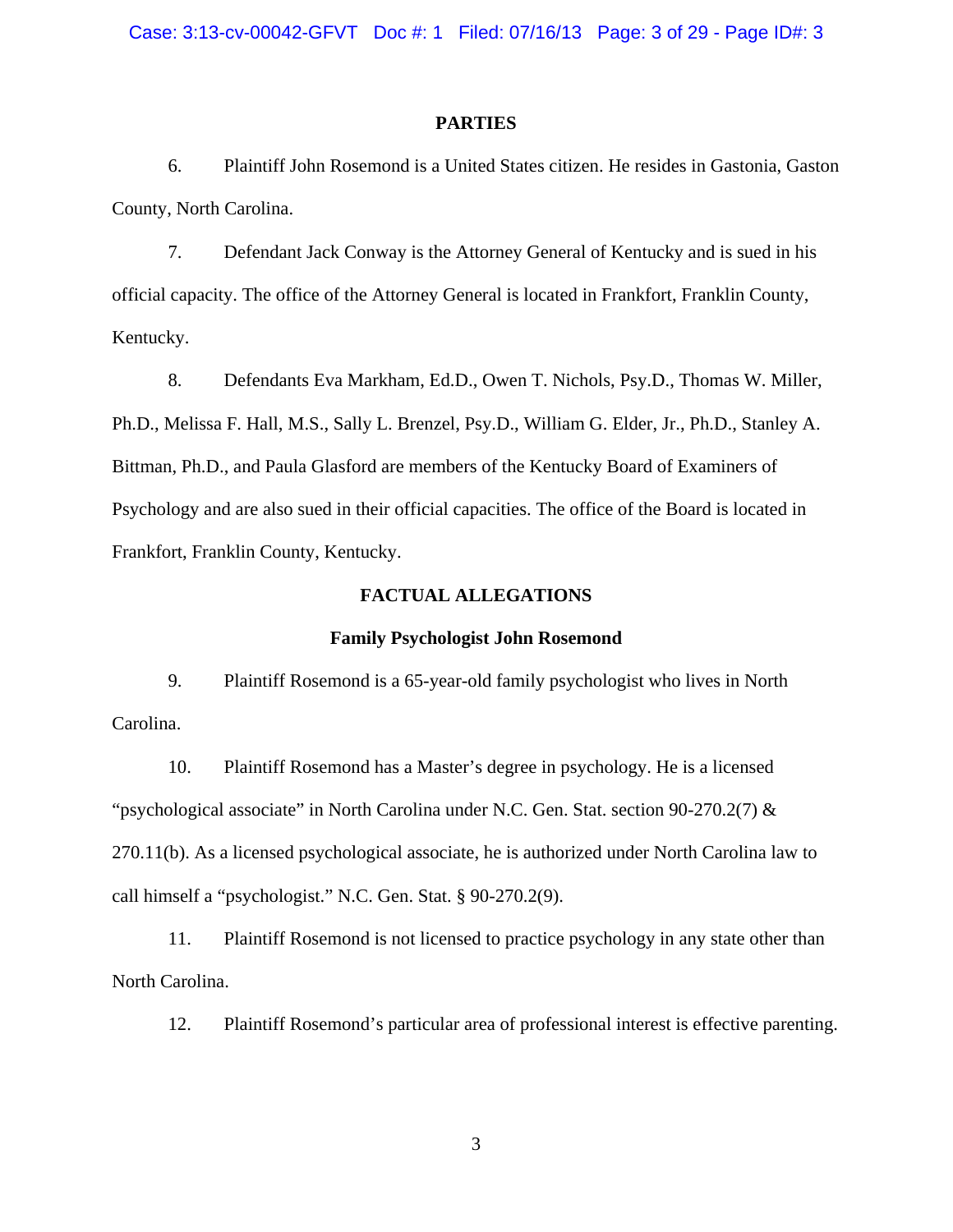#### Case: 3:13-cv-00042-GFVT Doc #: 1 Filed: 07/16/13 Page: 4 of 29 - Page ID#: 4

13. Plaintiff Rosemond does not subscribe to any particular "school" of psychological thought such as psychoanalysis or cognitive psychology, and his advice columns (as well as his books, speaking engagements, and seminars) do not reflect any academic methodology for addressing the parenting issues of those who write to him for advice. He advocates what he considers a "commonsense" approach to parenting, and believes that children do best when their parents provide clear rules and boundaries.

14. Plaintiff Rosemond is the author of over a dozen books on parenting, five of which are bestsellers. His bestsellers are *Parenting by the Book*; *The Six-Point Plan for Raising Happy, Healthy Children*; *Making the Terrible Twos Terrific!*; *Teen Proofing*; and *Because I Said So*. His books have sold over one million copies.

15. Plaintiff Rosemond's books, and the advertising for those books, truthfully describe him as a "psychologist." For example, the description of Plaintiff Rosemond's book *Teen Proofing* on Amazon.com describes him as "a renowned child psychologist who has helped millions of parents learn to raise their children and remain sane."

16. Plaintiff Rosemond's books are readily available in Kentucky, both via the Internet and through traditional brick-and-mortar book stores.

17. Plaintiff Rosemond has appeared on many television programs, including *20/20*, *The View*, *Politically Incorrect*, *Fox & Friends*, and *The O'Reilly Factor*. These television appearances are broadcast in Kentucky like any other national broadcast.

18. In his television appearances, Plaintiff Rosemond is truthfully described as a "psychologist."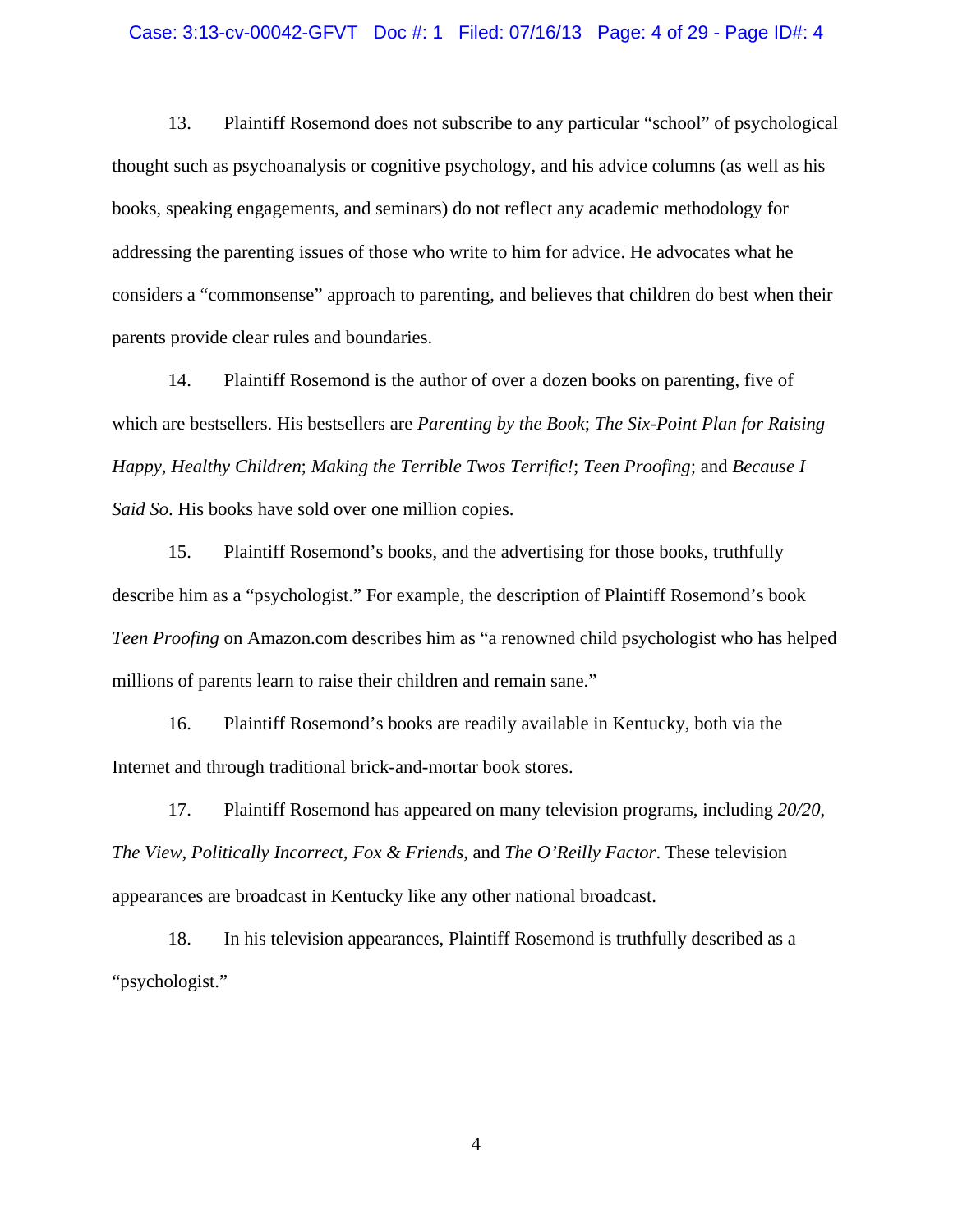#### Case: 3:13-cv-00042-GFVT Doc #: 1 Filed: 07/16/13 Page: 5 of 29 - Page ID#: 5

#### **Plaintiff Rosemond's Syndicated Advice Column**

19. In addition to the professional activities discussed above, since 1976, Plaintiff Rosemond has written a newspaper column on parenting.

20. Plaintiff Rosemond's column is the longest-running syndicated column in the United States written by a single author.

21. The tagline of Plaintiff Rosemond's column truthfully describes him as a "psychologist." *See, e.g.*, John Rosemond, *Living with Children* (Feb. 2013) (attached as Ex. B).

22. Plaintiff Rosemond's column now appears on a roughly weekly basis in over 200 newspapers across the country through the McClatchey-Tribune syndicate, including newspapers such as the *Atlanta Journal Constitution*, the *Charlotte Observer*, and the *Pittsburgh Tribune*. Through syndication, Plaintiff Rosemond's column regularly appears in newspapers across Kentucky, including the *Lexington Herald-Leader*, the *Paducah Sun*, and the *Danville Advocate-Messenger*.

23. Plaintiff Rosemond's column has run in Kentucky newspapers on a regular basis for many years. He expects his column to continue running in Kentucky on a regular basis for the indefinite future.

24. Thousands of people in Kentucky regularly read Plaintiff Rosemond's parenting column.

25. In about half of his columns, Plaintiff Rosemond answers specific questions from parents about their own children.

26. The questions that Plaintiff Rosemond answers in his column are from actual parents, and those questions are about the problems those parents are actually having with their children. Plaintiff Rosemond does not fabricate questions.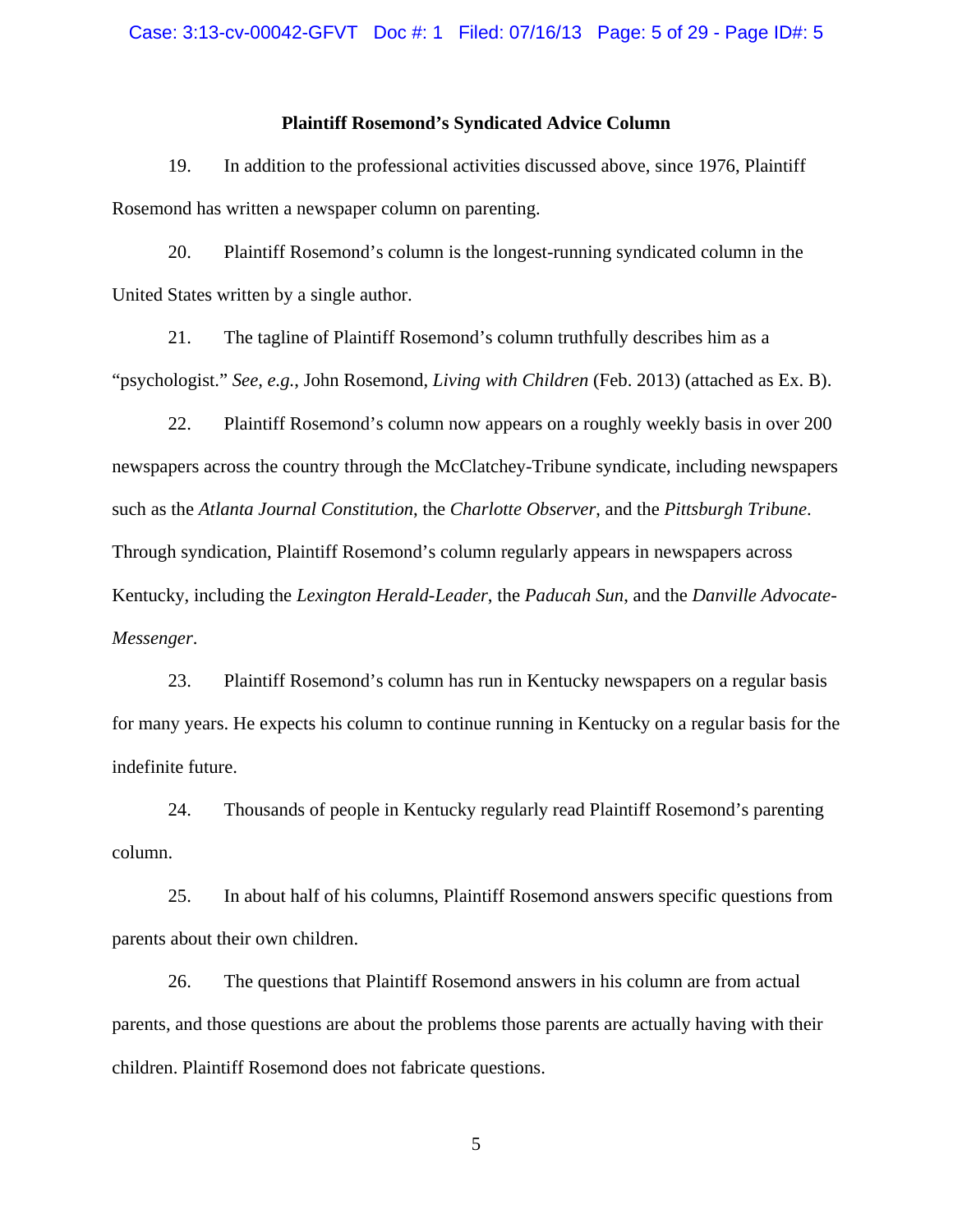#### Case: 3:13-cv-00042-GFVT Doc #: 1 Filed: 07/16/13 Page: 6 of 29 - Page ID#: 6

27. The format of these advice-style columns is the same as the familiar Dear Abby column or any of the many other advice columns that run on many topics in newspapers across the country. Plaintiff Rosemond publishes a question from a parent, which is edited only for clarity and length, and provides a response that is individually tailored to the predicament described in the question.

28. When he writes his column in the Dear Abby-style format and answers a specific reader's question about his or her circumstances, Plaintiff Rosemond has two purposes. First, he intends to provide useful advice to the specific questioner in a manner that is tailored to the individual circumstances of that questioner's life. Second, Plaintiff Rosemond intends to use his answer to that specific question as an opportunity to educate and entertain the thousands of people who read his advice column.

29. In the early days of his column, Plaintiff Rosemond used questions that parents asked him in parenting seminars that he conducted, and continues to conduct, around the country.

30. Now, Plaintiff Rosemond uses questions in his newspaper column that parents submit via his website, www.rosemond.com, in addition to questions parents ask him at parenting seminars.

31. Plaintiff Rosemond does not select questions to use in his advice column at random. He selects questions that present common problems so that his specific answers to those questions have general value to the thousands of people who read his column for educational and entertainment purposes.

32. Plaintiff Rosemond is paid by the McClatchey-Tribune syndicate to write his column. Plaintiff Rosemond does not charge the people whose questions he answers in his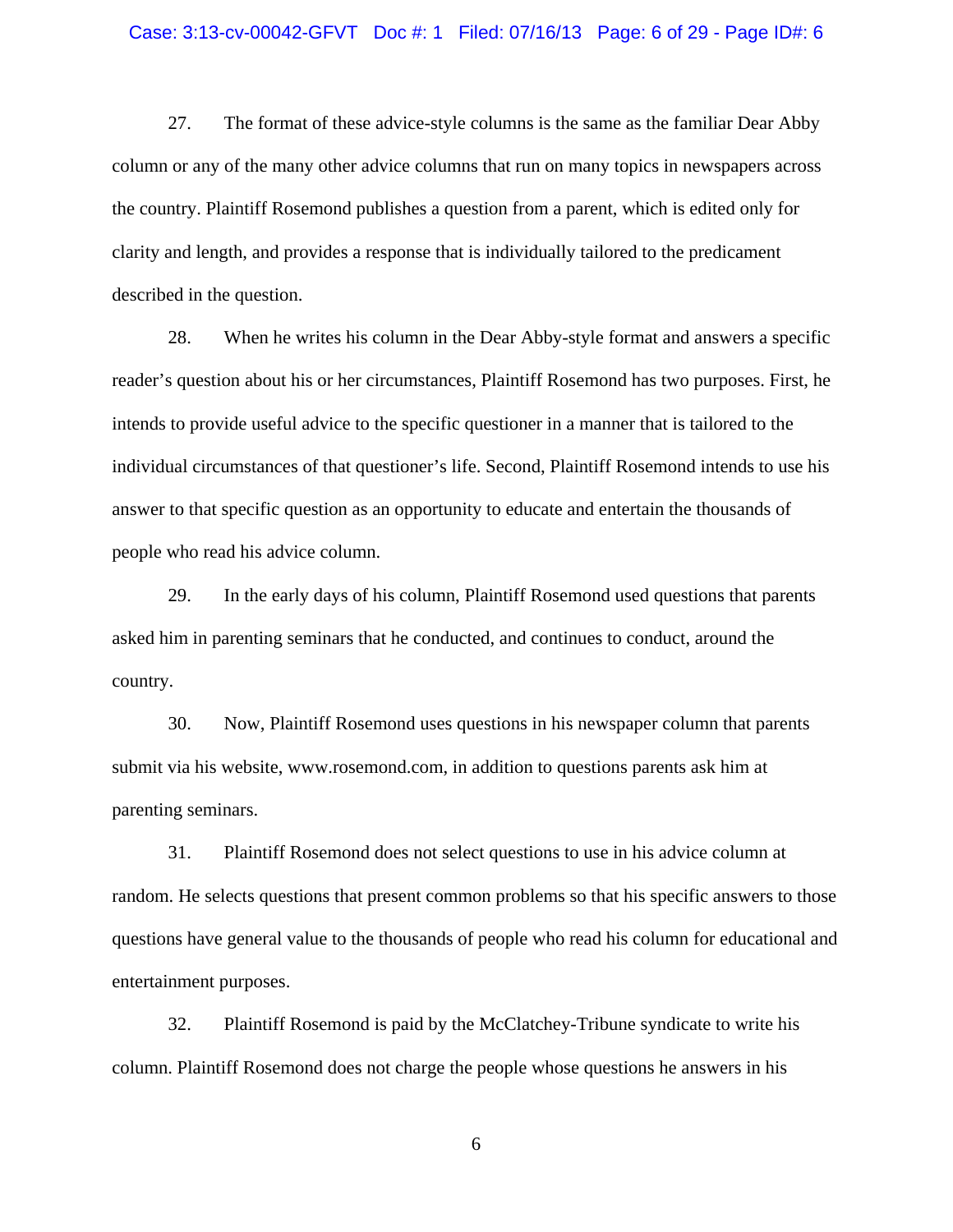#### Case: 3:13-cv-00042-GFVT Doc #: 1 Filed: 07/16/13 Page: 7 of 29 - Page ID#: 7

advice column for the advice that he dispenses via the column. Plaintiff Rosemond is not paid by any individual papers that carry his column, with the exception of the Idaho-based "Signs of the Times" magazine, in which his column has appeared for approximately 20 years, and one parenting paper in Alabama. Plaintiff Rosemond self-distributes to both of those publications.

33. Plaintiff Rosemond does not know the identity of those who submit parenting questions via his website and he does not know where they live.

34. Plaintiff Rosemond does not know if the people whose questions he answers in his advice column ultimately follow his published advice.

35. No reasonable parent whose question runs in one of Plaintiff Rosemond's columns would believe that he or she has entered into a formal clinical relationship with Plaintiff Rosemond, and Plaintiff Rosemond has never knowingly entered into a formal clinical relationship with anyone who has submitted a question to him via his website.

36. No reasonable person who reads Plaintiff Rosemond's column would believe that, by answering a parent's question, Plaintiff Rosemond has created a formal clinical relationship with the person who submitted the question.

37. "Psychologist" and "Kentucky-licensed psychologist" are not synonymous.

38. No reasonable person who reads the tagline of Plaintiff Rosemond's column in a major newspaper of general circulation such as the *Lexington Herald-Leader* would conclude that Plaintiff Rosemond must be a *Kentucky-licensed* psychologist because the tagline describes Plaintiff Rosemond as a "psychologist."

39. Many of Plaintiff Rosemond's books include questions and answers that have previously been published in one of Plaintiff Rosemond's advice columns.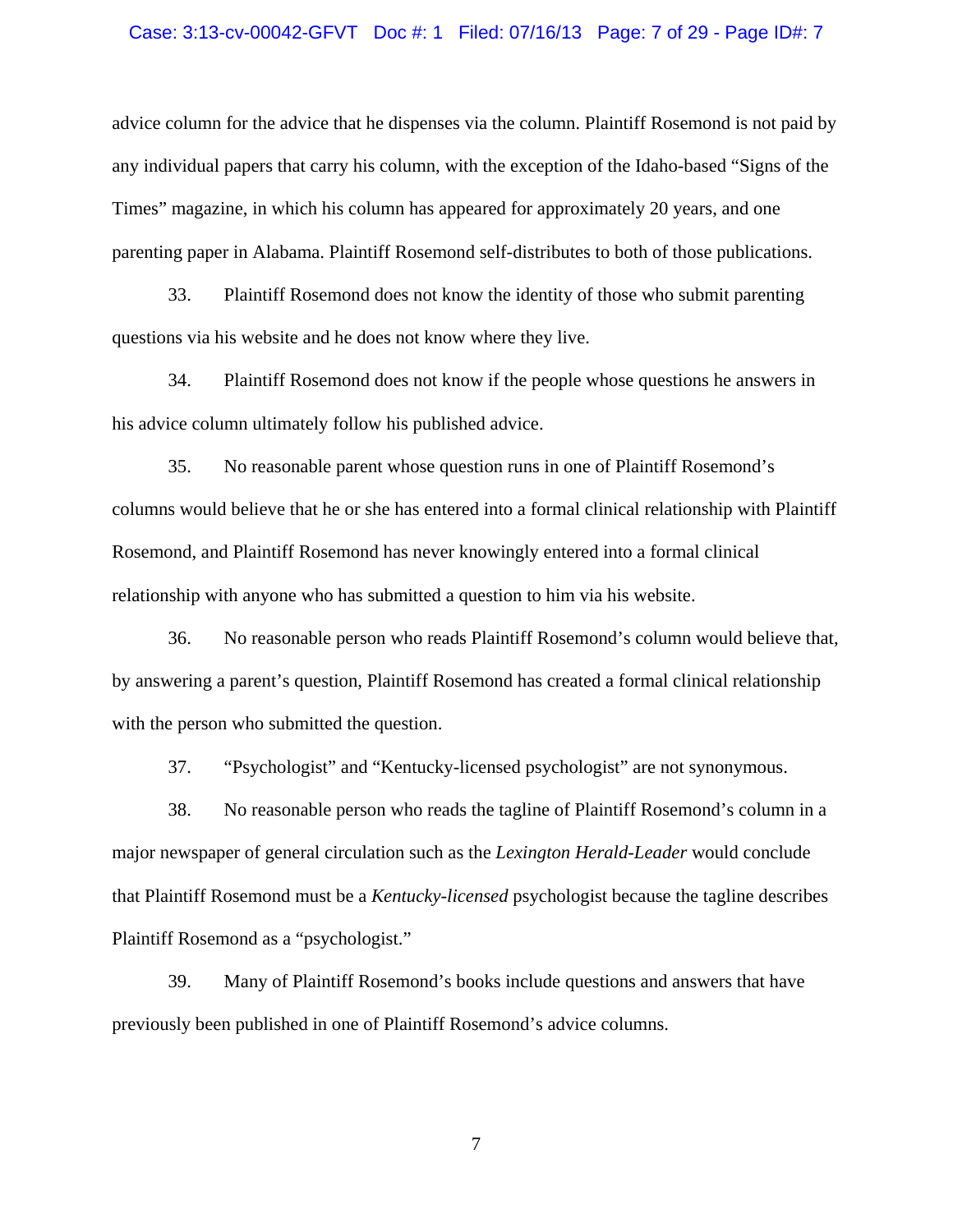#### **Kentucky Censors Plaintiff Rosemond's Advice Column**

40. On May 7, 2013, Defendant Attorney General Jack Conway, through Assistant Attorney General and Psychology Board General Counsel Brian T. Judy, sent Plaintiff Rosemond a letter stating that the Board of Examiners of Psychology ("Psychology Board" or "the Board") had reviewed Plaintiff Rosemond's February 12, 2013 column, among other materials. *See* Letter from Brian T. Judy, General Counsel, Ky. Bd. of Exam'rs of Psychology, to John Rosemond (May 7, 2013), at 1 (attached as Ex. A).

41. The February 12, 2013 column ran in the *Lexington Herald-Leader* in Lexington, Kentucky. This newspaper has in the past co-sponsored or supported at least two of Plaintiff Rosemond's speaking engagements in Lexington.

42. In this February 12, 2013 column, Plaintiff Rosemond responded to a question from parents who described their son as a "highly spoiled underachiever." Ex. B. The substance of Plaintiff Rosemond's advice was to take away the teenager's privileges until he showed consistent improvement. Plaintiff Rosemond warned the parents to persevere through any backlash from their son in order to keep him on the right track. *Id*.

43. On February 13, 2013, Thomas Kirby Neill, Ph.D., a "retired clinical child psychologist, formerly licensed in Kentucky," wrote a letter to the Psychology Board to express his opinion that Plaintiff Rosemond's advice in his February 12, 2013 column was "unprofessional and unethical." *See* Letter from Thomas Kirby Neill, Ph.D., to Ky. Bd. of Exam'rs of Psychology (Feb. 13, 2013) (attached as Ex. C). As stated in his letter, Dr. Neill faulted Plaintiff Rosemond for dispensing advice without performing a "personal assessment of the child and family, and without a professional relationship that allows him to follow up" on his advice. *Id*. Dr. Neill noted in his letter that he had complained to the Psychology Board before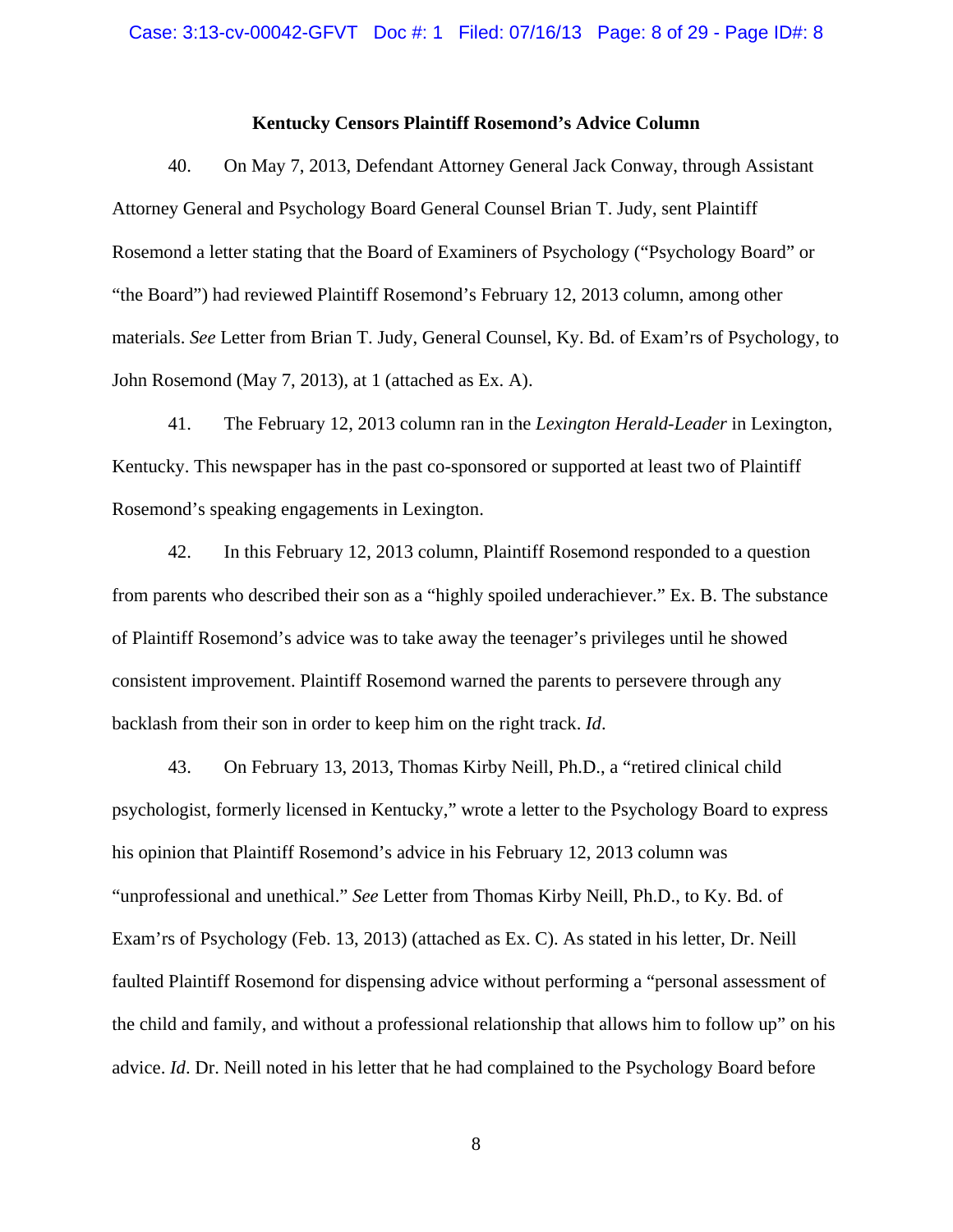#### Case: 3:13-cv-00042-GFVT Doc #: 1 Filed: 07/16/13 Page: 9 of 29 - Page ID#: 9

about Plaintiff Rosemond's column, and urged the Board at least to prevent Plaintiff Rosemond from using the word "psychologist" to describe himself in his columns published in Kentucky. *Id*.

44. In his May 7, 2013 letter to Plaintiff Rosemond, Defendant Attorney General Conway, through Assistant Attorney General Judy, informed Plaintiff Rosemond that Defendant Attorney General and the Psychology Board concluded that he was unlawfully using the word "psychologist." Ex. A, at 1-2.

45. Defendant Attorney General Conway and the Psychology Board based this conclusion on the fact that the tagline of Plaintiff Rosemond's column states, "Family Psychologist John Rosemond answers parents' questions on his web site at www.rosemond.com," and on the Kentucky statute that prohibits anyone but a Kentuckylicensed psychologist from using the word "psychologist" as a self-description. Ex. A, at 1-2 (citing Ky. Rev. Stat. § 319.005).

46. Defendant Attorney General Conway and the Psychology Board also concluded that Plaintiff Rosemond's column violated the statute proscribing the unlicensed practice of psychology because Plaintiff Rosemond's "response to a specific question from a parent about handling a teenager was a psychological service to the general public." Ex. A, at 2 (citing Ky. Rev. Stat. § 319.010(7)).<sup>1</sup>

47. Defendant Attorney General Conway, through Assistant Attorney General Judy, used his May 7, 2013 letter to direct Plaintiff Rosemond to sign, have notarized, and return a document called "Cease and Desist Affidavit and Assurance of Voluntary Compliance" by May 30, 2013. Ex. A, at 2.

<sup>&</sup>lt;sup>1</sup> The Attorney General's letter also cites Ky. Rev. Stat. § 319.010(6), but that "(6)" appears to be a typographical error and should have read "(7)."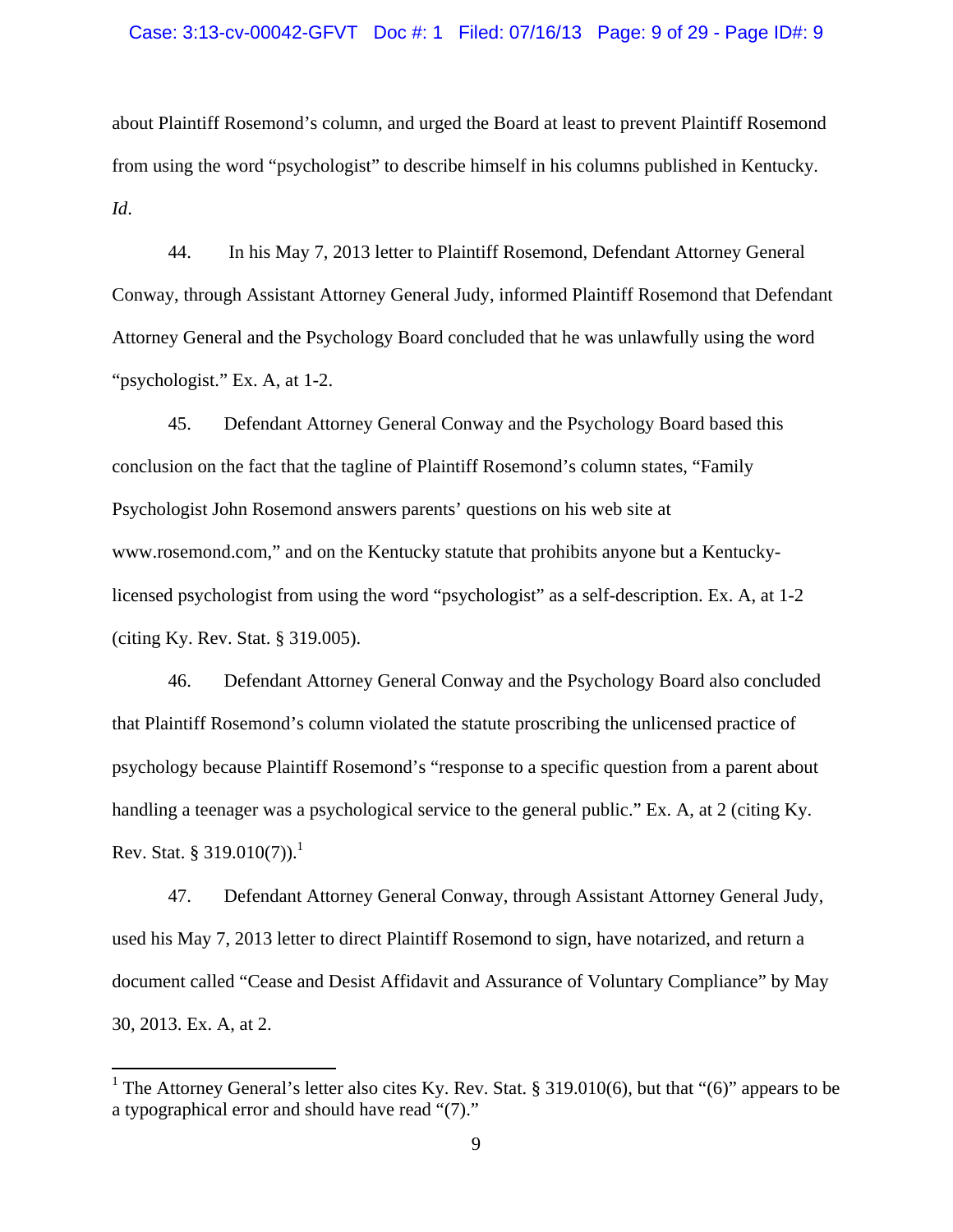#### Case: 3:13-cv-00042-GFVT Doc #: 1 Filed: 07/16/13 Page: 10 of 29 - Page ID#: 10

48. Defendant Attorney General Conway, through Assistant Attorney General Judy, stated in his May 7, 2013 letter that signing the Cease and Desist Affidavit "will end any further action by the Board at this time." Ex. A, at 2.

49. Defendant Attorney General Conway, through Assistant Attorney General Judy, used his May 7, 2013 letter to threaten Plaintiff Rosemond with the "time, expense, and delay of . . . further legal action." The letter specifically identified Ky. Rev. Stat. § 319.118(2), which authorizes the Psychology Board to bring civil actions to enjoin violations of the Psychology Practice Act. Ex. A, at 2.

50. Paragraph one of the Cease and Desist Affidavit requires Plaintiff Rosemond to confess to practicing psychology in Kentucky without a license, and also to confess to using the word "psychologist" to describe himself in Kentucky without a license. *See* Cease & Desist Aff. & Assurance of Voluntary Compliance ¶ 1 (attached as Ex. D).

51. Paragraphs three and four of the Cease and Desist Affidavit require Plaintiff Rosemond to promise never again to engage in the unlicensed practice of psychology or use the word "psychologist" to describe himself in Kentucky. Ex. D  $\P$  1 3-4.

52. The purpose of Defendant Attorney General's May 7, 2013 letter, as well as the purpose of the Cease and Desist Affidavit, is to prevent Plaintiff Rosemond from again causing an advice column to be published in Kentucky that is materially similar to his February 12, 2013 column in which he provided specific advice to a specific person about a specific personal problem and in which he truthfully described himself as a "psychologist."

53. Plaintiff Rosemond does not know whether the parents whose question he ran in his February 12, 2013 column are residents of Kentucky or even if they are residents of the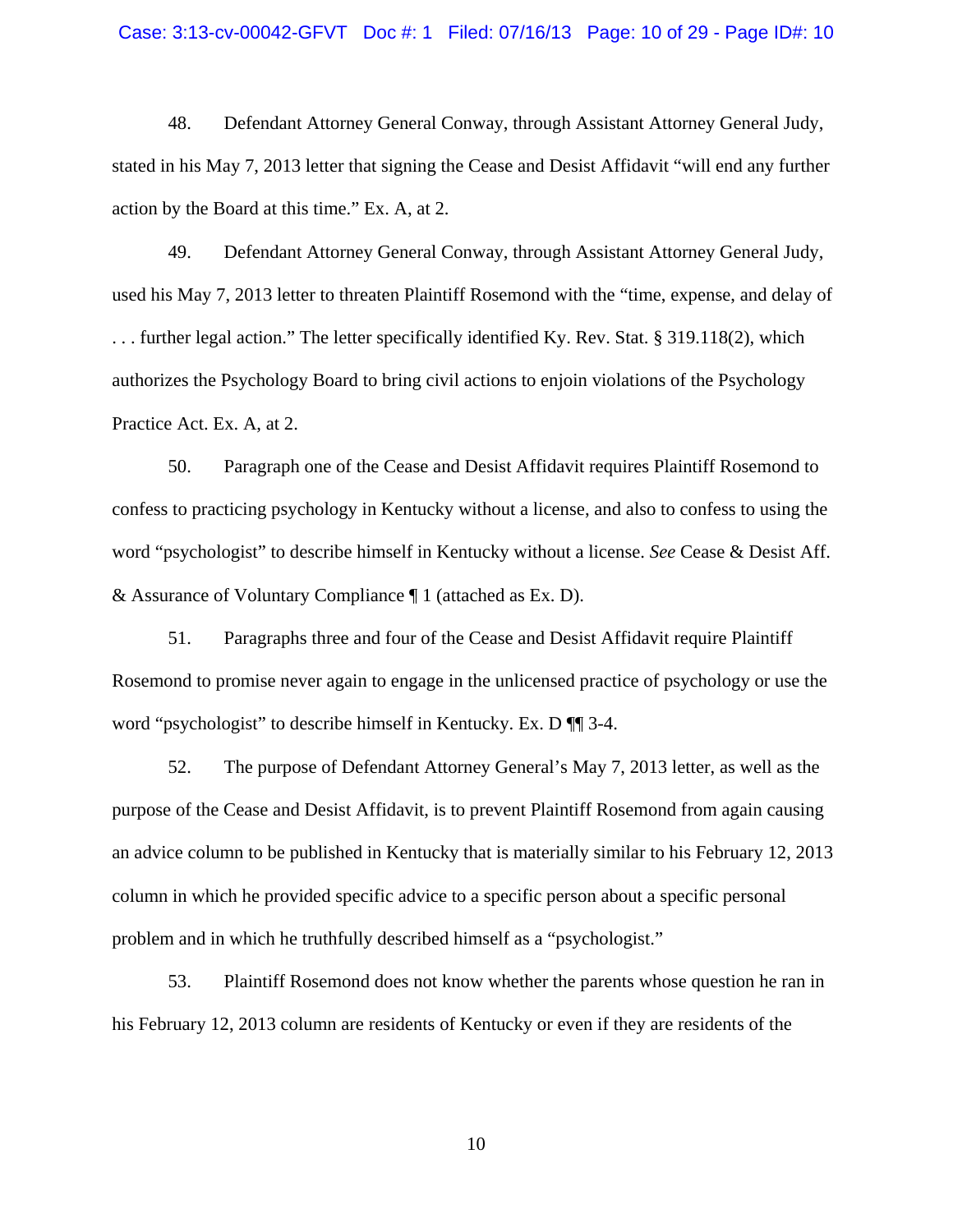#### Case: 3:13-cv-00042-GFVT Doc #: 1 Filed: 07/16/13 Page: 11 of 29 - Page ID#: 11

United States. Nor does Plaintiff Rosemond know if the parents who submitted the question actually read his column responding to their question.

54. Neither Defendant Attorney General Conway, nor Assistant Attorney General Judy, nor any Defendant member of the Psychology Board knows where the parents reside who wrote the question that Plaintiff Rosemond answered in his February 12, 2013 column.

55. Plaintiff Rosemond does not know whether the parents whose question he ran in his February 12, 2013 column followed his advice.

56. Neither Defendant Attorney General Conway, nor Assistant Attorney General Judy, nor any Defendant member of the Psychology Board knows whether the parents whose question he ran in his February 12, 2013 column followed his advice.

57. Defendant Attorney General Conway, through Assistant Attorney General Judy, stated in his May 7, 2013 letter that Plaintiff Rosemond had until May 30, 2013 to return the executed Cease and Desist Affidavit.

58. On May 16, 2013, Plaintiff Rosemond sent a letter to Assistant Attorney General Brian T. Judy stating that Plaintiff Rosemond did not believe that his February 12, 2013 advice column constituted the unlicensed practice of psychology. *See* Letter from John Rosemond to Brian T. Judy, General Counsel, Ky. Bd. of Exam'rs of Psychology (May 16, 2013) 1-2 (attached as Ex. E).

59. Plaintiff Rosemond's May 16, 2013 letter to Assistant Attorney General Judy pointed out that over the "past few decades there has been a proliferation of newspaper and magazine advice columns, radio advice programs, and television advice programs." Ex. E, at 1-2. Plaintiff Rosemond named several high-profile people who provide parenting advice, including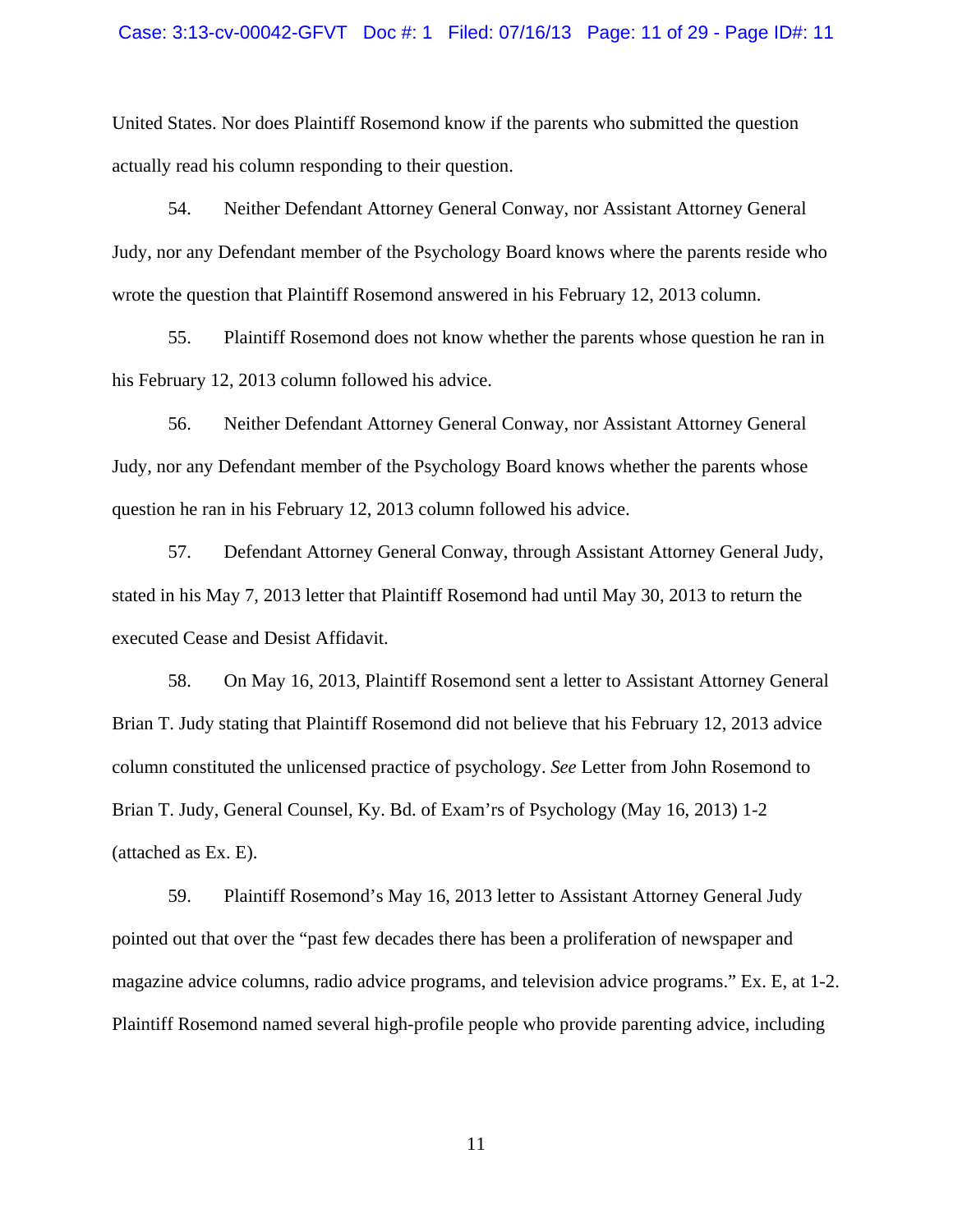Philip McGraw, Ph.D. (television's "Dr. Phil") and Laura Schlessinger, Ph.D. (radio's "Dr.

Laura"). *Id*. at 1-2.

60. In addition to Dr. Phil and Dr. Laura, there are many national-level advice

personalities who educate and entertain by offering individualized advice in response to

questions from readers, listeners, or viewers. All of the following advice personalities, including

the venerable Dear Abby column, are readily available in Kentucky, and appear on television, on

the radio, on the Internet, in books, and in newspapers such as *The New York Times* and *The* 

#### *Washington Post*:

Jeanne Phillips ("Dear Abby"), Susan Orman ("The Suze Show"), Ruth Westheimer ("Sexually Speaking"), Dave Ramsey ("The Dave Ramsey Show"), John Gray ("Mars and Venus"), Dan Savage ("Savage Love"), Drew Pinsky ("Loveline"), Amy Dickinson ("Advice for the Real World"), Carolyn Hax ("Advice from Carolyn Hax"), Kathy Nickerson ("RelationTips"), Enid Traisman ("Dear Enid"), Carol Ross ("Unsolicited Advice"), Clara Garza ("Clara's Free Online Advice Column"), J. Lynne ("The ABC's of Life"), Alison Blackman ("Advice Sisters"), Diana Kirschner ("Love in 90 Days"), Cheryl Strayed ("Dear Sugar"), Cary Tennis ("Since You Asked), Emily Yoffe ("Dear Prudence"), Harriet Mosatche ("Ask Dr. M"), Anita McDaniel ("Ask Dr. K"), Diane Von Furstenberg ("Dear Diane Von Furstenberg"), Miriam Steinberg-Egeth ("Miriam's Advice Well"), Chuck Klosterman ("The Ethicist"), Judith Lee ("Ask Judith"), Sherry Blake ("Ask Dr. Sherry"), Paul Carrick Brunson ("Modern Day Matchmaker"), Elizabeth Carroll ("Ask E. Jean"), Jeffrey Seglin ("The Right Thing"), Amy Alkon ("The Advice Goddess"), Cherie Bennett ("Hey, Cherie!"), Robert Wallace ("Tween 12 and 20"), Amy Richards ("Ask Amy"), Helen Williams ("The Dr. Helen Show"), Romel Axibal ("How to Bend Your Spoon"), Carol Scott ("Stress Relief Radio"), Greg and Lisa Popcak ("More 2 Life"), Jenn Berman ("The Love and Sex Show with Dr. Jenn"), Roy Master ("Advice Line"), Erin Tillman ("The Dating Advice Girl"), Joy Browne ("The Dr. Joy Browne Show"), Jeanne Laskas ("Ask Laskas), Margo Howard ("Dear Margo"), Judith Martin ("Miss Manners"), Marcy Sugar and Kathy Mitchell ("Annie's Mailbox"), Ellie Tesher ("Ask Ellie"), Cheryl Lavin ("Tales from the Front" and "Relationship Advice by Cheryl Lavin"), Marguerite Kelly ("Family Almanac"), Jessica Leigh ("Questionable Advice"), Harlan Cohen ("Help Me, Harlan!"), Josey Vogels ("My Messy Bedroom" and "Dating Girl"), Jan Denise ("Naked Relationships"), Steven Ward ("Tough Love"), Deborah Tillman ("America's Supernanny"), Joe Smith ("Hey Joe!"), Matt Moody ("CallDrMatt.com"), Jamie Turndorf ("Ask Doctor Love"), Wayne and Tamara Mitchell ("Direct Answers from Wayne and Tamara"), Sarah Brisden ("Advice Diva"), Judy Kuriansky ("Love, Sex, and Relationship Advice"), and Wendy Atterberry ("Dear Wendy").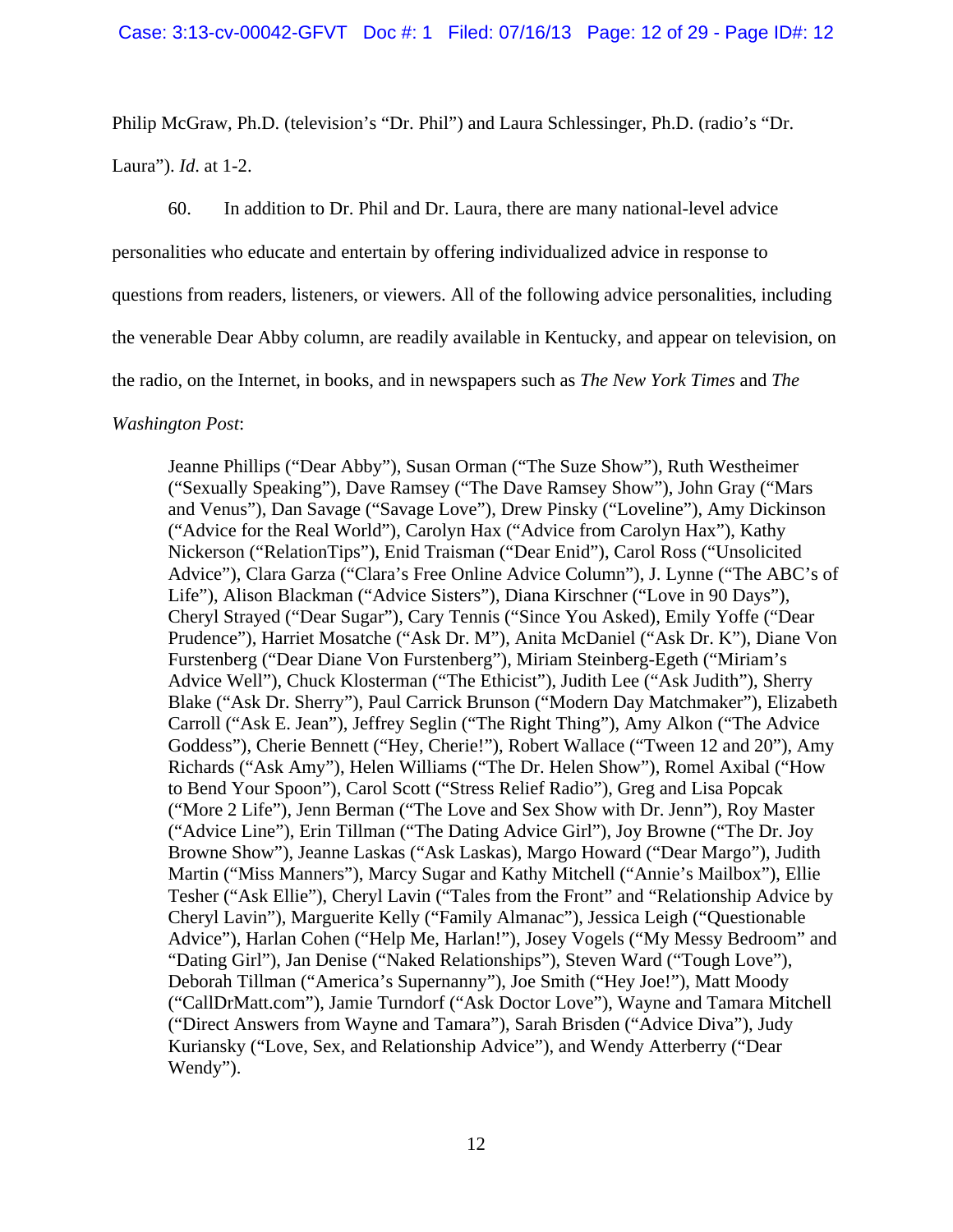#### Case: 3:13-cv-00042-GFVT Doc #: 1 Filed: 07/16/13 Page: 13 of 29 - Page ID#: 13

61. The advice column is a venerable form of speech in the Anglo-American world. For example, in 1691, the English author John Dutton began publishing the *Athenian Mercury*, which contained the first Dear Abby-style advice column in which readers sought published responses to questions about their personal life issues. In 1800, the *Baltimore Herald* began printing and responding to reader questions about their personal life issues. The first modern advice personality in America was "Dorothy Dix," the pseudonym for Elizabeth Meriwether Gilmer. She began writing an advice column on marriage in 1896 in the *New Orleans Times-Picayune*. By 1940, she was syndicated in more than 270 newspapers worldwide with an estimated personal readership of 60 million, making her the most-read female writer of her era. By World War II, she was receiving 100,000 questions by mail each week. Pauline Phillips began writing her iconic Dear Abby column in 1956 under the pseudonym "Abigail Van Buren." Eppie Lederer, Pauline Phillips' twin sister, took over the *Chicago Sun-Times*'s "Ann Landers" column, which was begun in 1943 as a pseudonym for Ruth Crowley.

62. Plaintiff Rosemond's May 16, 2013 letter to Assistant Attorney General Judy also pointed out that it would be very difficult for Plaintiff Rosemond to withdraw his column solely from Kentucky because he submits his column directly to McClatchey-Tribune Information Services, based in Washington, D.C., which then distributes Plaintiff Rosemond's column to newspapers across the country without any involvement from Plaintiff Rosemond. Ex. E, at 2. Plaintiff Rosemond stated in his letter that he has no direct publishing relationship with the *Lexington Herald-Leader*. *Id*.

63. Neither Defendant Attorney General Conway, nor Assistant Attorney General Judy, nor any Defendant members of the Psychology Board, nor any other Kentucky official responded to Plaintiff Rosemond's May 16, 2013 letter.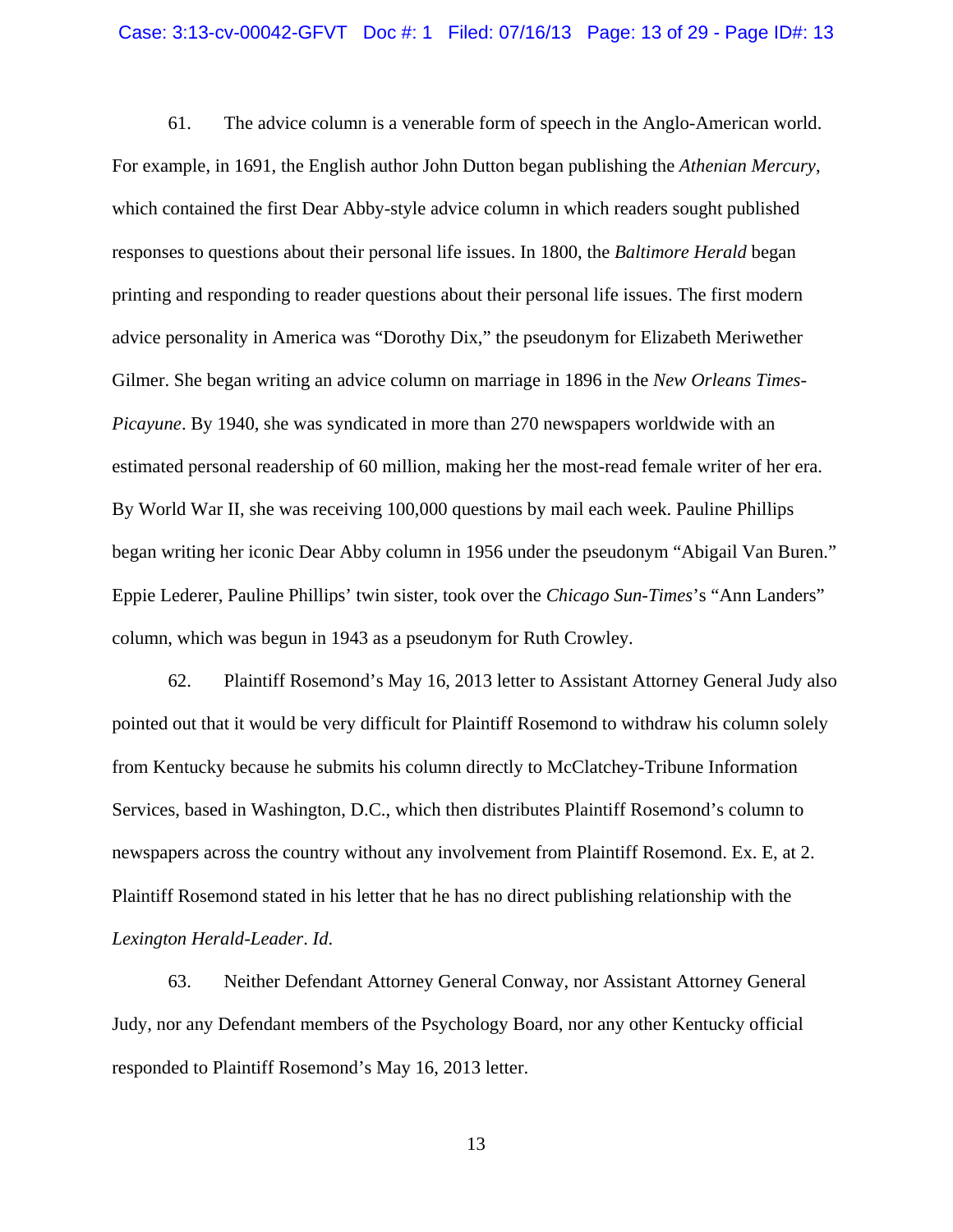64. On May 31, 2013, Plaintiff Rosemond faxed a letter to Assistant Attorney General Judy, which he also forwarded by email to Robin Vick, who is the Board Administrator of the Psychology Board, seeking an additional 45 days within which to respond to the Board's demand that Plaintiff Rosemond execute the Cease and Desist Affidavit or face punishment. *See* Letter from John Rosemond to Brian Judy, General Counsel, Ky. Bd. of Exam'rs of Psychology (attached as Ex. F). Plaintiff Rosemond sought this extension because he did not understand his legal rights and did not know how to best respond to the requirements of the Cease and Desist Affidavit.

65. Plaintiff Rosemond made the extension request on May 31, 2013 because he was afraid that Defendant Attorney General or the Psychology Board, or both, would commence a criminal prosecution or a civil action against Plaintiff Rosemond following the Board's scheduled meeting on June 3, 2013.

66. Neither Mr. Judy nor Ms. Vick responded to Plaintiff Rosemond's May 31, 2013 letter.

67. The 45 additional days that Plaintiff Rosemond requested expired on Monday, July 15, 2013.

68. On Tuesday, July 16, 2013, the *Lexington Herald-Leader* ran another column in which Plaintiff Rosemond is truthfully identified as a "psychologist."

69. At the time of this filing, Plaintiff Rosemond's column is scheduled to run in Kentucky during the week of July 22, 2013, and roughly every week thereafter for the indefinite future, just as it has regularly run in Kentucky for years, including more than 20 years in the *Lexington Herald-Leader*.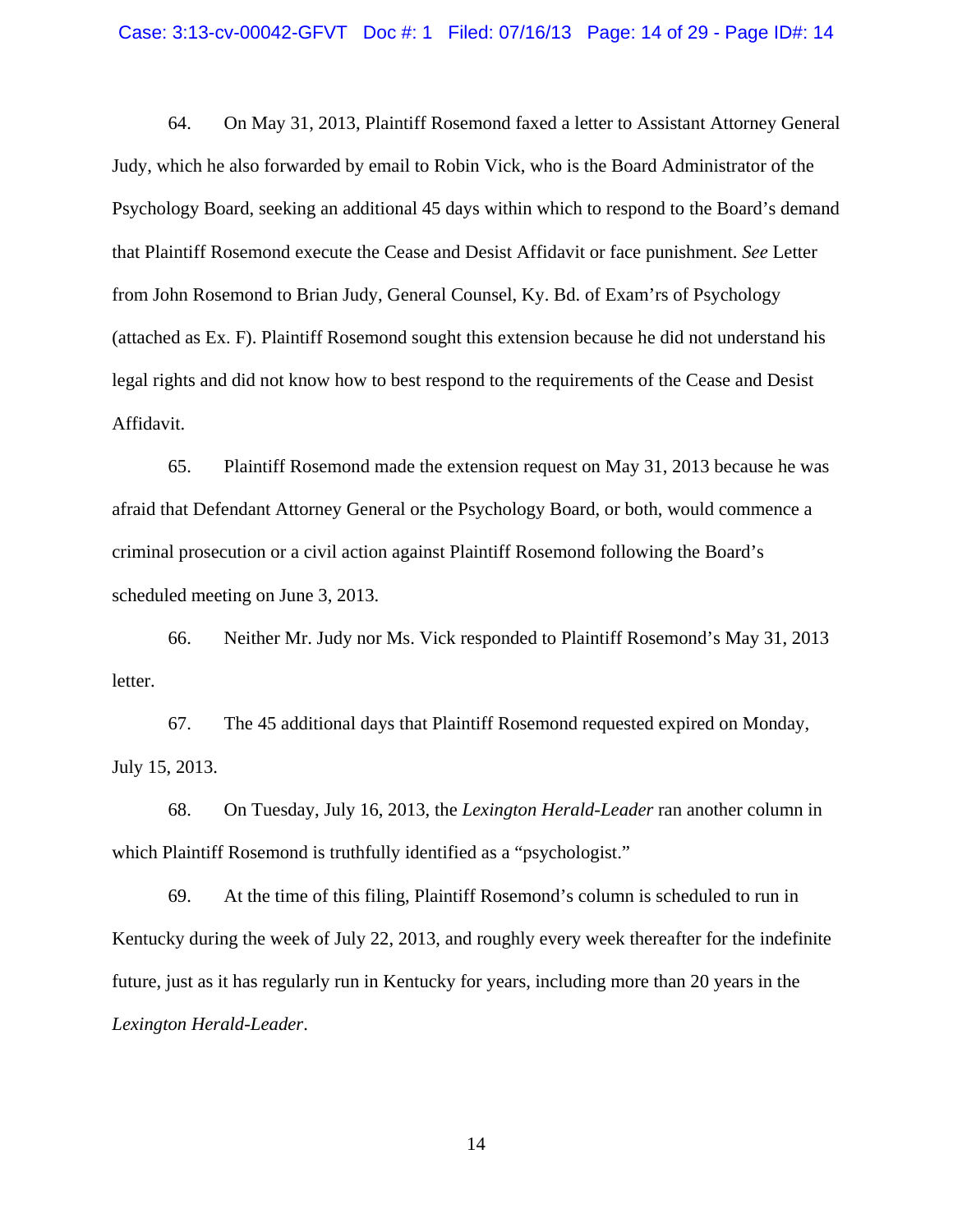Case: 3:13-cv-00042-GFVT Doc #: 1 Filed: 07/16/13 Page: 15 of 29 - Page ID#: 15

70. Defendants could take legal action against Plaintiff Rosemond at any time. At the

time of this filing, the Psychology Board's next scheduled meeting is July 18, 2013.

#### **Kentucky's Prohibition on the Unlicensed "Practice of Psychology" and on the Unlicensed Use of the Word "Psychologist"**

71. Kentucky requires a license to "engage in the practice of psychology." Ky. Rev.

Stat. § 319.005(1).

72. The "practice of psychology" is statutorily defined, in substance, as using the

principles of psychology to assist "individuals, groups, organizations, or the public" with the

diagnosis, testing, or treatment of mental-health conditions, which can also include interpersonal,

educational, professional, and other kinds of social conflicts. Ky. Rev. Stat. § 319.010(7).

73. The text of the statutory definition of the "practice of psychology" is:

"Practice of psychology" means rendering to individuals, groups, organizations, or the public any psychological service involving the application of principles, methods, and procedures of understanding, predicting, and influencing behavior, such as the principles pertaining to learning, perception, motivation, thinking, emotions, and interpersonal relationships; the methods and procedures of interviewing, counseling, and psychotherapy; and psychological testing in constructing, administering, and interpreting tests of mental abilities, aptitudes, interests, attitudes, personality characteristics, emotion, and motivation. The application of said principles in testing, evaluation, treatment, use of psychotherapeutic techniques, and other methods includes, but is not limited to: diagnosis, prevention, and amelioration of adjustment problems and emotional, mental, nervous, and addictive disorders and mental health conditions of individuals and groups; educational and vocational counseling; the evaluation and planning for effective work and learning situations; and the resolution of interpersonal and social conflicts[.]

Ky. Rev. Stat. § 319.010(7).

74. As this case illustrates, the statutory definition of the "practice of psychology" is not limited to private interactions, to paid interactions, or to interactions between a therapist and client in a traditional, paid, private clinical relationship.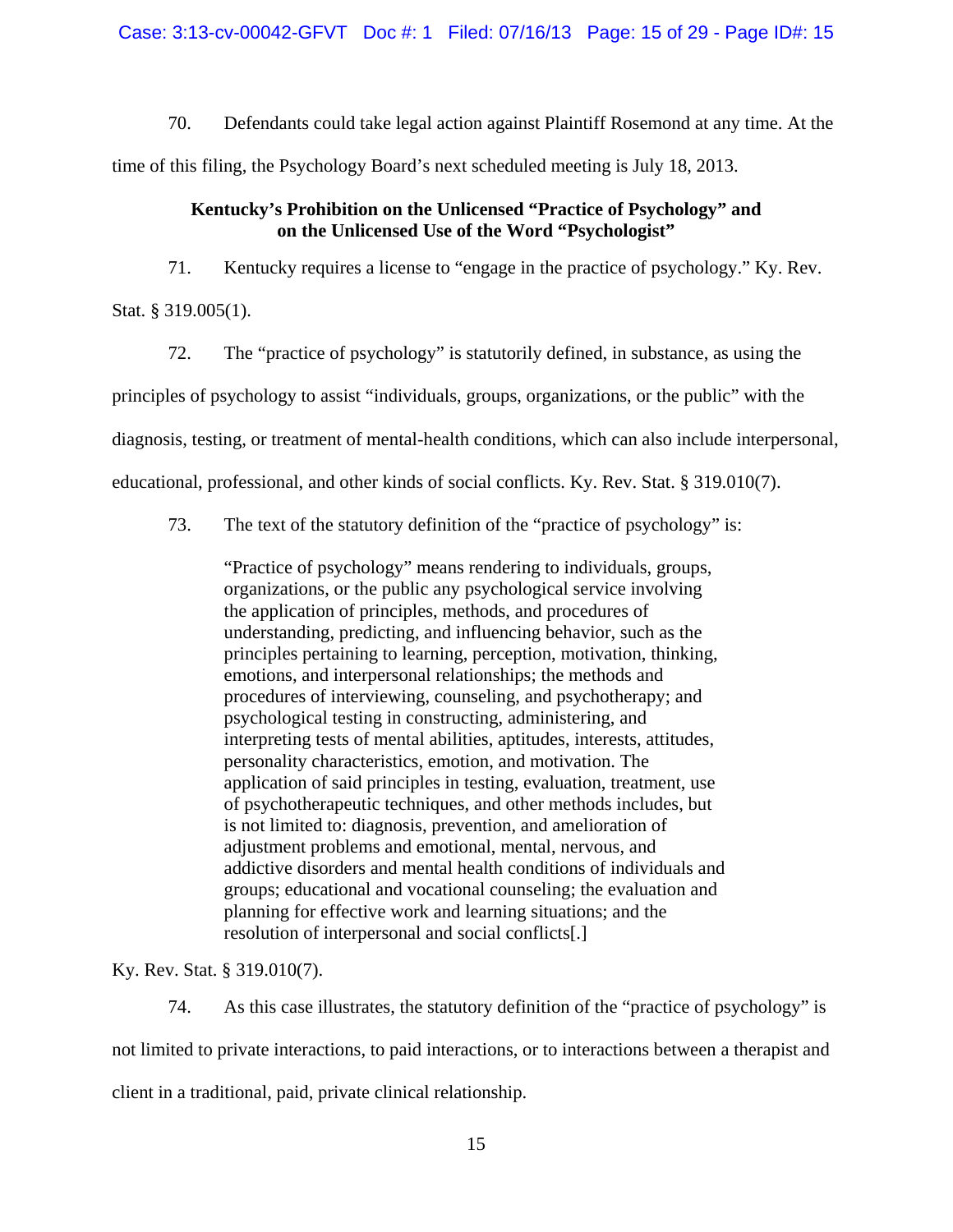#### Case: 3:13-cv-00042-GFVT Doc #: 1 Filed: 07/16/13 Page: 16 of 29 - Page ID#: 16

75. Kentucky also requires a license to practice psychology in order to use the word "psychologist" or its variants to describe oneself. Ky. Rev. Stat. § 319.005(1).

76. To become licensed as a psychologist in Kentucky, an applicant must have earned a doctoral degree in psychology, have passed both national and state licensing exams, have completed two years of supervised practice, and have paid a \$200 fee. Ky. Rev. Stat. § 319.050; 201 Ky. Admin. Reg. § 26:160.

77. Both the unlicensed practice of psychology and the use of the word "psychologist" by an unlicensed person are crimes punishable by up to six months' imprisonment or a \$500 fine, or both. Ky. Rev. Stat. § 319.990(1). Each violation is a separate offense. *Id*.

#### **Injury to Plaintiff Rosemond**

78. On May 7, 2013, Defendant Attorney General, via Assistant Attorney General Judy, sent Plaintiff Rosemond a letter indicating their final conclusion—as well as the conclusion of the Psychology Board—that Plaintiff Rosemond had engaged in the practice of psychology without a license, which is a crime and civil violation, by authoring an advice column published in Kentucky in which he gave one-on-one parenting advice. Ex. A.

79. In that same May 7, 2013 letter, Defendant Attorney General Conway, via Assistant Attorney General Judy, stated their final conclusion—as well as the conclusion of the Psychology Board—that Plaintiff Rosemond had violated Kentucky's prohibition on the use of the word "psychologist" by persons who are not Kentucky-licensed psychologists, which is a crime and civil violation, by using the word "psychologist" in the tagline of his February 12, 2013 advice column to describe himself. Ex. A.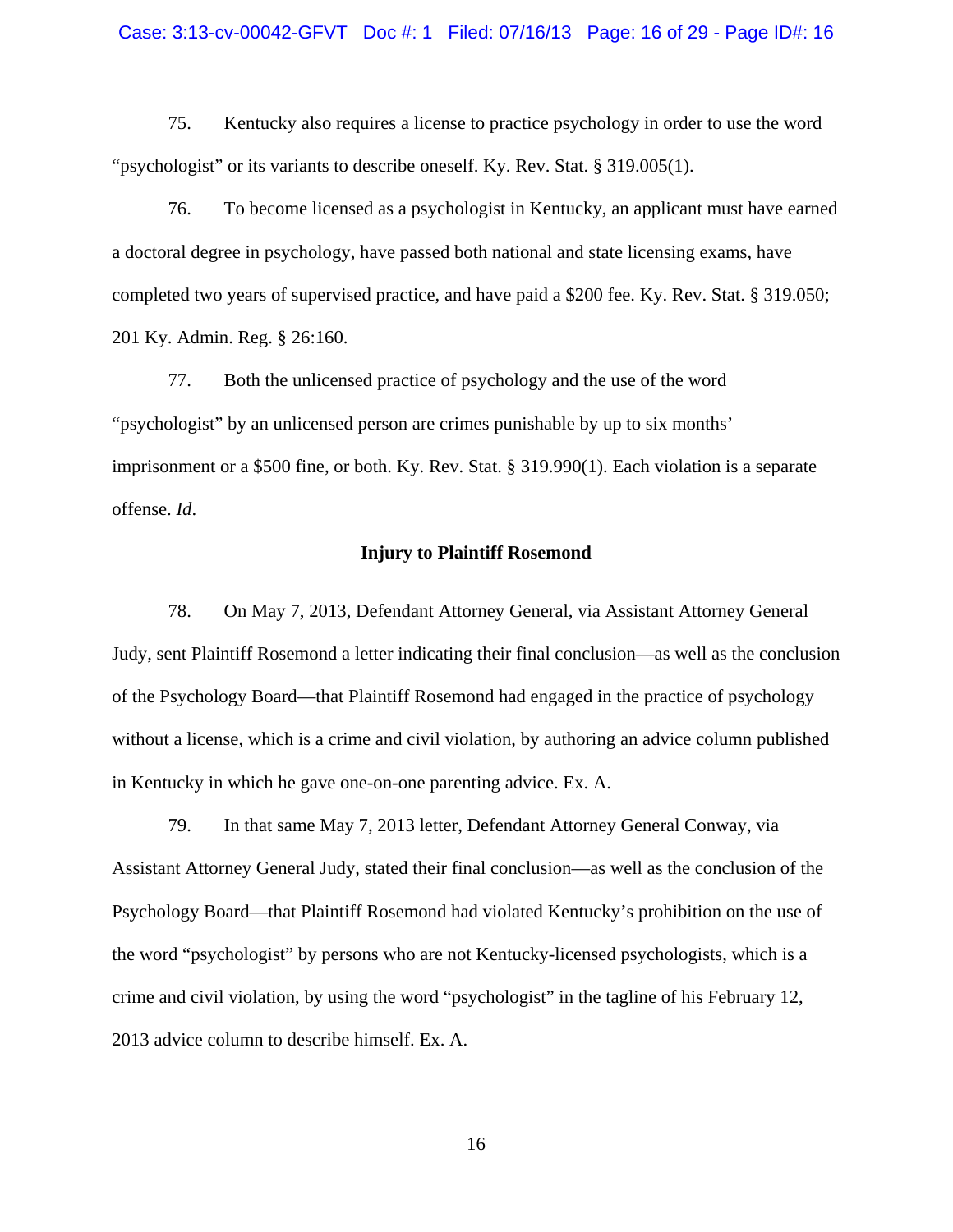80. All of Plaintiff Rosemond's columns describe him as a "psychologist," and a large proportion are also written in the question-and-answer format that Defendants have concluded is the unlicensed practice of psychology. Accordingly, every time Plaintiff Rosemond's weekly column runs in a Kentucky newspaper he is subject to as much as \$1,000 in fines and a year in jail.

81. Kentucky's psychologist-licensing statutes expressly grant Defendant Attorney General Conway and his subordinates such as Mr. Judy the authority to prosecute Plaintiff Rosemond criminally for the unlicensed practice of psychology in Kentucky. Ky. Rev. Stat. § 319.990(2). The Psychology Board also has the express authority to recover "investigative expenses including reasonable attorney fees" from Plaintiff Rosemond in the event of a successful criminal prosecution. *Id*. § 319.990(3).

82. Kentucky's psychologist-licensing statutes also expressly grant the Psychology Board the authority to bring civil actions to restrain or enjoin violations of the Psychology Practice Act. Ky. Rev. Stat. § 319.118(2).

83. In his May 7, 2013 letter, Defendant Attorney General Conway, via Assistant Attorney General Judy, instructed Plaintiff Rosemond to sign the Cease and Desist Affidavit. Signing the Affidavit would "end any further action by the Board at this time." Ex. A, at 2. To induce Plaintiff Rosemond to accede to the demand that he sign the Affidavit, the Board threatened Plaintiff Rosemond with separate, unspecified legal action if he were not to sign. *Id.*  ("I trust that you will agree to resolve this matter now without the time, expense, and delay of any further legal action.").

84. Based on the threats contained in the May 7, 2013 letter, as well as the failure of any Kentucky official to respond to either Plaintiff Rosemond's May 16, 2013 letter or his May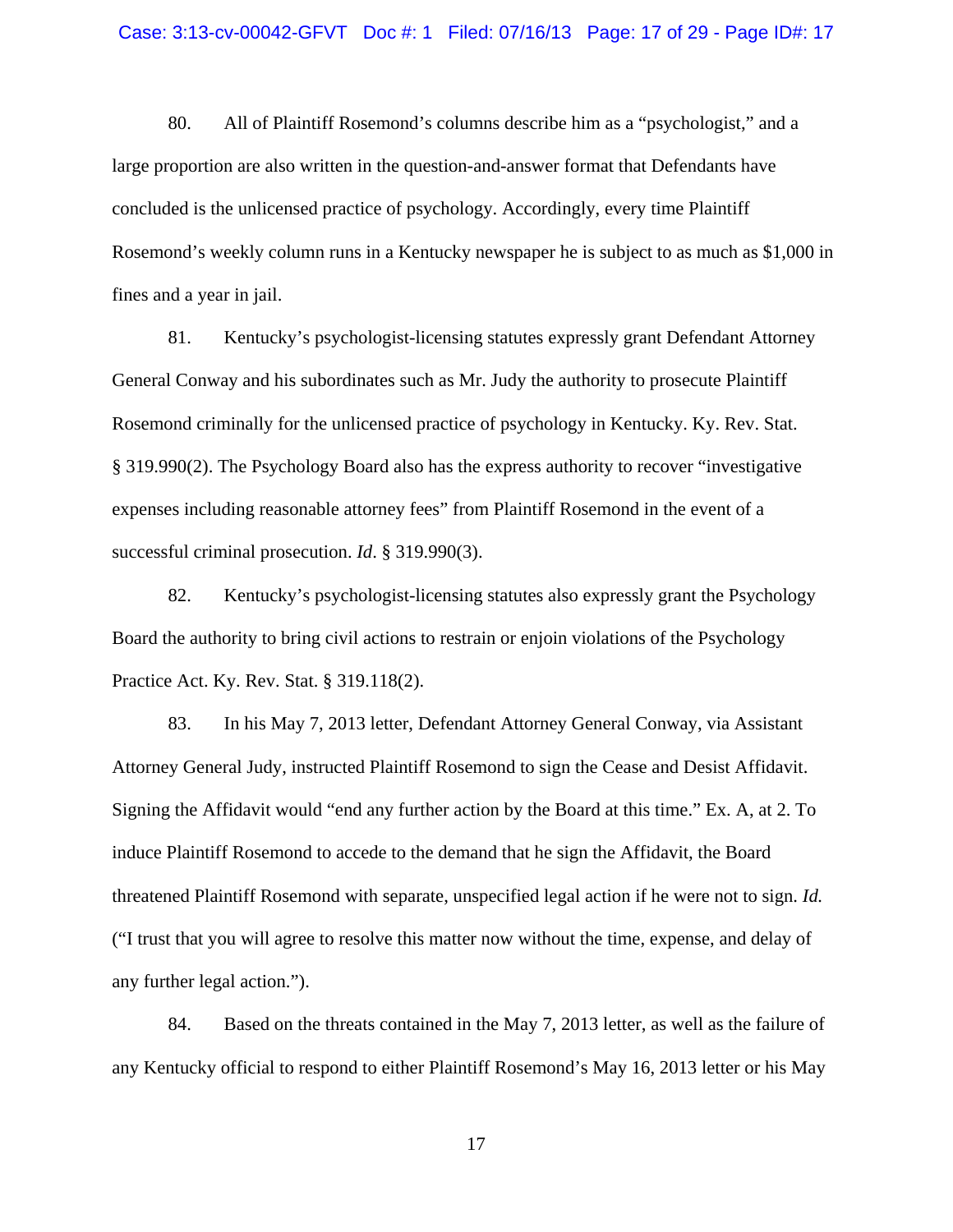31, 2013 email, Plaintiff Rosemond has an objectively reasonable fear that he will be punished by Defendants due to his February 12, 2013 column if he does not sign the Cease and Desist Affidavit.

85. Based on the threats contained in the May 7, 2013 letter, as well as the failure of any Kentucky official to respond to either Plaintiff Rosemond's May 16, 2013 letter or his May 31, 2013 email, Plaintiff Rosemond has an objectively reasonable fear that he will be punished by Defendants if he continues to write his column and allow it to be published in Kentucky.

86. Plaintiff Rosemond, who travels approximately 120 days per year, takes Kentucky's threats of punishment seriously because he has in the past traveled to Kentucky approximately 15 times for speaking engagements and seminars. Approximately ten of those visits to Kentucky were to Lexington. The *Lexington Herald-Leader* has twice co-sponsored Plaintiff Rosemond's appearances in the Lexington area. Plaintiff Rosemond wishes to return to Kentucky again for speaking engagements and seminars within the next year.

87. As part of his speaking engagements and during his seminars, Plaintiff Rosemond often provides individually tailored answers to specific questions from parents about their children. A public speaker is expected to interact with the audience and with seminar participants. Sometimes after a speaking engagement or seminar, Plaintiff Rosemond will meet informally with audience members or seminar participants to have further discussions on specific parenting issues from their lives. Because his presence in Kentucky is frequently the result of advertised events such as speaking engagements and seminars that involve his giving one-on-one advice to parents, and because the advertising associated with those events describes Plaintiff Rosemond as a "psychologist," Plaintiff Rosemond has an objectively reasonable fear of arrest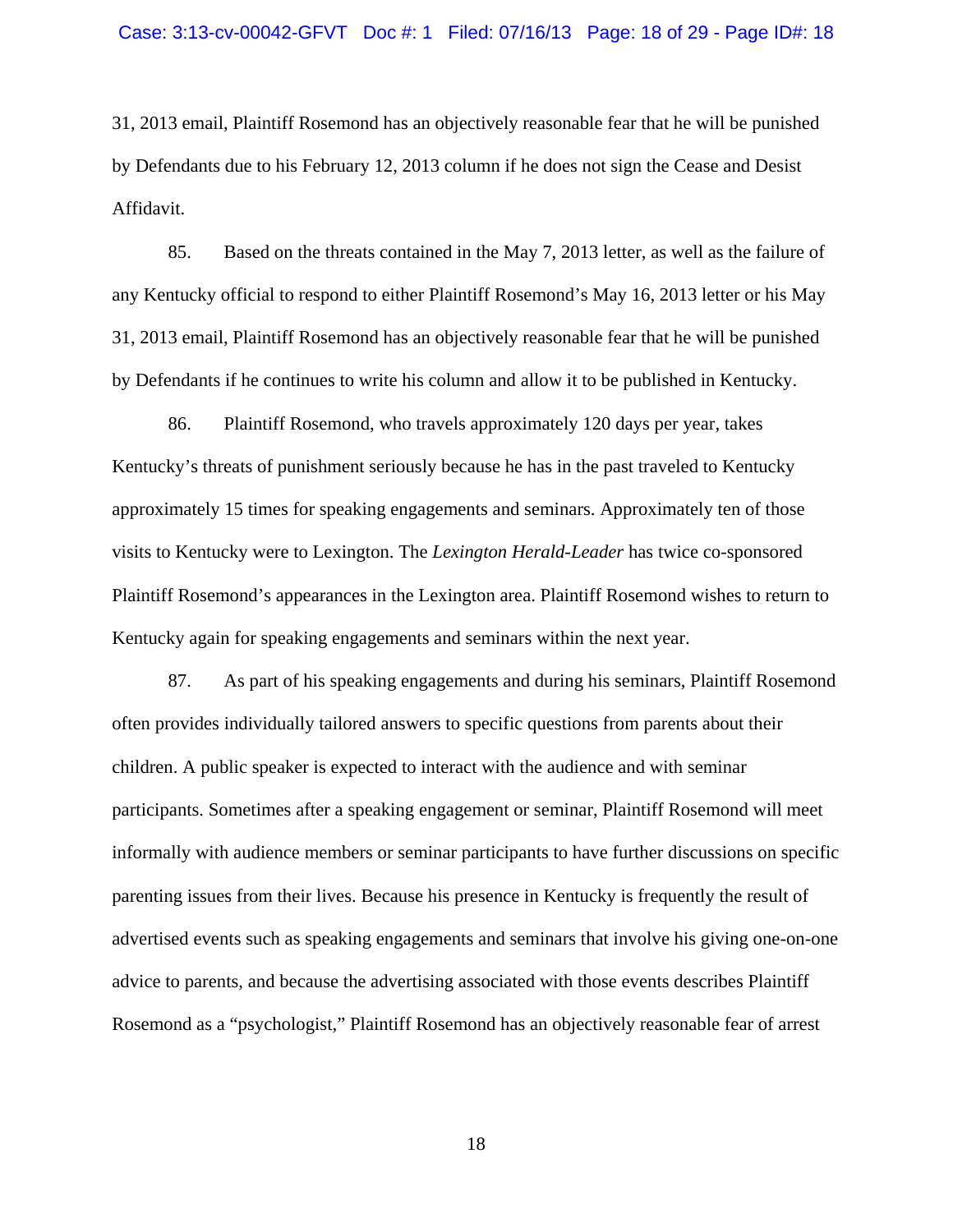#### Case: 3:13-cv-00042-GFVT Doc #: 1 Filed: 07/16/13 Page: 19 of 29 - Page ID#: 19

and punishment when he returns to Kentucky as part of his work as a professional writer and speaker on the topic of parenting.

88. Based on the threats contained in the May 7, 2013 letter, as well as the failure of any Kentucky official to respond to either Plaintiff Rosemond's May 16, 2013 letter or his May 31, 2013 email, Plaintiff Rosemond has an objectively reasonable fear that he will be punished by Defendants if his column runs again anywhere in Kentucky—whether in the advice-column format or otherwise—if he truthfully uses the word "psychologist" to describe himself in the tagline of his column.

89. Plaintiff Rosemond does not intend to sign the Cease and Desist Affidavit because he does not want to stop publishing his column in Kentucky or stop engaging in any other protected speech in Kentucky. But he also does not want to be arrested and prosecuted in Kentucky for the unlicensed practice of psychology or the unlawful use of the word "psychologist" because it is inherently injurious to suffer a criminal conviction.

90. Plaintiff Rosemond also does not want to be prosecuted for the unlicensed practice of psychology or the unlawful use of the word "psychologist" because a conviction for either of these offenses may result in disciplinary proceedings against him in North Carolina by his licensing authority, the North Carolina Psychology Board. *See* N.C. Gen. Stat. § 90- 270.15(a)(2) (providing for discipline for being convicted of a misdemeanor reflecting an inability to practice psychology); *id*. § 90-270.15(6) (providing for discipline for being disciplined in another jurisdiction for the unlicensed practice of psychology).

91. Plaintiff Rosemond has no control over which papers carry his column or the time that elapses between when he sends his column to McClatchy-Tribune and when the column appears in print in any specific newspaper. Because Plaintiff Rosemond does not have a direct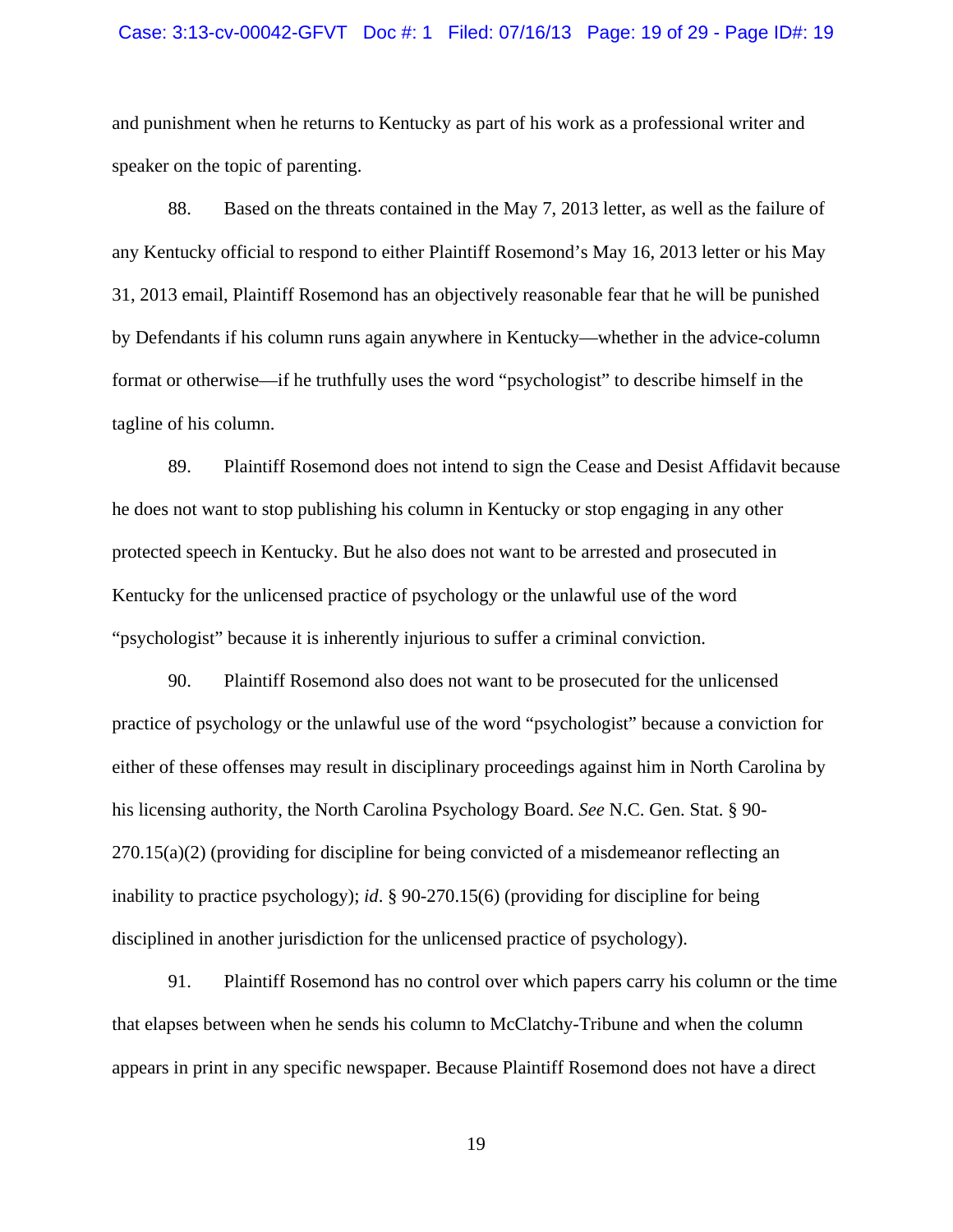#### Case: 3:13-cv-00042-GFVT Doc #: 1 Filed: 07/16/13 Page: 20 of 29 - Page ID#: 20

relationship with any newspaper in Kentucky, and because every column of his that runs in a Kentucky newspaper is the result of distribution by the McClatchey-Tribune syndicate, Plaintiff Rosemond does not know if he could even cause his column to stop running in Kentucky without withdrawing his column from distribution/syndication altogether, thus causing his column to stop running nationally.

92. Because his books also contain questions and answers in the advice-column format (such questions and answers are actually from previously published columns), and because his books describe him as a "psychologist," Plaintiff Rosemond is afraid that Defendants will try to ban his books from being sold in Kentucky based on the same "unlicensed-practice" theory that they are invoking to ban his newspaper advice column.

93. Defendants actions also injure the thousands of people who read Plaintiff Rosemond's column and books, and who attend his speaking engagements and seminars. If Defendants are successful in censoring him, Plaintiff Rosemond's readers and listeners may not be able to be educated and entertained by his work as a professional writer and speaker on the topic of parenting.

94. Defendants actions also injure the many authors and television and radio personalities who use the personal-advice format to educate and entertain the consumers of their speech.

#### **CONSTITUTIONAL VIOLATIONS**

#### **Count One: First Amendment Banning Plaintiff Rosemond's Newspaper Advice Column**

95. Plaintiff Rosemond re-alleges and incorporates every allegation set forth in paragraphs 1 through 94 as though fully set forth herein.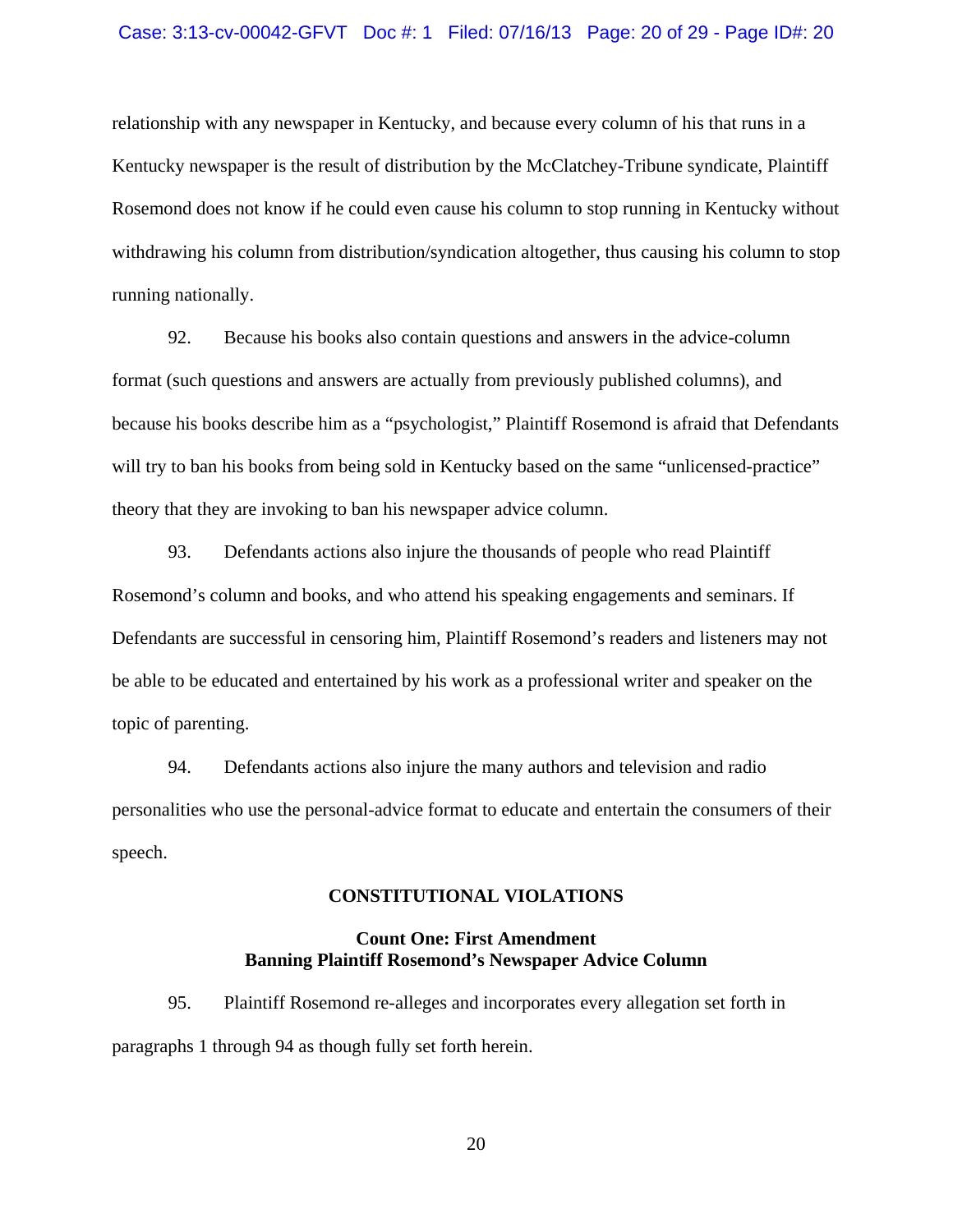#### Case: 3:13-cv-00042-GFVT Doc #: 1 Filed: 07/16/13 Page: 21 of 29 - Page ID#: 21

96. Defendants have banned Plaintiff Rosemond's newspaper column from being published in Kentucky to the extent it uses the one-on-one advice format.

97. The Speech and Press Clauses of the First Amendment to the U.S. Constitution protect the right to speak freely and to publish opinions in the newspaper freely.

98. Plaintiff Rosemond's advice column of February 12, 2013, as published in the *Lexington Herald-Leader*, is pure speech and does not fall within any historically recognized exception to the First Amendment.

99. The application by Defendants of the Psychology Practice Act, as well as the attendant regulations and policies of the Psychology Board, to ban Plaintiff Rosemond's advice column from Kentucky is a content-based restriction on his speech.

100. Defendants lack a compelling state interest in banning advice columns from newspapers of general circulation.

101. Defendants' ban of Plaintiff Rosemond's advice column—a column that has run for 37 years (and for more than 20 years in the *Lexington Herald-Leader*)—based on the single column of February 12, 2013, is not narrowly tailored to any state interest, much less a compelling state interest, in preventing people who write to advice columns from receiving that advice.

102. Defendants' ban of Plaintiff Rosemond's advice column—a column that has run for 37 years—based on the single column of February 12, 2013, is not narrowly tailored to any state interest, much less a compelling state interest, in preventing the readers of his advice column from being educated and entertained by it.

103. Defendants' censorship of Plaintiff Rosemond's newspaper column violates the First Amendment.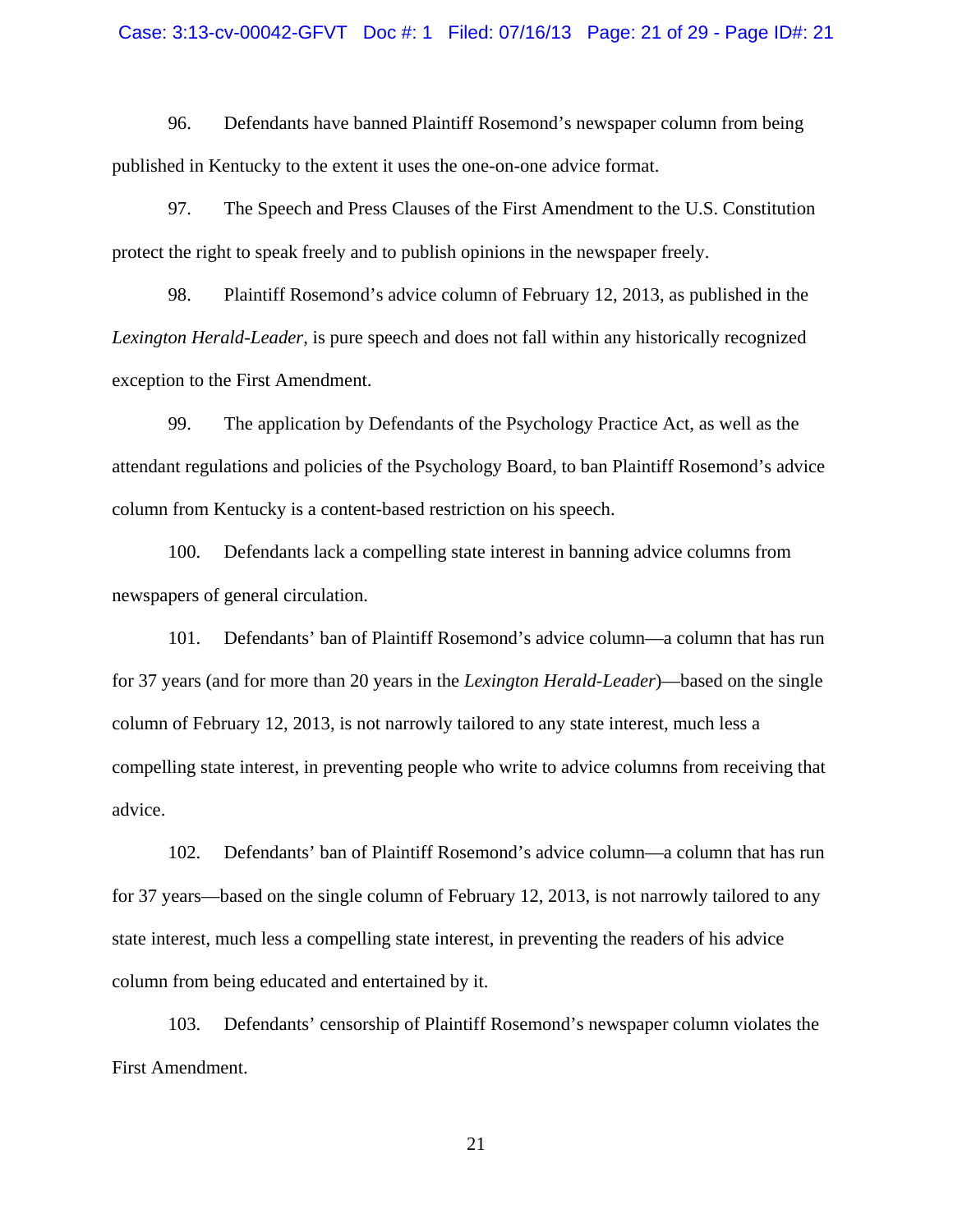#### Case: 3:13-cv-00042-GFVT Doc #: 1 Filed: 07/16/13 Page: 22 of 29 - Page ID#: 22

104. Unless Defendants' conduct is declared unconstitutional and they are enjoined, Plaintiff Rosemond will suffer irreparable harm in being unable to write his advice column without fear of prosecution in Kentucky during his travels to Kentucky.

#### **Count Two: First Amendment Plaintiff Rosemond's Use of the Word "Psychologist"**

105. Plaintiff Rosemond re-alleges and incorporates every allegation set forth in paragraphs 1 through 94 as though fully set forth herein.

106. Defendants have forbidden Plaintiff Rosemond from describing himself as a "psychologist" or "family psychologist" in Kentucky even though that is an entirely accurate description.

107. The Speech and Press Clauses of the First Amendment to the U.S. Constitution protect the right to speak freely and to publish truthful statements about oneself.

108. Plaintiff Rosemond's use of the term "family psychologist" in his advice column of February 12, 2013, as published in the *Lexington Herald-Leader* and as published in his books, is pure speech and does not fall within any historically recognized exception to the First Amendment.

109. Defendants' application of the Psychology Practice Act, as well as the attendant regulations and policies of the Psychology Board, to prohibit Plaintiff Rosemond from using the word "psychologist" to describe himself in Kentucky is a content-based restriction on his truthful speech.

110. Defendants lack a compelling state interest in preventing people from making truthful statements about themselves, including making truthful statements about their professional credentials.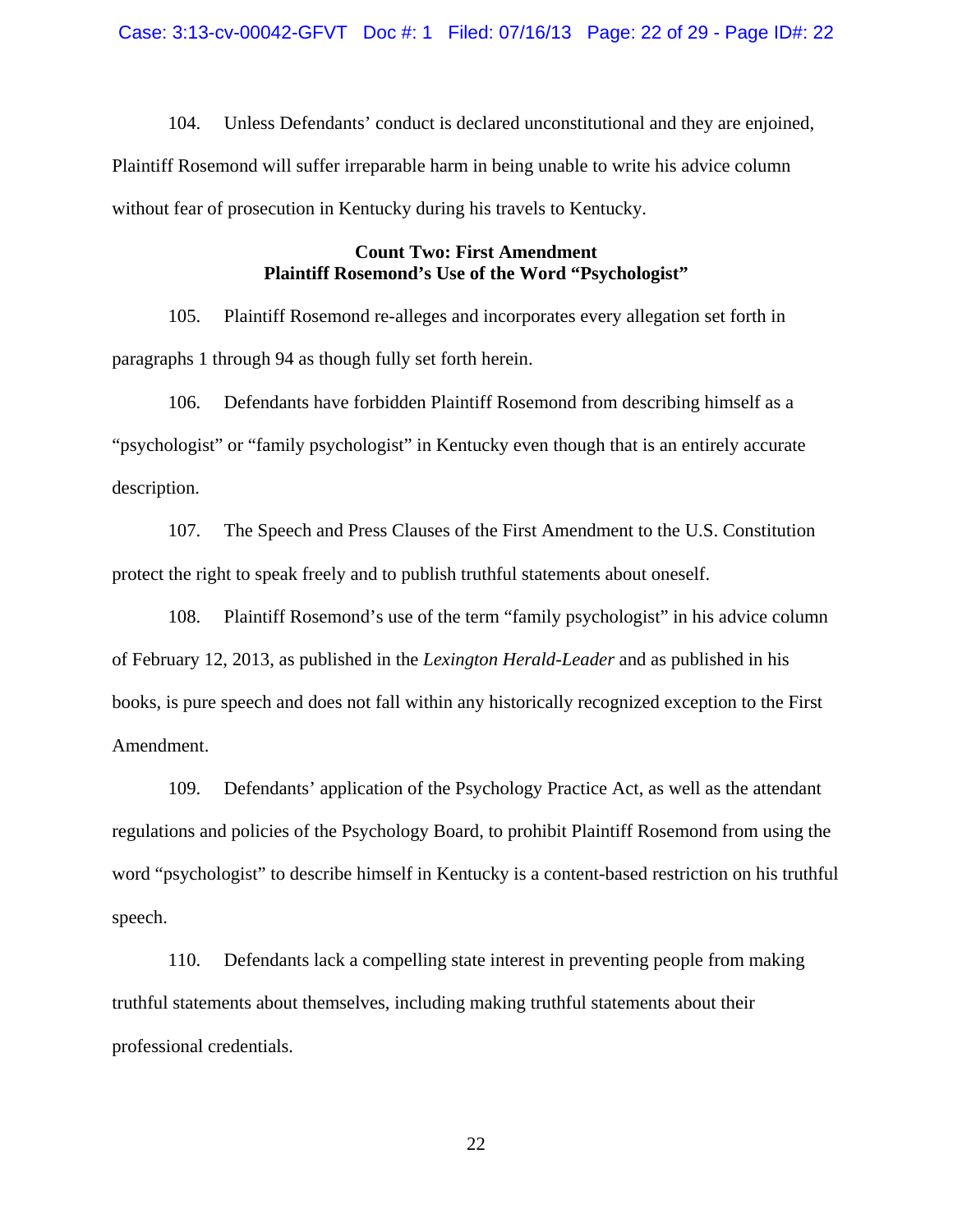111. Defendants' prohibition on Plaintiff Rosemond's truthful use of the word "psychologist" to describe himself is not narrowly tailored to any state interest, much less a compelling state interest, in preventing anyone from learning that Plaintiff Rosemond is a psychologist.

112. Defendants' prohibition on Plaintiff Rosemond's truthful use of the word "psychologist" to describe himself violates the First Amendment.

113. Unless Defendants' conduct is declared unconstitutional and they are enjoined, Plaintiff Rosemond will suffer irreparable harm in being unable to use the word "psychologist" to describe himself truthfully in the tagline of his advice column, in his books, and in other contexts.

#### **Count Three: First Amendment Plaintiff Rosemond's Books**

114. Plaintiff Rosemond re-alleges and incorporates every allegation set forth in paragraphs 1 through 94 as though fully set forth herein.

115. The theory underlying Defendants' ban on Plaintiff Rosemond's advice column could be directly applied to any of Plaintiff Rosemond's books that include reprinted questions and answers from previous advice columns.

116. The theory underlying Defendants' ban on Plaintiff Rosemond's truthful use of the word "psychologist" to describe himself could be directly applied to any of Plaintiff Rosemond's books, each of which truthfully describes him as a psychologist.

117. The Speech and Press Clauses of the First Amendment to the U.S. Constitution protect the right to speak freely, to publish books on the topic of the author's choosing, and to include in that book any content of the author's choosing.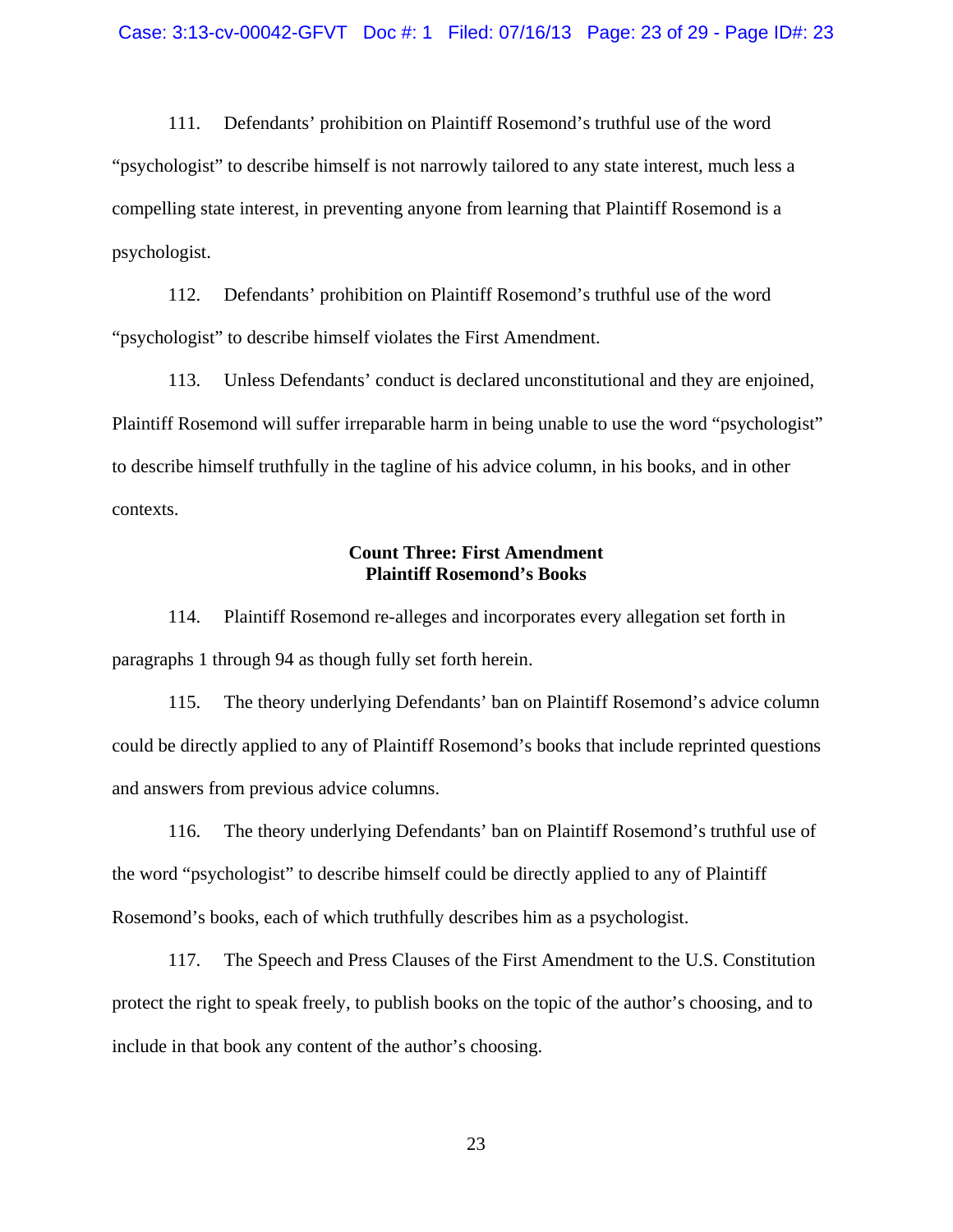#### Case: 3:13-cv-00042-GFVT Doc #: 1 Filed: 07/16/13 Page: 24 of 29 - Page ID#: 24

118. Plaintiff Rosemond's opinions, including opinions expressed in a book in the form of advice to a specific reader of his advice column, are pure speech and do not fall within any historically recognized exception to the First Amendment. Plaintiff Rosemond's truthful use of the word "psychologist" to describe himself is also pure speech and does not fall within any historically recognized exception to the First Amendment.

119. The application of the Kentucky Psychology Practice Act, as well as the attendant regulations and policies of the Psychology Board, to ban any of Plaintiff Rosemond's books on the ground that they contain individualized advice or illegally use the word "psychologist" as a description for Plaintiff Rosemond would be a content-based restriction on his speech.

120. Defendants lack a compelling state interest in banning books because they contain opinions expressed in the form of individualized advice to someone who has written in to Plaintiff Rosemond's advice column, had that question answered, and had that exchange subsequently republished in a book. Defendants also lack a compelling state interest in banning books because they truthfully use the word "psychologist" to describe the author.

121. Defendants' ban of any book by Plaintiff Rosemond could not be narrowly tailored to any state interest, much less a compelling state interest, in preventing people who write to advice columns from receiving that advice, or in preventing people from seeing that an author has truthfully described himself as a "psychologist."

122. Defendants' ban of any book by Plaintiff Rosemond could not be narrowly tailored to any state interest, much less a compelling state interest, in preventing the readers of his books from being educated and entertained by them.

123. Defendants' ban of any book by Plaintiff Rosemond would violate the First Amendment.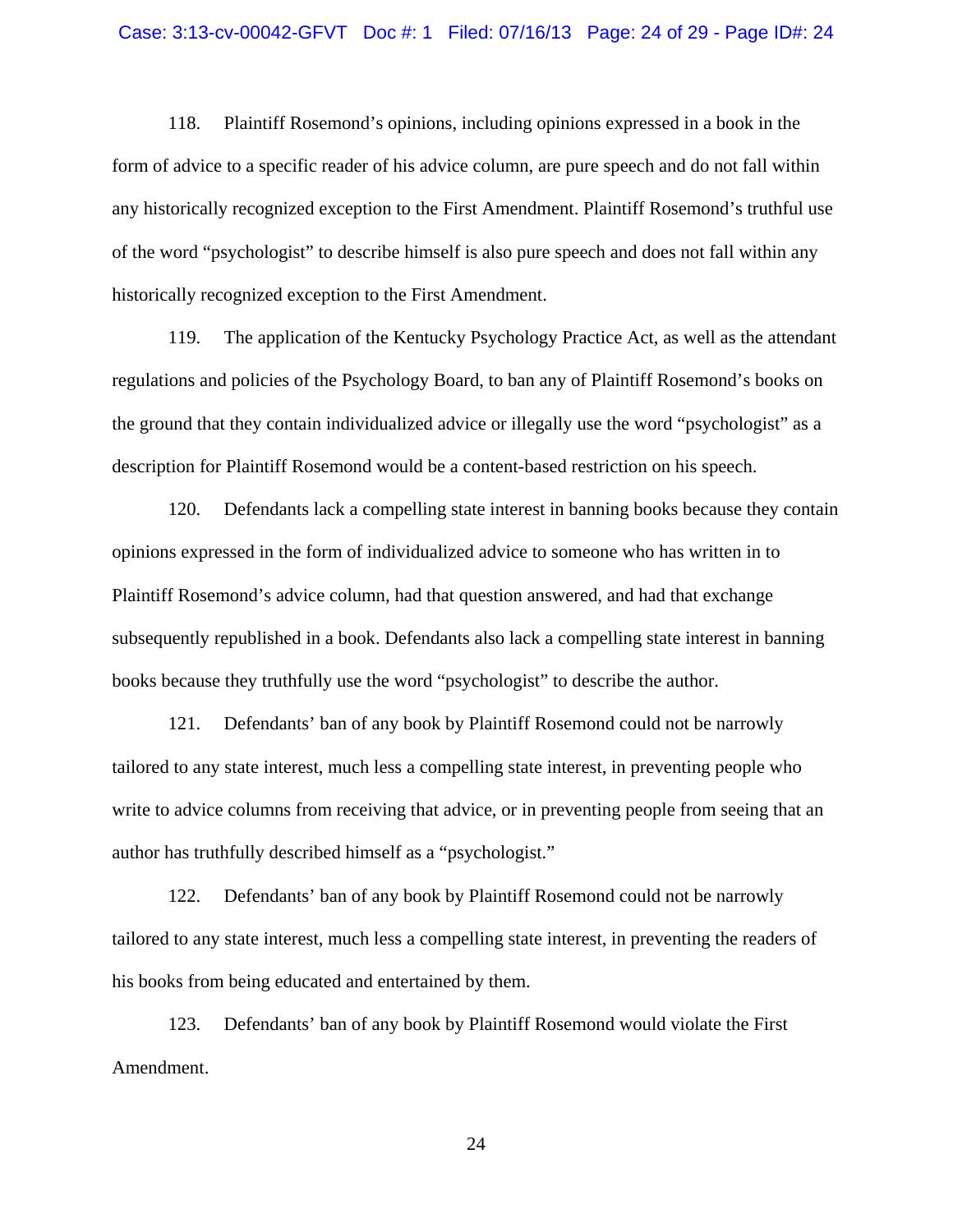124. Unless Defendants' conduct is declared unconstitutional and they are enjoined, Plaintiff Rosemond will suffer irreparable harm in being fearful that he could be arrested and prosecuted for allowing books to be sold in Kentucky under his authorship that contain opinions expressed in the form of individualized advice from his past advice columns.

#### **Count Four: First Amendment Facial Overbreadth of the Definition of the "Practice of Psychology"**

125. Plaintiff Rosemond re-alleges and incorporates every allegation set forth in paragraphs 1 through 94 as though fully set forth herein.

126. The unconstitutional application of the Kentucky Psychology Practice Act to Plaintiff Rosemond to ban his newspaper column (and potentially his books) is a result of the extraordinary breadth of the statutory definition of the practice of psychology.

127. As this case illustrates, the statutory definition of the practice of psychology prohibits innocuous and venerable forms of constitutionally protected speech, including opinion columns in newspapers of general circulation.

128. Defendants have applied the sweeping definition of the "practice of psychology" to ban Plaintiff Rosemond's advice column on parenting. Given the extraordinary breadth of this definition, which covers, without meaningful limitations, "the resolution of interpersonal and social conflicts," Ky. Rev. Stat. § 319.010(7), it could plausibly be applied to other innocuous and venerable forms of speech such as one-on-one advice on other ordinary topics like marriage, job satisfaction, relationships, and personal well-being. Such advice is ubiquitous not only in personal lives among family, friends, and coworkers, but also on Internet forums where millions of people exchange individualized advice on topics that are covered by the Psychology Practice Act under the same broad reading that Defendants have applied to Plaintiff Rosemond.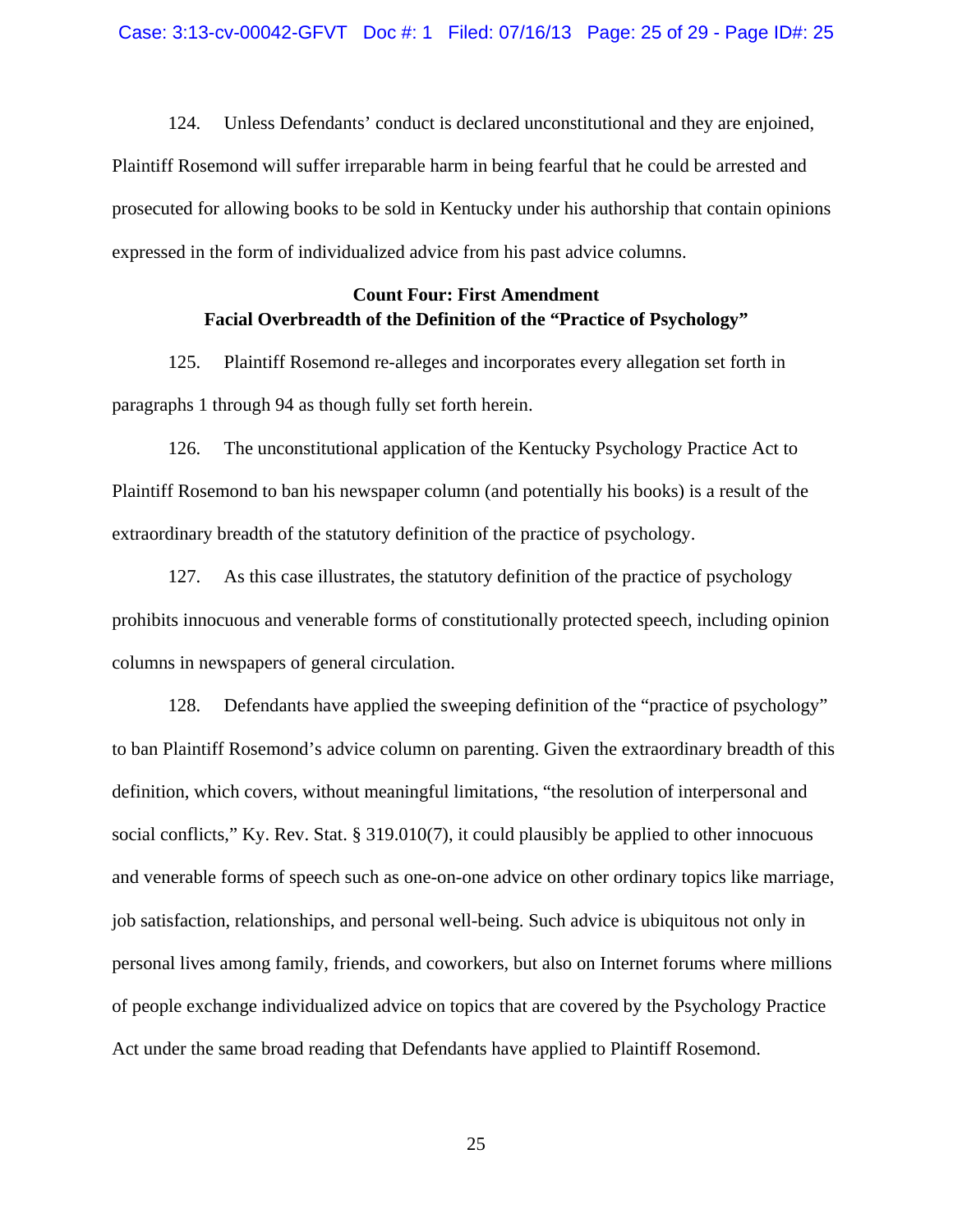#### Case: 3:13-cv-00042-GFVT Doc #: 1 Filed: 07/16/13 Page: 26 of 29 - Page ID#: 26

129. As this case illustrates, the statutory definition of the "practice of psychology" could also be applied to any of the many major personalities such as Plaintiff Rosemond who educate and entertain using the one-on-one advice format, and who have a presence in Kentucky in their newspaper columns, radio and television shows, Internet sites, and books. Examples of these personalities are listed in paragraph 60 of this Complaint.

130. As illustrated by this case, the Psychology Practice Act sweeps far more broadly than is necessary for Kentucky to advance any interest in regulating a private clinical relationship between a Kentucky-licensed psychologist and a Kentucky resident who is a paying client of that psychologist and who seeks the amelioration of a specific, diagnosable psychological disorder.

131. As this case illustrates, in sweeping far more broadly than necessary to advance any government interest in regulating private clinical relationships between Kentucky-licensed psychologists and Kentucky residents, the Kentucky Psychology Practice Act imperils countless speakers and their listeners, imperils newspaper columns, radio shows, television programs, books, Internet sites, and other forums where people exchange advice on topics that fall under the Practice Act's extraordinarily broad definition of the practice of psychology.

132. As this case illustrates, Defendant Attorney General and Defendant members of the Psychology Board cannot be trusted to enforce the sweepingly broad Psychology Practice Act in a way that respects the traditional free-speech and free-press rights of Americans to write advice columns and share one-on-one advice in other contexts.

133. The statutory definition of the "practice of psychology" in the Kentucky Psychology Practice Act is facially unconstitutional because the unconstitutional applications of that definition are substantial in relation to whatever legitimate sweep that definition might have.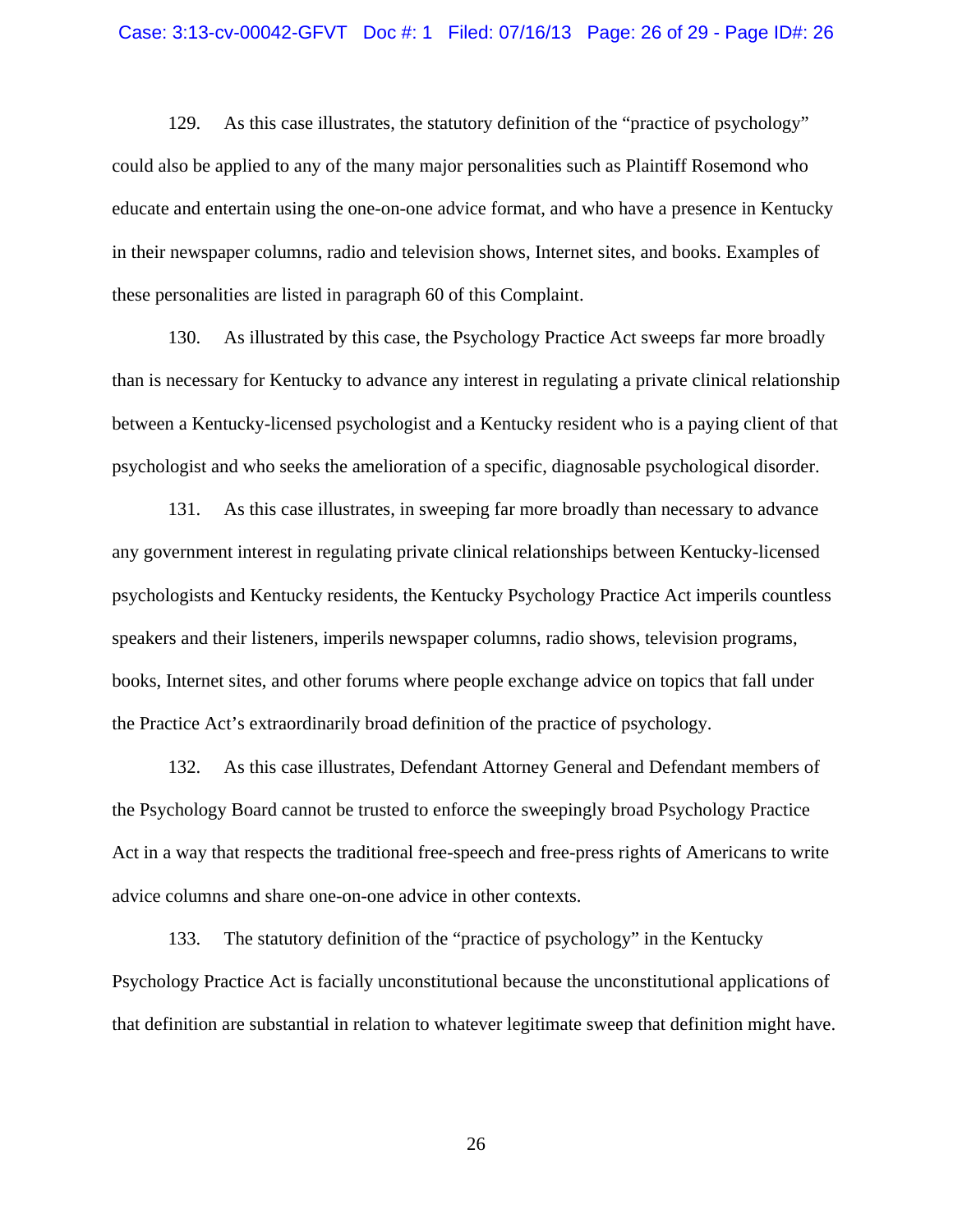134. Unless Defendants' conduct is declared unconstitutional and they are enjoined from enforcing the statutory definition of the practice of psychology, Plaintiff Rosemond and other speakers and listeners will suffer irreparable harm in being fearful that their speech in the form of individualized advice on topics covered by the definition of the practice of psychology will result in censorship, fines, and even jail.

#### **PRAYER FOR RELIEF**

**WHEREFORE**, Plaintiff respectfully requests the following relief:

1. For entry of judgment declaring that Ky. Rev. Stat. §§ 319.005 *et seq.*, and the rules and regulations promulgated thereunder are unconstitutional on their face and as applied to the extent that they limit the right of persons other than Kentucky-licensed psychologists to provide individualized advice about parenting outside of a paid, private, clinical relationship that seeks the amelioration of a specific, diagnosable psychological disorder.

2. For entry of judgment declaring that Ky. Rev. Stat. §§ 319.005 *et seq.*, and the rules and regulations promulgated thereunder are unconstitutional on their face and as applied to the extent that they limit the right of persons other than Kentucky-licensed psychologists to truthfully describe themselves as psychologists in contexts other than the solicitation in Kentucky of clients for paid, private, clinical relationships that seek the amelioration of specific, diagnosable psychological disorders.

3. For entry of preliminary and permanent injunctions against the Defendants prohibiting the enforcement of these regulations, laws, rules, and policies against Plaintiff Rosemond and other similarly situated persons;

4. For an award of attorneys' fees, costs, and expenses in this action pursuant to 42 U.S.C. § 1988; and

5. For such further legal and equitable relief as the Court may deem just and proper.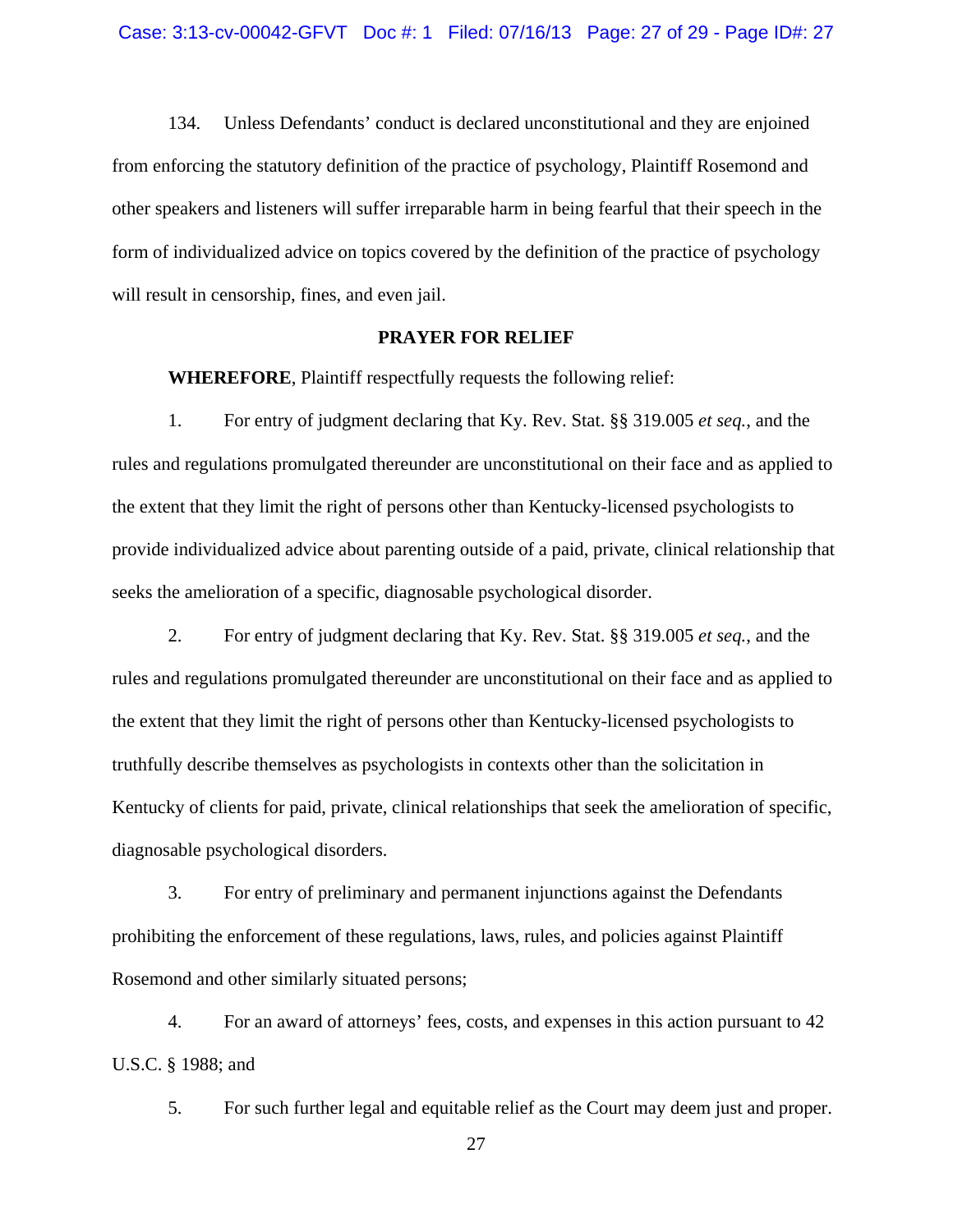Case: 3:13-cv-00042-GFVT Doc #: 1 Filed: 07/16/13 Page: 28 of 29 - Page ID#: 28

Dated: July 16, 2013.

Respectfully submitted,

INSTITUTE FOR JUSTICE Jeff Rowes\* Paul M. Sherman\* 901 North Glebe Road, Suite 900 Arlington, VA 22203-1854 Tel: (703) 682-9320 Fax: (703) 682-9321 Email: jrowes@ij.org; psherman@ij.org \* Motions for admission *pro hac vice* pending

*Attorneys for Plaintiff*

/s/ Richard A. Brueggemann Richard A. Brueggemann (90619) HEMMER DEFRANK PLLC 250 Grandview Drive, Suite 500 Ft. Mitchell, Kentucky 41017 Phone: (859) 344-1188 Fax: (859) 578-3869 rbrueggemann@hemmerlaw.com

*Local Counsel for Plaintiff*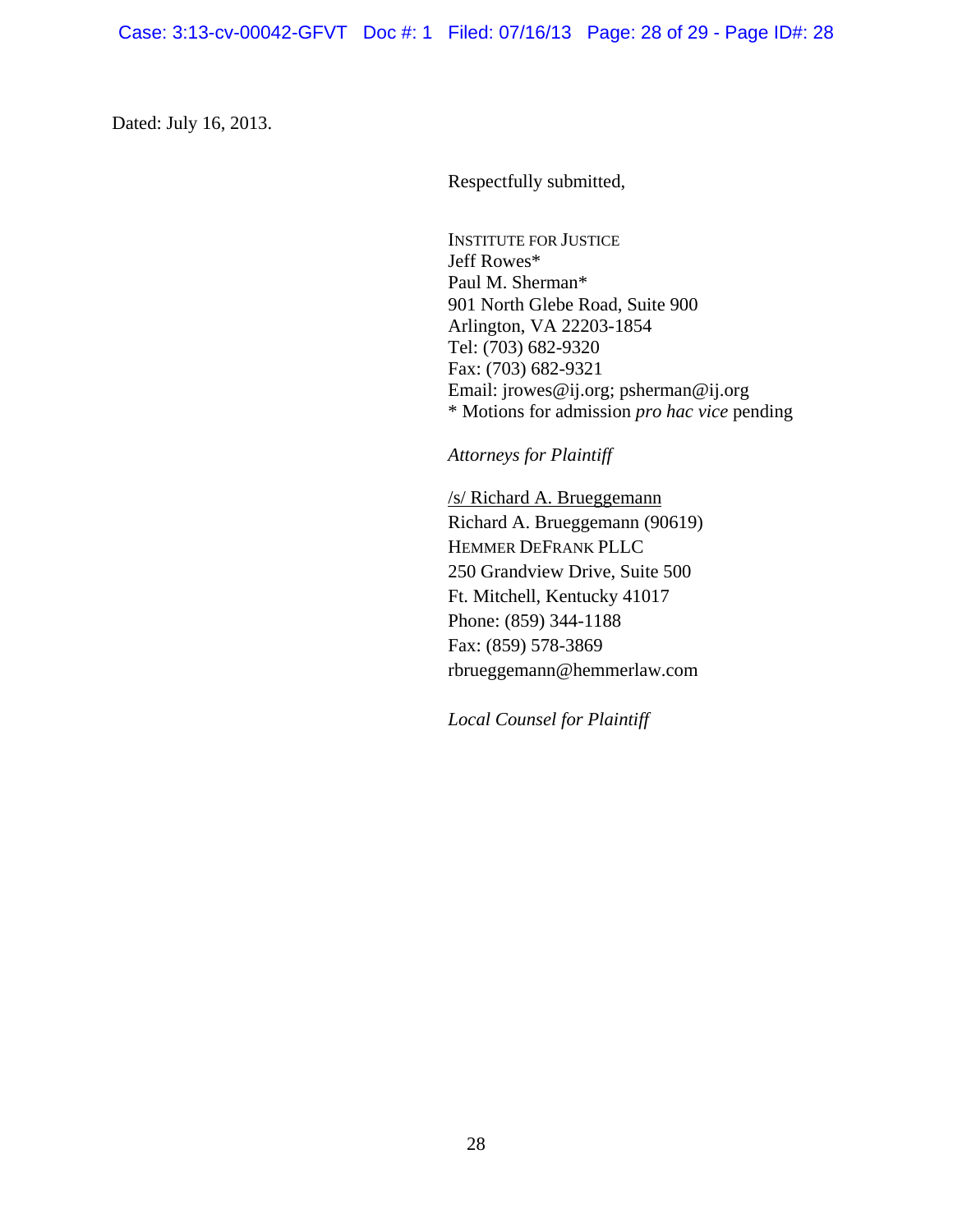#### Verification by Plaintiff John Rosemond

I, John Rosemond, declare as follows:

I have personal knowledge of the facts set forth in this complaint, and if called upon, I would competently testify as to them, with the exceptions of paragraphs 60-61, which are made on information and belief.

I verify under penalty of perjury under the laws of the United States of America that the factual statements in this complaint concerning myself, my newspaper column, and my interaction with the Kentucky Attorney General and the Kentucky Board of Examiners of Psychology, are true.

Executed this 16th day of July, 2013.

Efline John Rosemond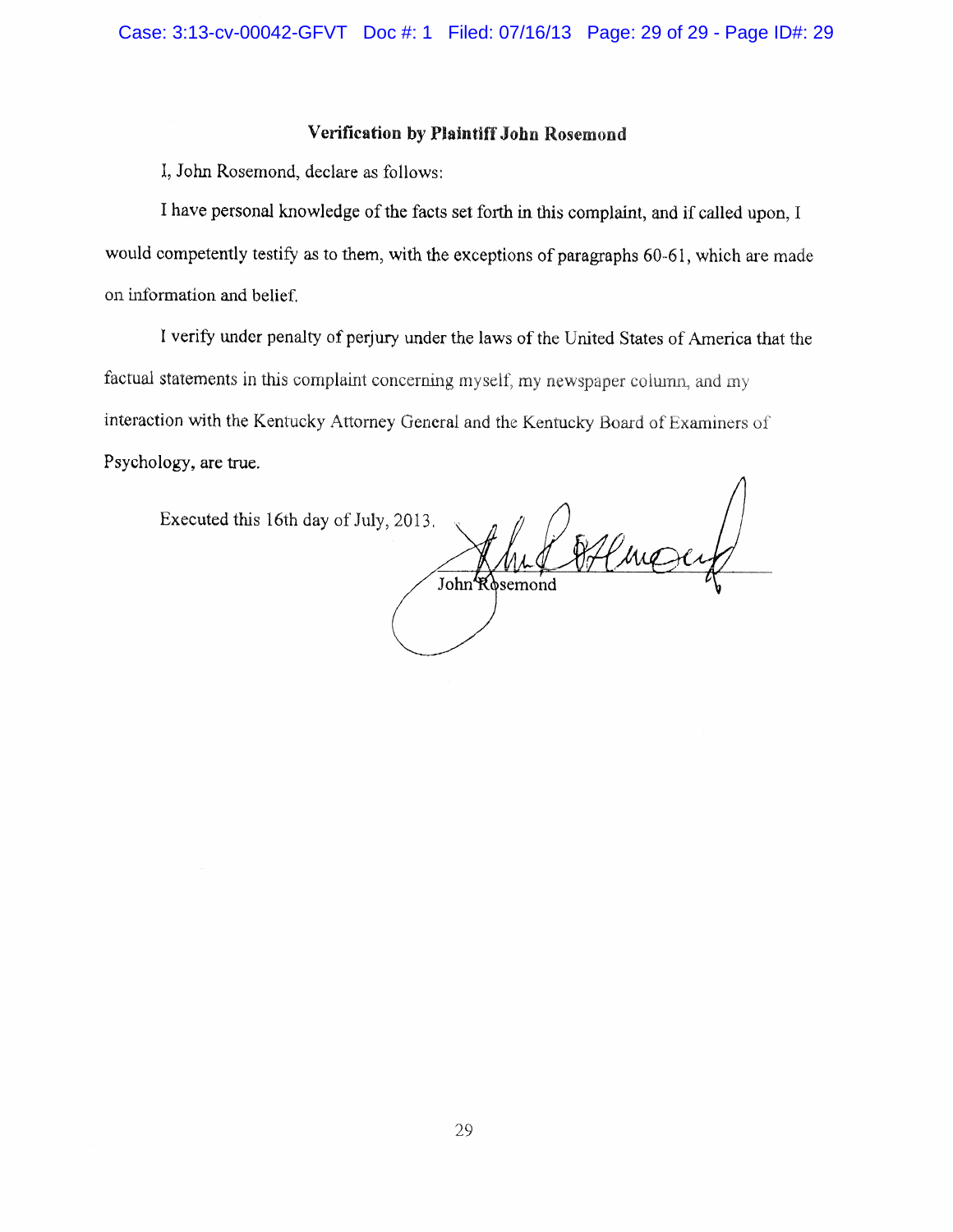## Complaint for Declaratory and Injunctive Relief

## EXHIBIT A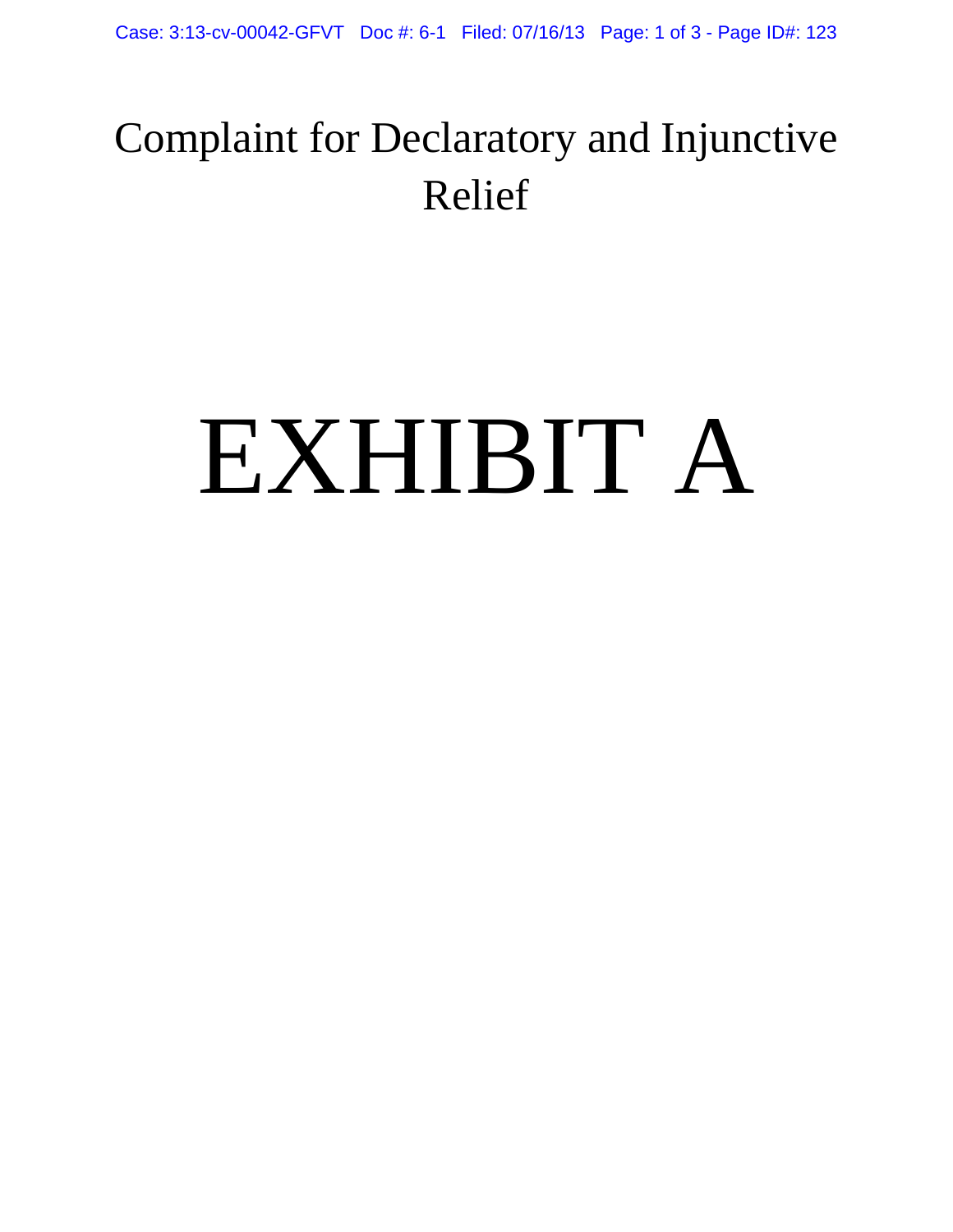#### Case: 3:13-cv-00042-GFVT Doc #: 6-1 Filed: 07/16/13 Page: 2 of 3 - Page ID#: 124



COMMONWEALTH OF KENTUCKY **OFFICE OF THE ATTORNEY GENERAL** 

**JACK CONWAY ATTORNEY GENERAL** 

CAPITOL BUILDING, SUITE 118 **700 CAPITAL AVENUE** FRANKFORT, KENTUCKY 40601 (502) 696-5300 FAX: (502) 564-2894

May 7, 2013

John Rosemond, M.S. c/o The Leadership Parenting Institute 1391-A East Garrison Blvd Gastonia, NC 28054

Re: Kentucky Board of Examiners of Psychology; Agency Case No. 13-06 John Rosemond, a North Carolina Licensed Psychological Associate

Dear Mr. Rosemond:

The Office of the Attorney General represents the Kentucky Board of Examiners of Psychology. This Office assists the Board regarding the standards set forth in KRS Chapter 319. I am assigned as its General Counsel. The Board has reviewed information provided, including an article that appeared in the Lexington Herald-Leader on February 12, 2013.

Kentucky law defines the "practice of psychology" as:

[R] endering to individuals, groups, organizations, or the public any psychological service involving the application of principles, methods, and procedures of understanding, predicting, and influencing behavior, such as the principles pertaining to learning, perception, motivation, thinking, emotions, and interpersonal relationships; the methods and procedures of interviewing, counseling, and psychotherapy; and psychological testing in constructing, administering, and interpreting tests of mental abilities, aptitudes, interests, attitudes, personality characteristics, emotion, and motivation. The application of said principles in testing, evaluation, treatment, use of psychotherapeutic techniques, and other methods includes, but is not limited to: diagnosis, prevention, and amelioration of adjustment problems, and emotional, mental, nervous, and addictive disorders and mental health conditions of individuals and groups; educational and vocational counseling; the evaluation and planning for effective work and learning situations; and the resolution of interpersonal and social conflicts. KRS 319.010(7).

Additionally, KRS 319,005 restricts the practice of psychology and the use of protected words such as "psychologist" only to those persons credentialed by this Board.

AN EQUAL OPPORTUNITY EMPLOYER M/F/D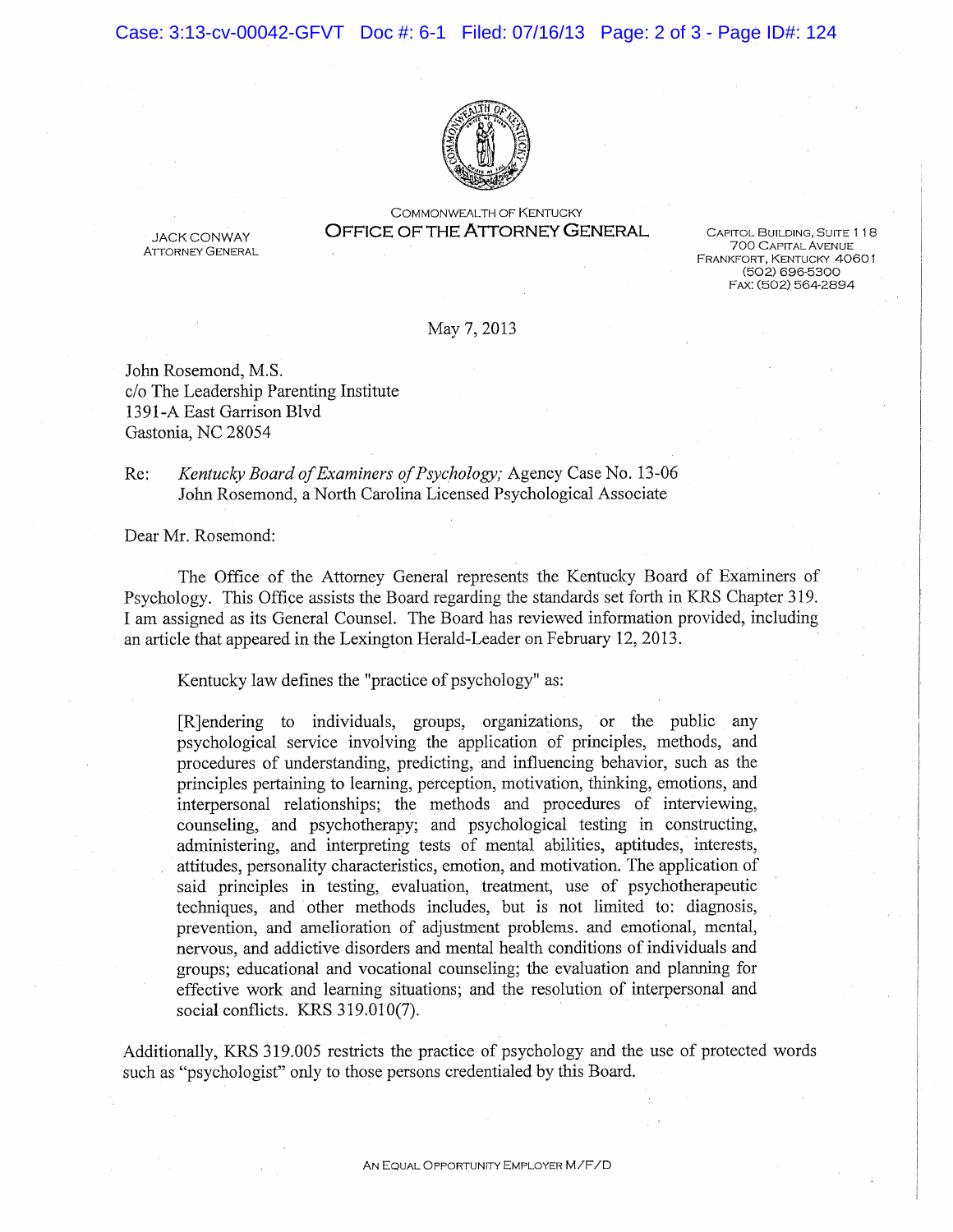The following information will put this request of the Board in context. The February 12, 2013 Lexington Herald-Leader article, wherein you represent yourself to be a family psychologist, was published in a Kentucky newspaper and disseminated across Kentucky. The article is your response to a specific question from a parent about handling a teenager was a psychological service to the general public, which constituted the practice of psychology as defined by KRS 319.010(7). The Board takes no issue with the quality of the psychological services or the applicable standard of care. KRS 319.010(6) defines the "practice of psychology," which includes the activities performed by you in the February 12, 2013 article. By providing professional services in Kentucky, constitutes the practice of psychology in Kentucky.

Based upon the Board's review of this matter, the Board has concluded that you engaged in the unlawful practice of psychology in Kentucky. No person may engage in the practice of psychology unless licensed by the Board or otherwise exempt upon meeting the minimal registration requirements of 201 Kentucky Administrative Regulation ("KAR") 26:215 as authorized by Kentucky Revised Statute ("KRS") 319.015(8). This regulation and statute, respectively, allows an out-of-state, licensed psychologist to practice psychology for a limited period of time in Kentucky upon registration with the Board. The Board has directed me to offer a Cease and Desist Affidavit and Assurance of Voluntary Compliance, in order to resolve the Board's concerns at this time. Since you did not hold a Kentucky license and did not register with the Board per 201 KAR 26:215, a Cease and Desist Affidavit and Assurance of Voluntary Compliance is an appropriate remedy in lieu of legal action otherwise authorized by KRS 319.118(2) to enforce KRS 319.005.

With the above in mind, the Board requests that you please read, sign, date, and have notarized the enclosed Cease and Desist Affidavit and Assurance of Voluntary Compliance, then return the document to me by May 30, 2013. This will end any further action by the Board at this time. If you have any questions about this matter, then please do not hesitate to contact me. I trust that you will agree to resolve this matter now without the time, expense, and delay of any further legal action. This correspondence has been sent to you by certified mail to ensure that you receive it.

Sincerely yours.

Jack Conway **Attorney General** 

Brian T. Judy **Assistant Attorney General** Counsel, Kentucky Board of Examiners of Psychology

Enclosure

Robin Vick, Board Administrator cc: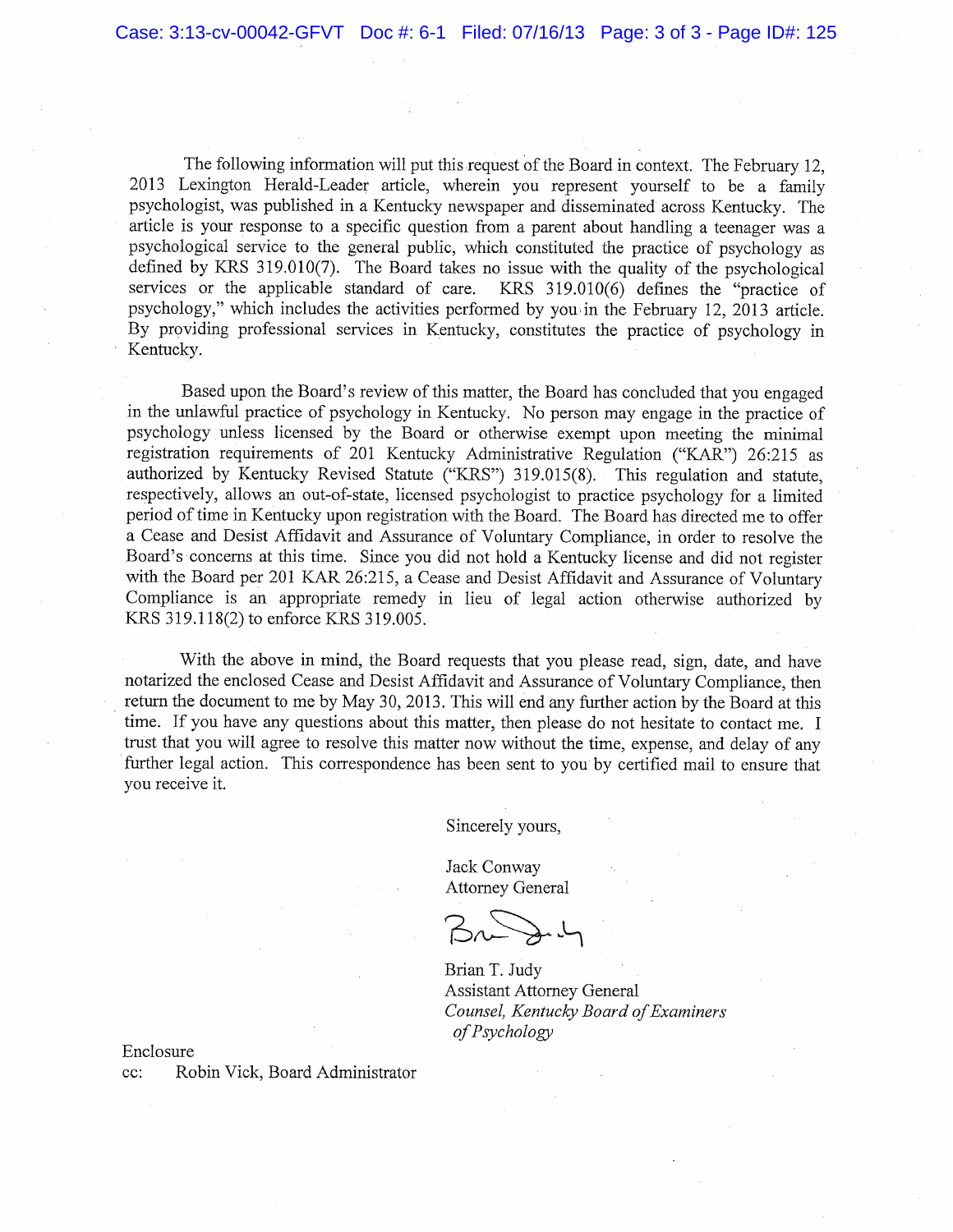## Complaint for Declaratory and Injunctive Relief

# EXHIBIT B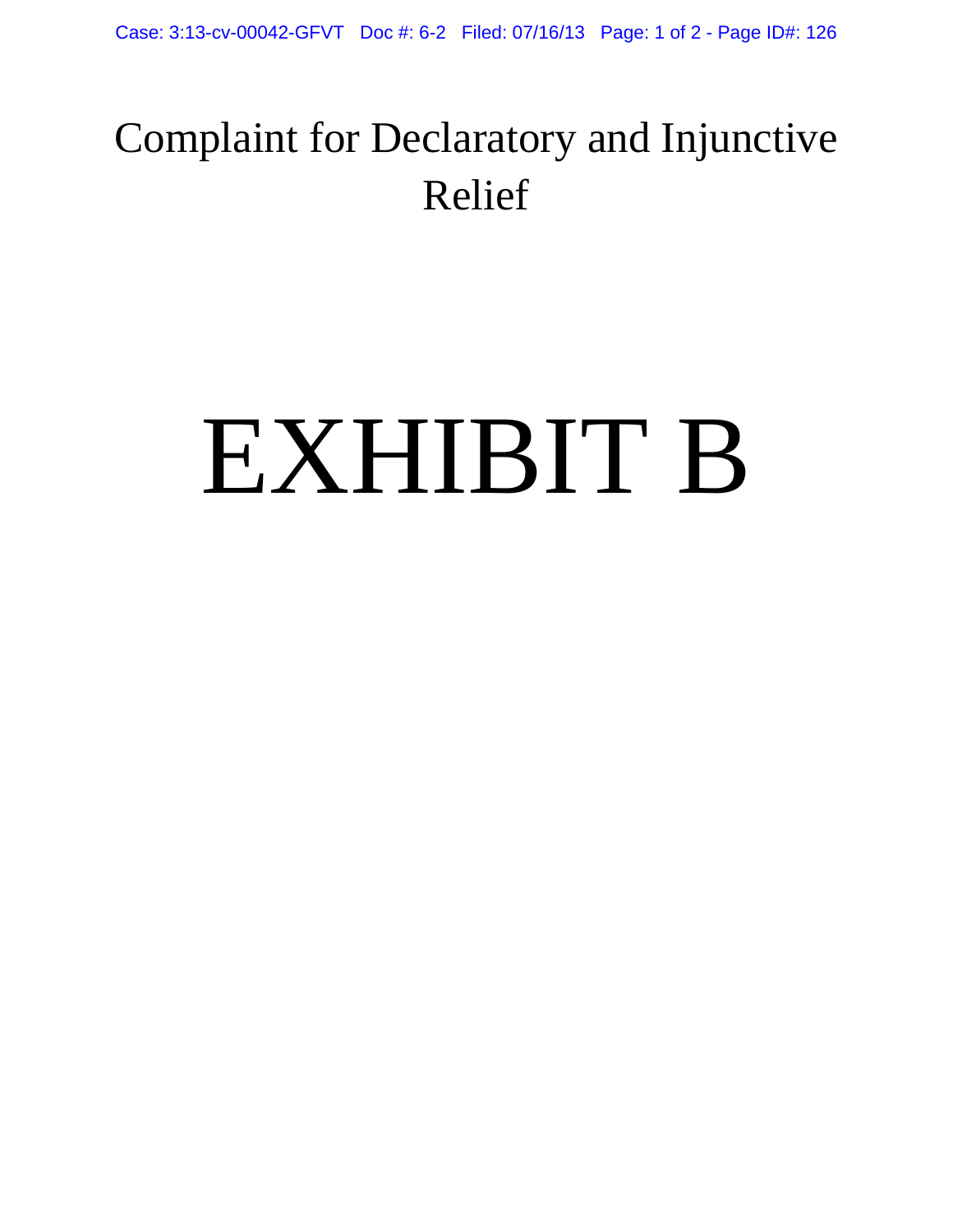Living with Children **John Rosemond** Copyright 2013, John K. Rosemond

Our 17-year-old is a highly spoiled underachiever. As a junior in high school, he's  $\mathbf{Q}$ : failing two classes and borderline in the rest. We know that his problems are largely due to our parenting style. We read your book on teens and have made some progress, but we're feeling a sense of urgency. We're ready to do some drastic things. Where do you think we should start?

As you now realize, your son is in dire need of a major wake-up call. Start by stripping А: his room down to bare essentials, taking away any and all electronic devices, and suspending all of his privileges, including driving. Inform him that his normal life will be restored when he has improved his grades to no less than what he's capable of and sustained the improvement for eight weeks. Anything less will invite cursory improvement, then backsliding. You could get stuck in that sort of manipulative back-and-forth forever.

Unfortunately, this is an eleventh-hour action. Obviously, the earlier parents intervene in a problem, the better the prognosis. On the other hand, it's better to do something late than to never do anything at all. At this point, there's a lot of history (and momentum) behind your son's motivation issues. Getting him to turn himself around is going to require a unified front and calm, purposeful resolve. Don't expect to see consistent progress for at least six weeks. Keep the faith, stay the course, and be fully prepared for things to get worse before they begin getting better.

"Why is that, John?"

Because when parents finally pull the rug of over-indulgence out from under an underachieving child, the typical reaction is full collapse along with complaints from the child to the effect that since he has no privilege, he now has nothing to care about; therefore, he is not going to do anything to bring up his grades until certain privileges are restored. Believe me, this is nothing more than manipulative self-drama, soap opera, with a heavy dose of attempted hostage-taking thrown in. It's an attempt to get the parents to question their judgment and begin negotiating.

"Will you give me my cell phone back if I bring my grades up for a week?" or "If you give me my cell phone and driving privileges back, I'll bring my grades up, I promise."

Don't do it! If your son begins making promises of that sort, don't believe a word he says. Simply smile and tell him that if he can bring his grades up for a week, he can surely bring them up for two weeks, then three, then eight. Keep reminding him that you're not asking him to do any more than he is capable of. If you give him even the proverbial inch, he will think he can make you give up the proverbial mile. In no time, you'll be right back where you started from, but he will know that he can beat you at your own game.

So, don't play games. Go into this fully prepared for backlash of one sort or another. His reaction is likely to include anger, self-pity, and threats of running away or other equally silly things. This is your golden opportunity to get control of your relationship with your son. Given that he's 17, it may be your last opportunity. Don't blow it.

Family psychologist John Rosemond answers parents' questions on his web site at www.rosemond.com.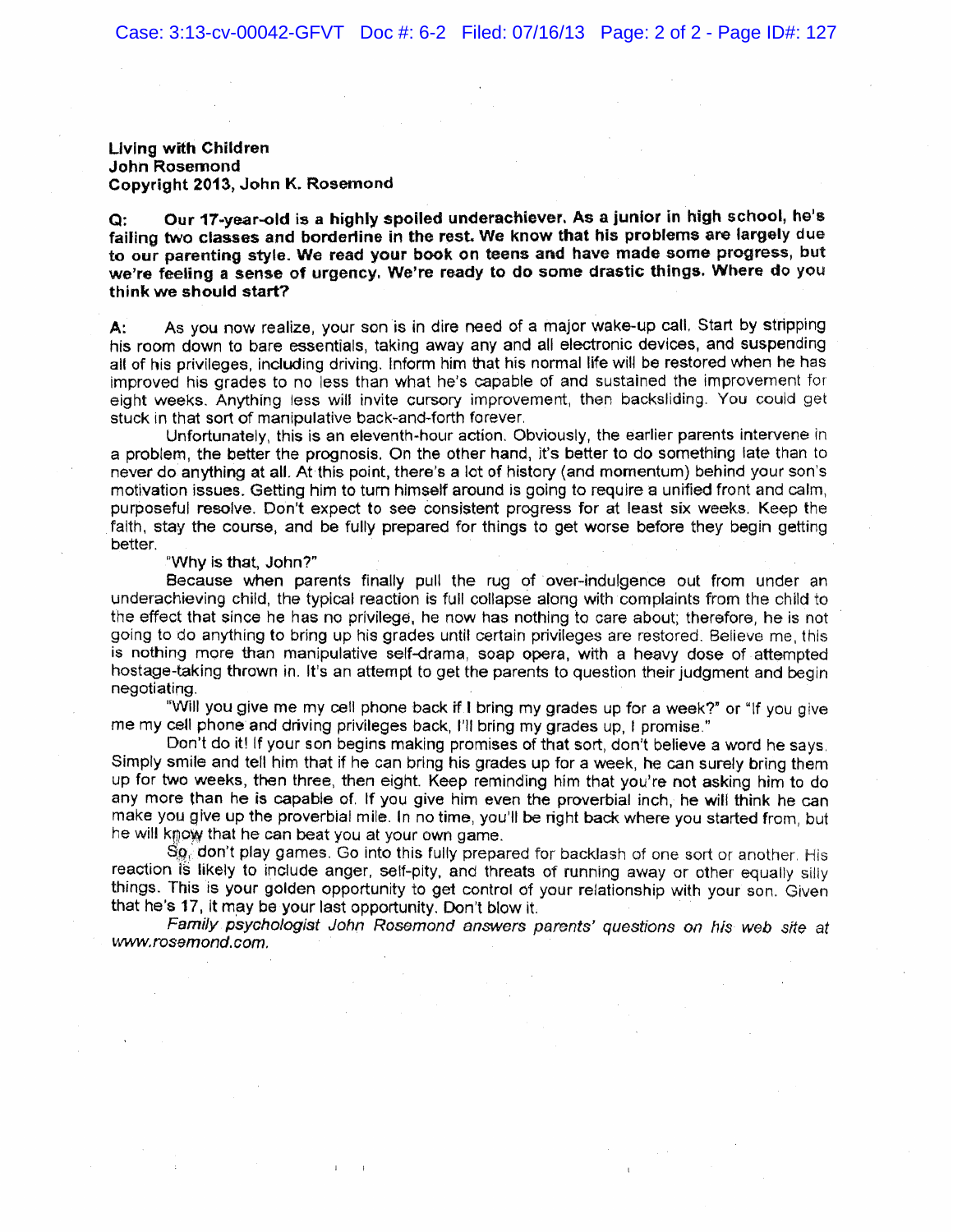## Complaint for Declaratory and Injunctive Relief

# EXHIBIT C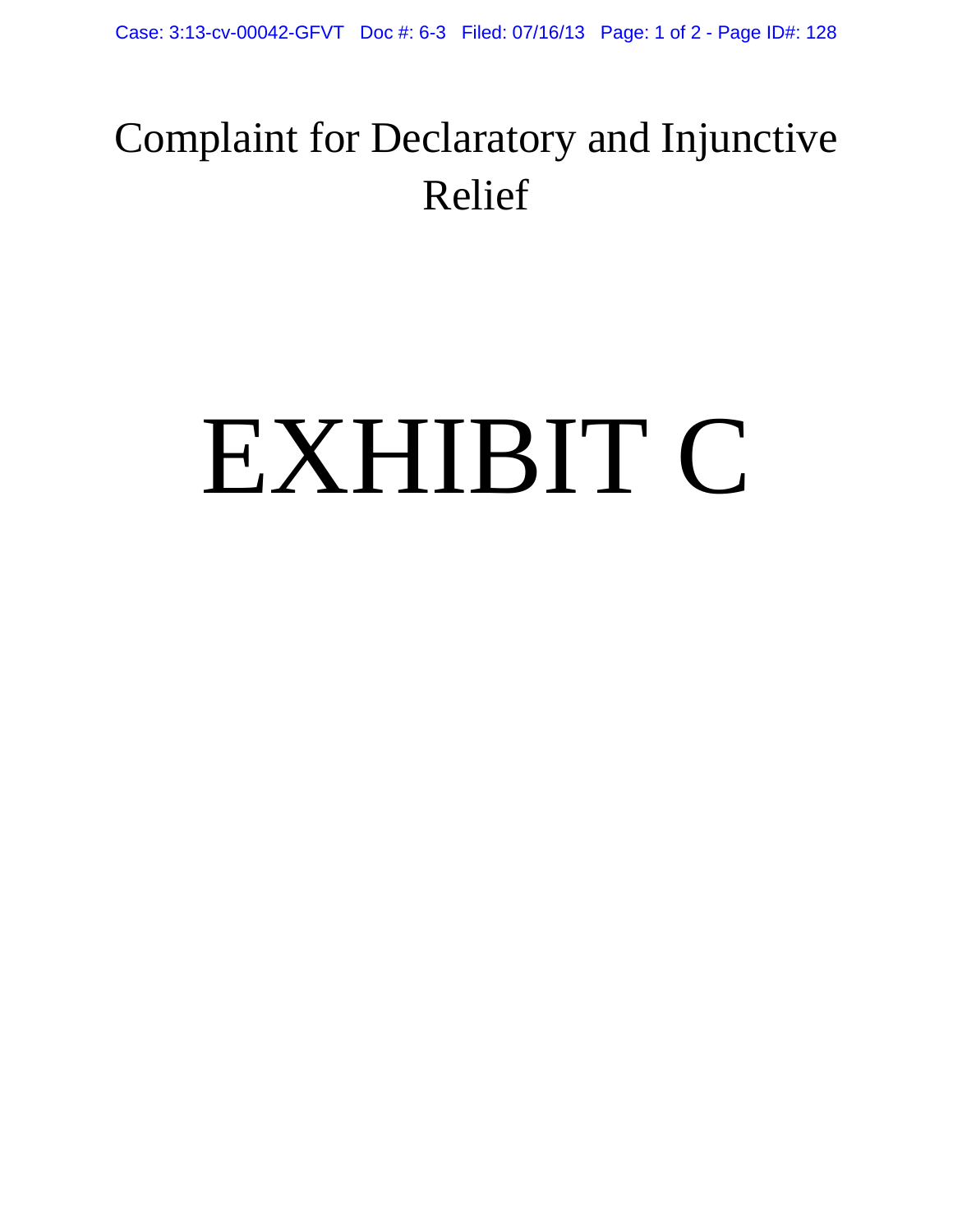#### Case: 3:13-cv-00042-GFVT Doc #: 6-3 Filed: 07/16/13 Page: 2 of 2 - Page ID#: 129

Thomas Kerby Neill, Ph.D. 3767 Winchester Rd. Lexington, KY 40509

(859) 293-2265 tkneill@earthlink.net

February 13, 2013

Kentucky Board of Examiners of Psychology 911 Leawood Drive Frankfort, KY 40601

Dear Chairperson:

I am a retired clinical child psychologist, formerly licensed in Kentucky. During my 40 plus year professional career I served as a licensure examiner for the Kentucky State Board and also edited a book published by the American Psychological Association, *Helping Others Help Children,* on supervision of child psychotherapy. A number of years ago I wrote the Board to express my concern about the syndicated advice columnist John Rosemond. At times Mr. Rosemond gives general advice that can be helpful to parents, particularly parents who may overindulge their children. General advice on parenting is very different than specific advice regarding an individual child. I am enclosing a recent example that in my estimation is particularly out-of-line (Lexington Herald-Leader, February 12, 2013). While Mr. Rosemond's suggestions might work very well, they could also create serious problems for the youth and the family in question. He would be on much safer ground to recommend that the family seek direct professional help. Most simply put, with the information he reports that he has, without a personal assessment of the child and family, and without a professional relationship that allows him to follow up on such advice, Mr. Rosemond's advice is both unprofessional and unethical. I am sure that State Board members could easily elaborate on the problems with this column—the range of possible physical and mental health conditions that would need to be considered before giving such advice and the importance of careful follow-up should, for example, an already depressed child become more depressed.

While the Board certainly has no jurisdiction with respect to the advice anyone might give in a syndicated column, it certainly has jurisdiction over who can present themselves as a psychologist in Kentucky. My best information is that Mr. Rosemond has a masters degree in psychology and has practiced clinically in North Carolina. Even if he has met criteria for calling himself a "psychologist" in the state of North Carolina (and I don't know that he has), he has not met such criteria in Kentucky. Given the nature of his advice over the years, I suspect the Board might find it very controversial to grant him such privileges in Kentucky. For this reason I would like the board to ask newspapers carrying Mr. Rosemond's column in Kentucky to either discontinue using the term "psychologist" to describe Mr. Rosemond, or to carry a disclaimer that states, "Mr. Rosemond has not met the professional criteria to call himself a psychologist in the state of Kentucky."

Sincerely,

Cc: Lexington Herald Leader John Rosemond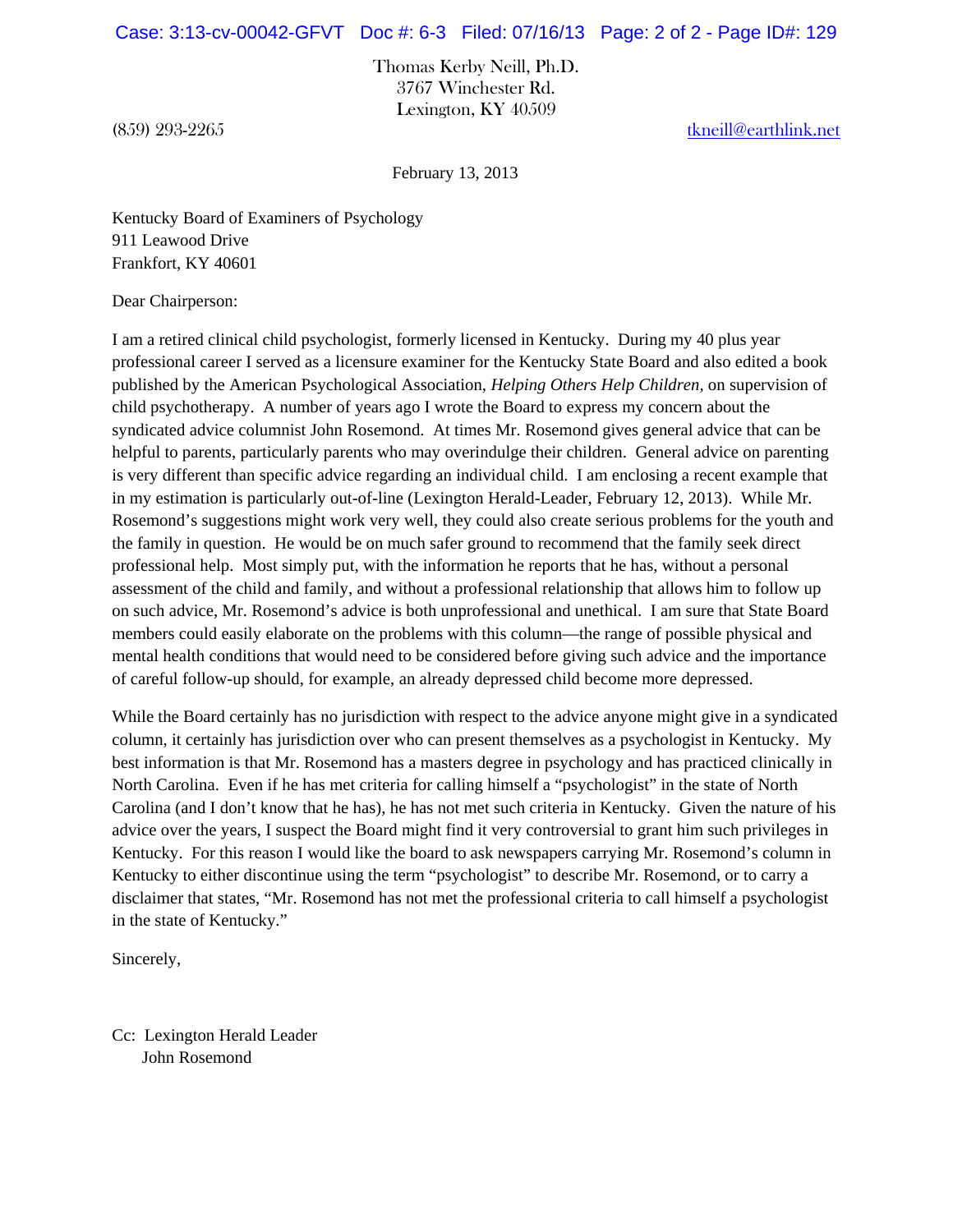## Complaint for Declaratory and Injunctive Relief

## EXHIBIT D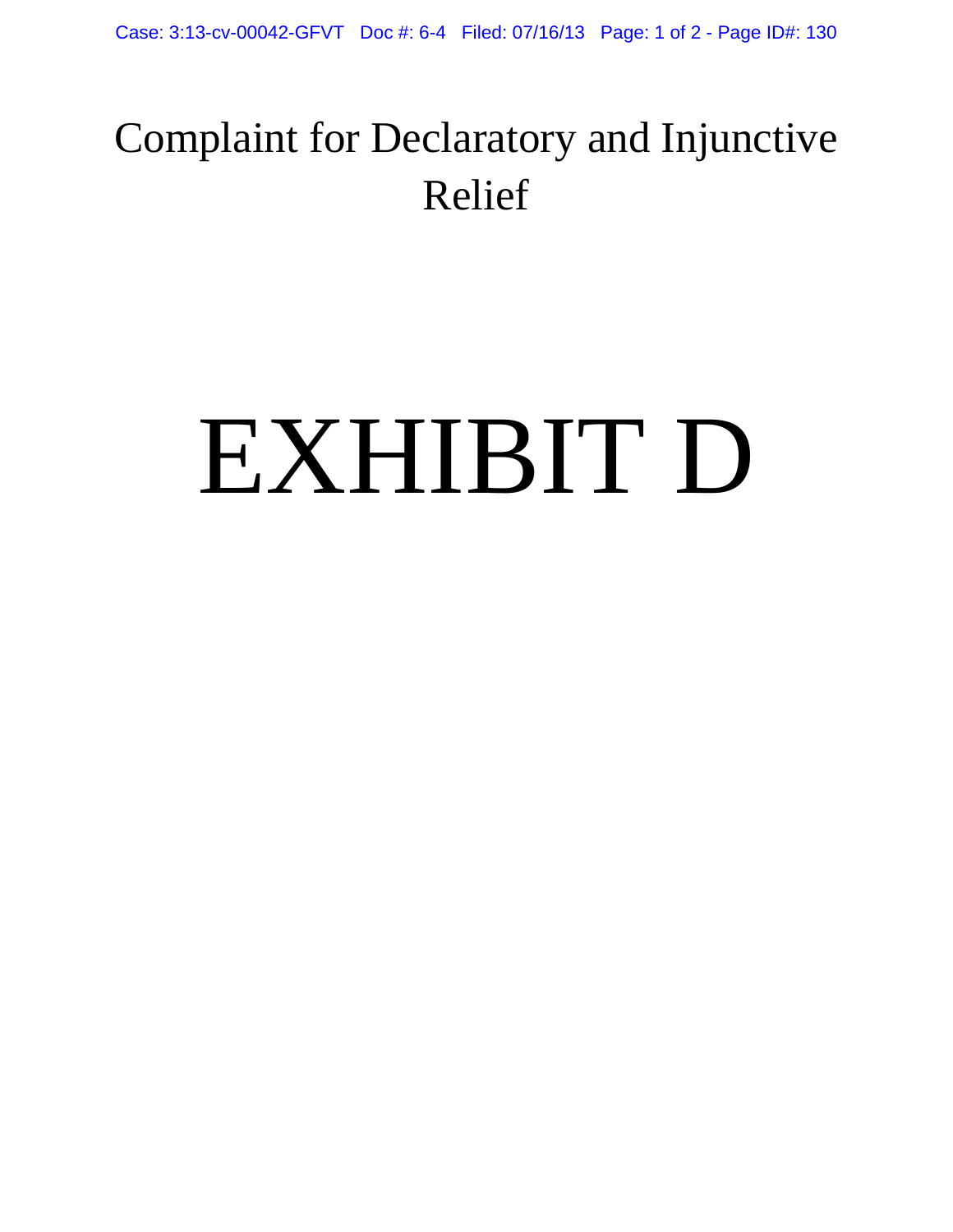#### **Cease and Desist Affidavit and Assurance of Voluntary Compliance**

Comes the Affiant, John Rosemond, M.S., after being duly sworn, states:

1. I have read the correspondence dated May 6, 2013, from the Office of the Attorney General regarding my unlawful engaging in the "practice of psychology" as defined by KRS 319.010(6) in Kentucky without a license issued by the Kentucky Board of Examiners of Psychology ("Kentucky Board") when I published an article in the Lexington Herald-Leader on February 12, 2013, wherein I engaged in the "practice of psychology" as defined by KRS 319.010(7) and described myself as a family psychologist.

 $2.$ I am a psychological associate licensed only by the State of North Carolina and am not licensed by the Kentucky Board.

I understand and agree as my assurance of voluntary compliance under 3. KRS 319.082(1) that I may not engage in the "practice of psychology" as defined by KRS 319.010(7), unless I hold a valid credential from the Board, or am otherwise exempt from KRS Chapter 319 under an express exemption set forth in KRS 319.015. This means that I may not provide any direct mental health services to, or on behalf of, any member of the public in Kentucky, nor may I provide clinical supervision to any supervisee doing so, unless I hold a valid credential from the Board, or am otherwise exempt from KRS Chapter 319 as stated herein.

I understand that I may not, and my agents or representatives may not, use in 4. Kentucky the term "psychologist," "psychological," or any term specified in KRS 319.005 or any title or description of services in a manner that implies or would reasonably be deemed to imply that I am licensed in Kentucky as a psychologist.

I understand that the Board may provide a copy of this Cease and Desist Affidavit 5. and Assurance of Voluntary Compliance with any governmental organization, entity, court, or other person in the discretion of the Board.

Further Affiant sayeth naught.

Subscribed and sworn by John Rosemond, M.S., before me, this the day of May, 2013.

John Rosemond, M.S.

Notary Public:

My commission expires: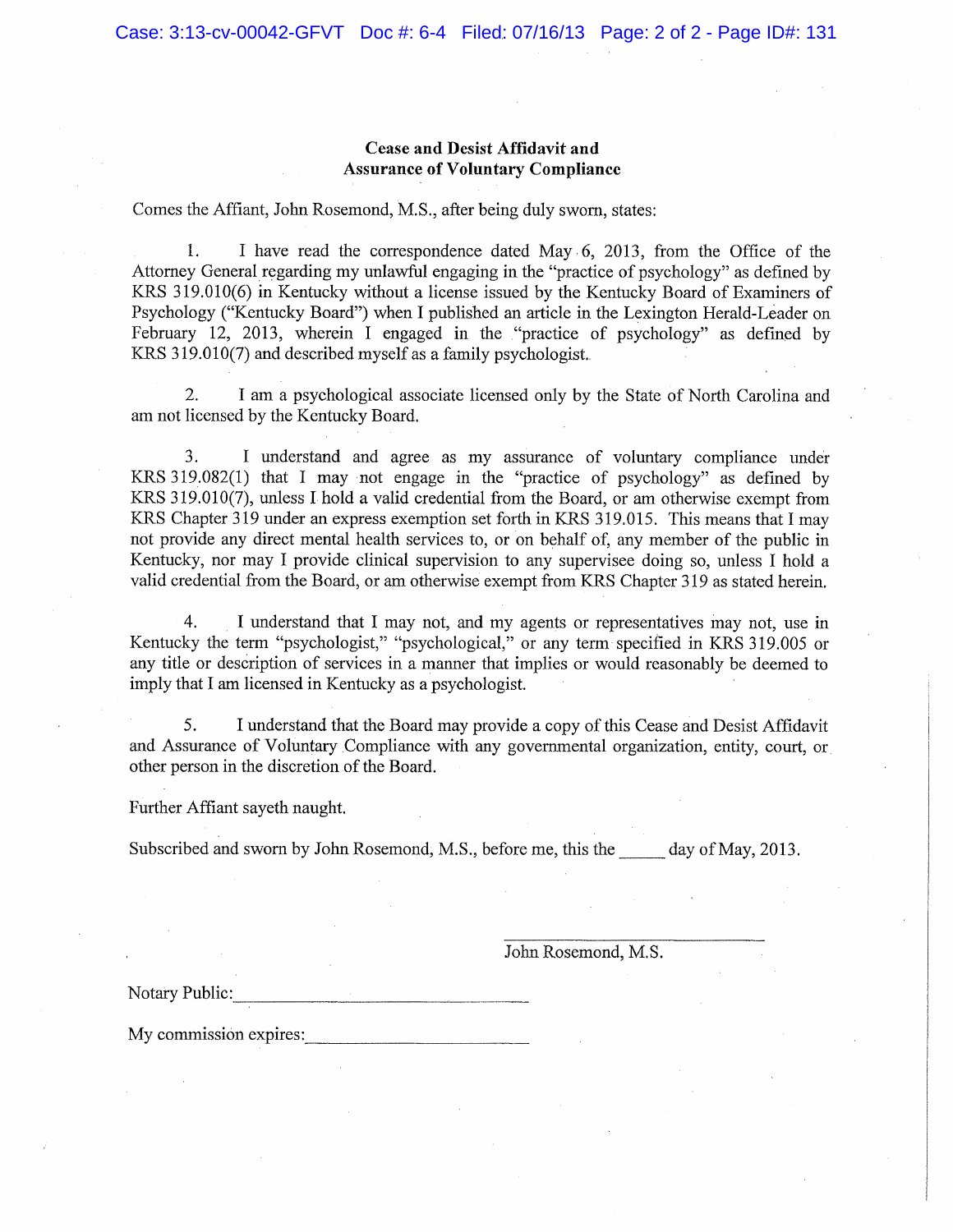## Complaint for Declaratory and Injunctive Relief

## EXHIBIT E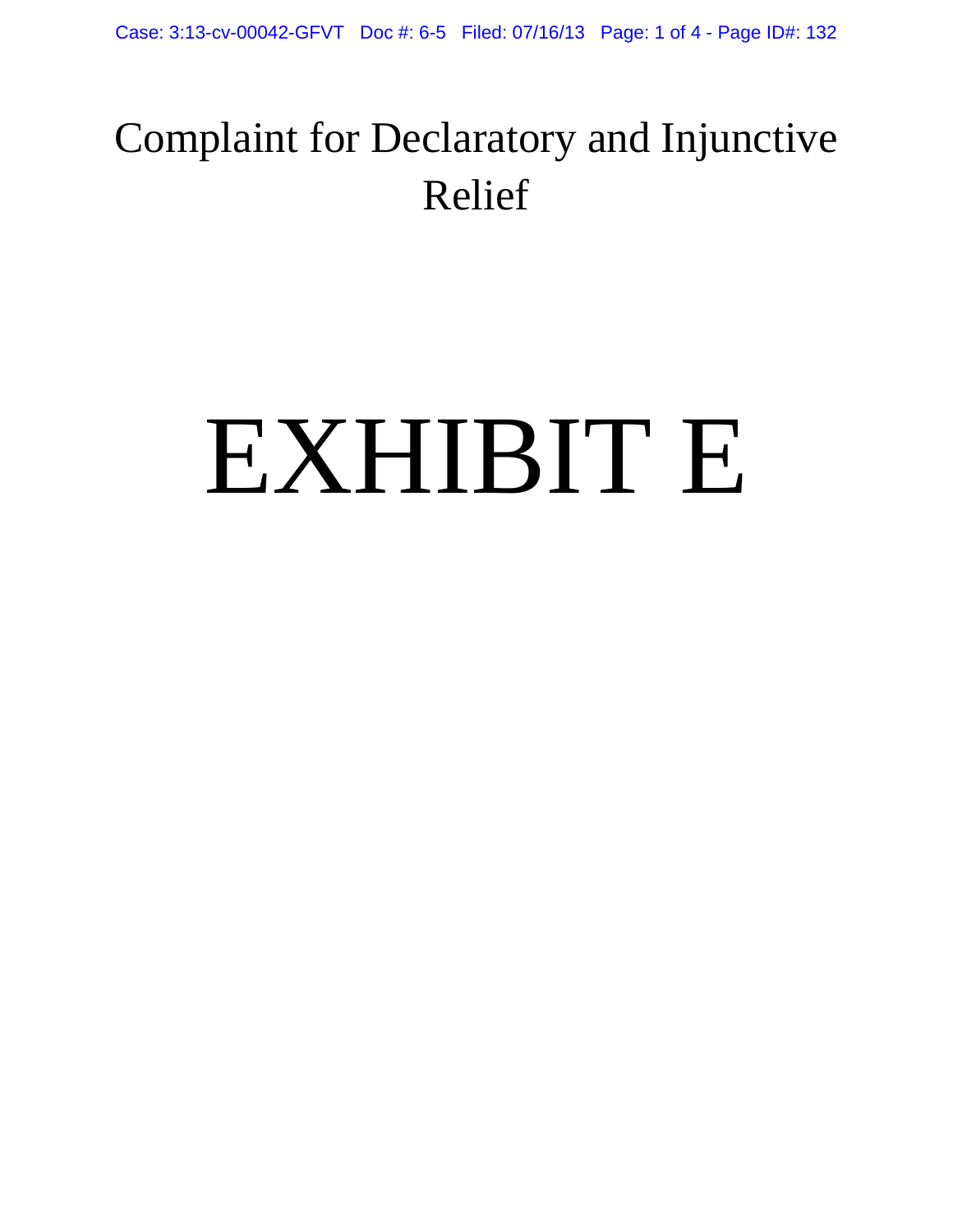Dear Mr. Judy,

I have received your letter of May 7 in which you say that I am improperly practicing psychology in Kentucky and insisting that I sign a Cease and Desist order.

I respectfully disagree with your allegation that I am practicing psychology in Kentucky. I have written the newspaper column in question for over thirty years, and it is currently printed in over two hundred newspapers across the United States, including the Lexington Herald-Leader. At no point in the last thirty years has any psychologist or state psychology board suggested that my column's publication and syndication constitutes "engaging in the practice of psychology" in any way. Further, I am licensed by the North Carolina Psychology Board, which agrees that my column does not constitute "engaging in the practice of psychology." Their agreement is evident by the fact that they do not require that my column be supervised by a Ph.D. psychologist. (As a North Carolina Psychological Associate, any activity of mine that constitutes engaging in the practice of psychology requires supervision by a Ph.D. Licensed Practicing Psychologist). Nonetheless, I have voluntarily retained a Ph.D. supervisor for my column for more than twenty years. That Licensed Practicing Psychologist, who has been approved by the North Carolina Psychology Board, alerts me when a specific column might come close to stepping over the line of "engaging." Where one of my columns comes close to that line, I err on the side of caution and refrain from publishing it. Tellingly, my licensed supervisor vetted the February 12, 2013 column giving rise to this complaint and found no problem.

The American Psychological Association's 2008 position paper on newspaper columns that are written by psychologists states that the ethical obligations of said psychologists "...consist primarily of performing in a competent fashion and taking care not to leave the impression that a psychologist-patient relationship is created." I adhere to this standard in writing my column. There has been no dispute as to my competence, and I have always been sensitive to the psychologist-patient issue, which is why I voluntarily retain a Ph.D. column supervisor. Put simply, newspaper advice columns are protected speech under the First Amendment and do not constitute "engaging in the practice of psychology," particularly when the above-referenced American Psychological Association standard is followed. I have and will continue to adhere to that standard. Furthermore, my advice is limited to common parenting problems that are not the exclusive domain of psychologists.

Over the past few decades there has been a proliferation of newspaper and magazine advice columns, radio advice programs, and television advice programs. Examples of other individuals engaging in similar conduct to mine are rampant. For example, Sue Shellenbarger publishes a parenting column for the Wall Street Journal, which is distributed in Kentucky. Ms. Shellenbarger uses a Q&A format to answer questions from parents yet she is not a psychologist. "Dr. Phil" (a psychologist) often counsels parents concerning problems they are having with children on his television show. Indeed, he effectively conducts mini-therapy sessions on-camera (this conduct is questionable under the aforementioned APA standard). Dr. Phil is not licensed in Kentucky, yet his television show continues to be syndicated within the Commonwealth. Dr. Laura answers questions from parents concerning troubled children on her radio show – which is syndicated in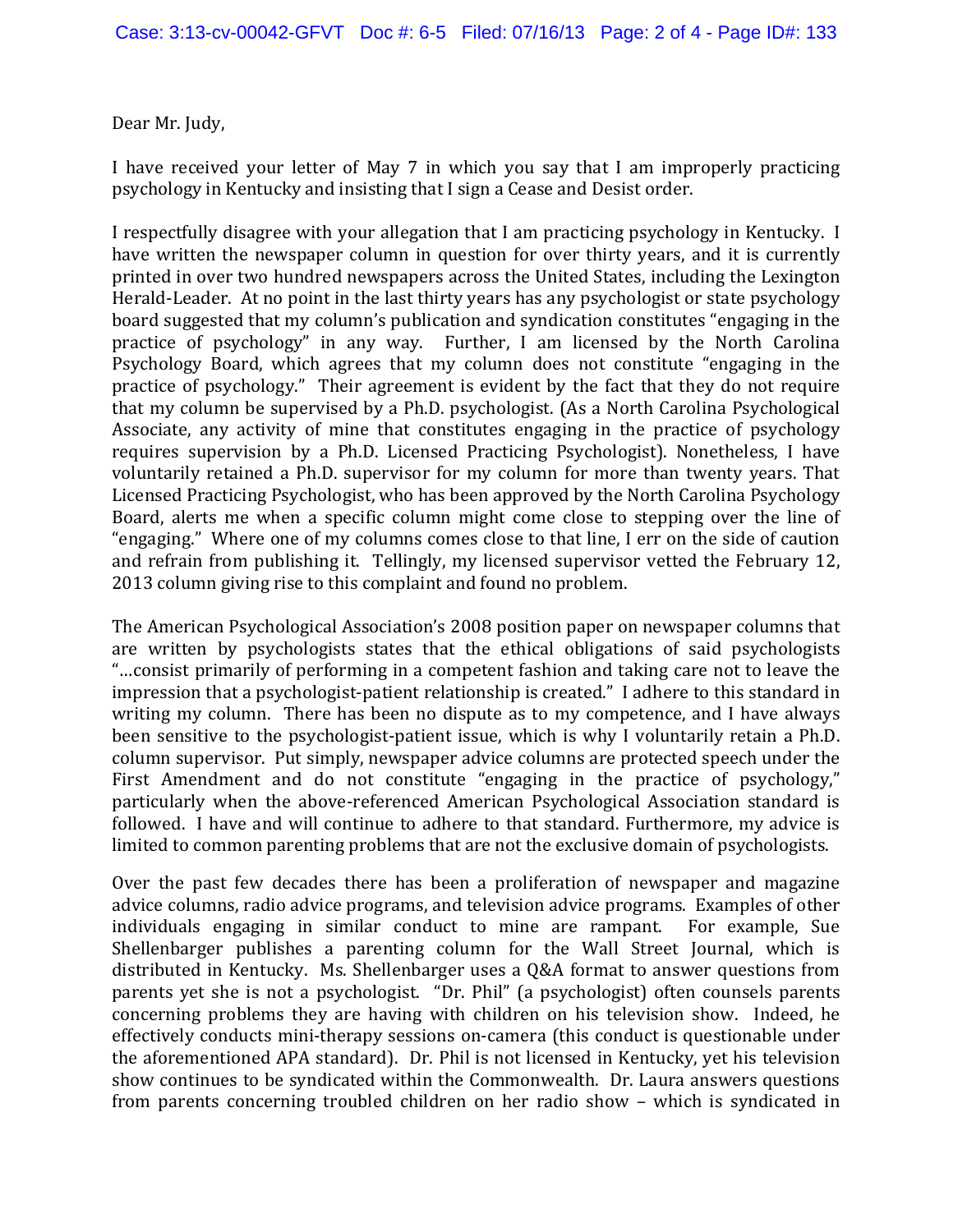Kentucky – even though she is not a psychologist. The television program "Nanny 911," which is broadcasted in Kentucky, features a former nanny going into homes and conducting behavior therapy, yet she is not a psychologist. Dr. Joyce, who bills herself as "America's favorite psychologist" often answers questions from parents that involve psychological issues despite not being licensed in Kentucky. The simple fact is that the Kentucky media provides outlets for all of these individuals to offer parenting advice without being licensed by the Commonwealth. What is more, bookstores across Kentucky offer thousands of books, including my own, which provide parenting advice by addressing specific parenting problems presented by actual parents. Your conception of what constitutes "engaging in the practice of psychology," if correct, would require the prosecution of Sue Shellenbarger, Dr. Phil, Dr. Laura, Dr. Joyce, and the vast majority of authors who have published books on parenting advice that are now sold in bookstores across the Commonwealth as none of these individuals are licensed by the Kentucky Board of Examiners of Psychology.

The Kentucky Board of Examiners also objects to the fact that the the Lexington Herald-Leader identifies me as a psychologist in my column's byline when I am not licensed as such in Kentucky. To begin with, the North Carolina Board, who is **my** licensing authority, has told me that I may call myself a psychologist without any restriction. Furthermore, I believe that there are a number of federal court decisions which protect my right to identify myself as such across all fifty states.

You have asked me to withdraw my column from the Lexington Herald-Leader. I do not have the power to do this. I submit my column directly to my syndicate, McClatchey-Tribune of Washington, DC who then "bundles" my column with other articles and feature stories and provides that bundle to all of the newspapers that subscribe to their service. Each newspaper, including the Lexington Herald-Leader, owns the local publication rights to any item in the bundle. The Lexington Herald-Leader makes the decision to publish my column, not me. I have no direct relationship with them, and my contract with McClatchey-Tribune specifically prohibits me making contact with individual newspapers that publish my column. Moreover, McClatchey-Tribune is the column vendor, not me, and I receive no remuneration from the Lexington Herald-Leader, nor does my compensation from McClatchey-Tribune reflect the Lexington Herald-Leader's decision to use my column.

Lastly, the ethical guidelines of psychology specifically state that a psychologist who believes that another psychologist is breaching ethics is to take that issue directly to the psychologist and attempt resolution *before filing a formal complaint with any licensing authority*. The psychologist whose letter initiated this action by the Kentucky Board of Examiners made no such attempt at resolution prior to filing his complaint. I submit that he is in violation of the ethics of our profession and that the Kentucky Board of Examiners should not support a complaint that arises from these circumstances.

Respectfully,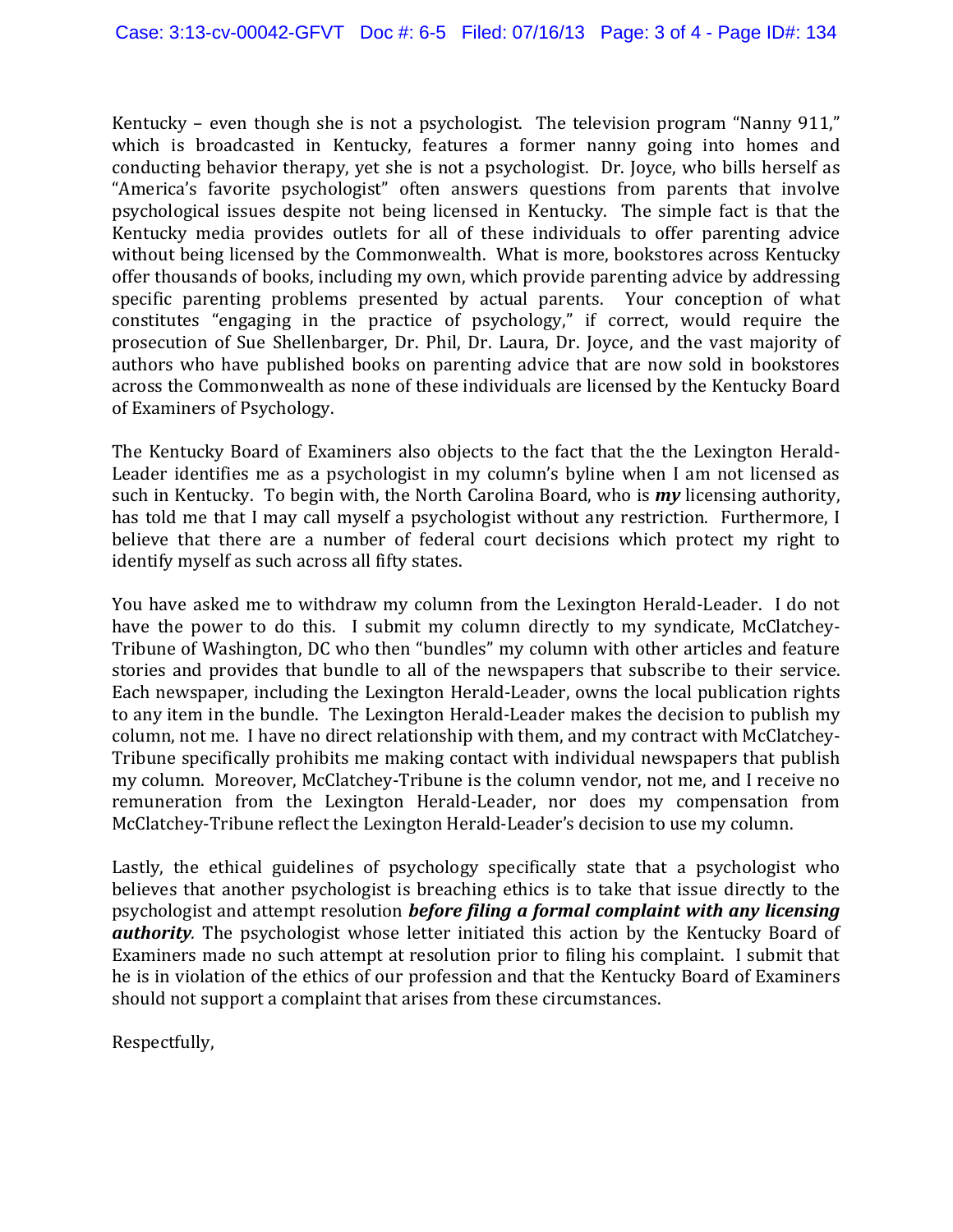Case: 3:13-cv-00042-GFVT Doc #: 6-5 Filed: 07/16/13 Page: 4 of 4 - Page ID#: 135

John K. Rosemond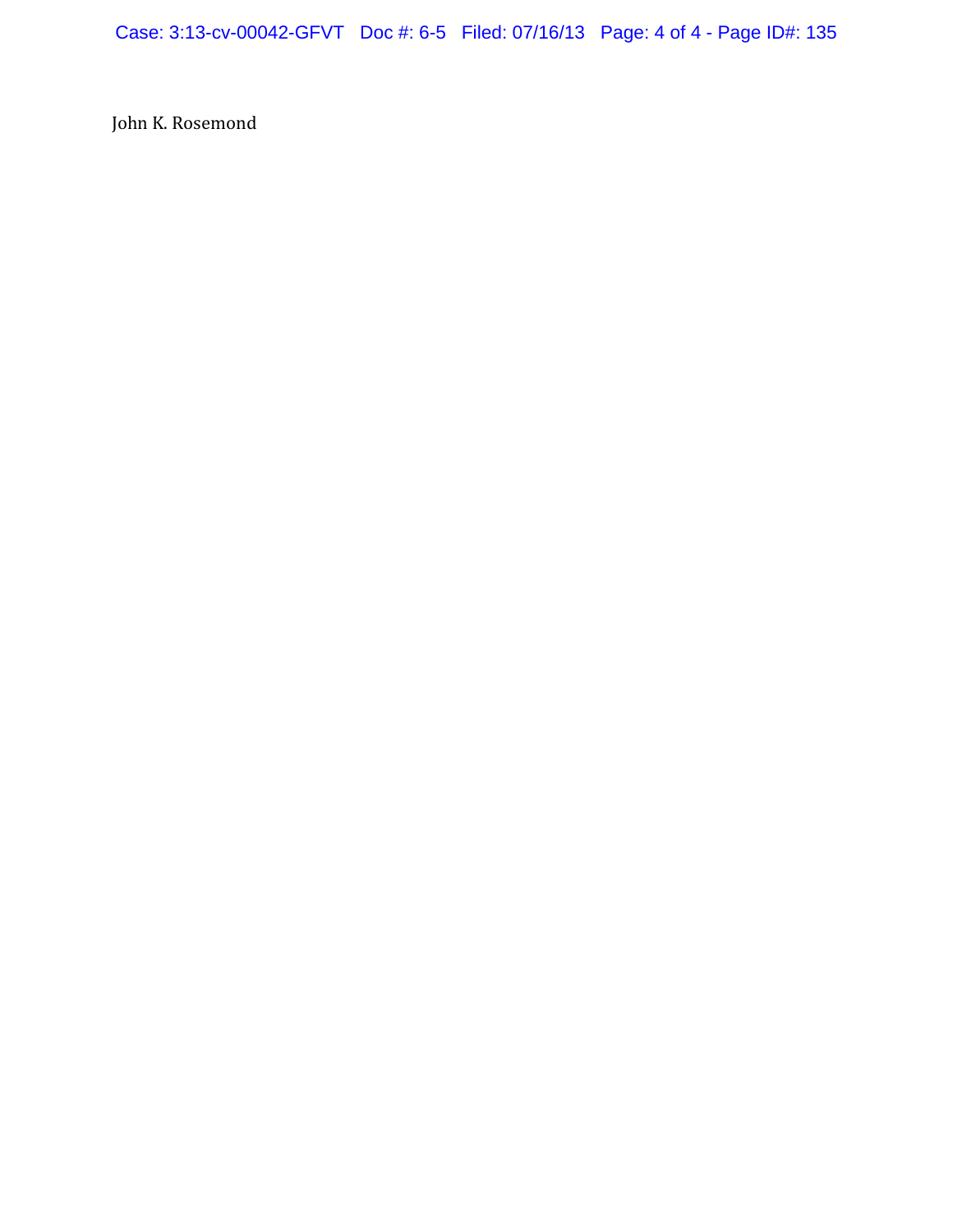## Complaint for Declaratory and Injunctive Relief

## EXHIBIT F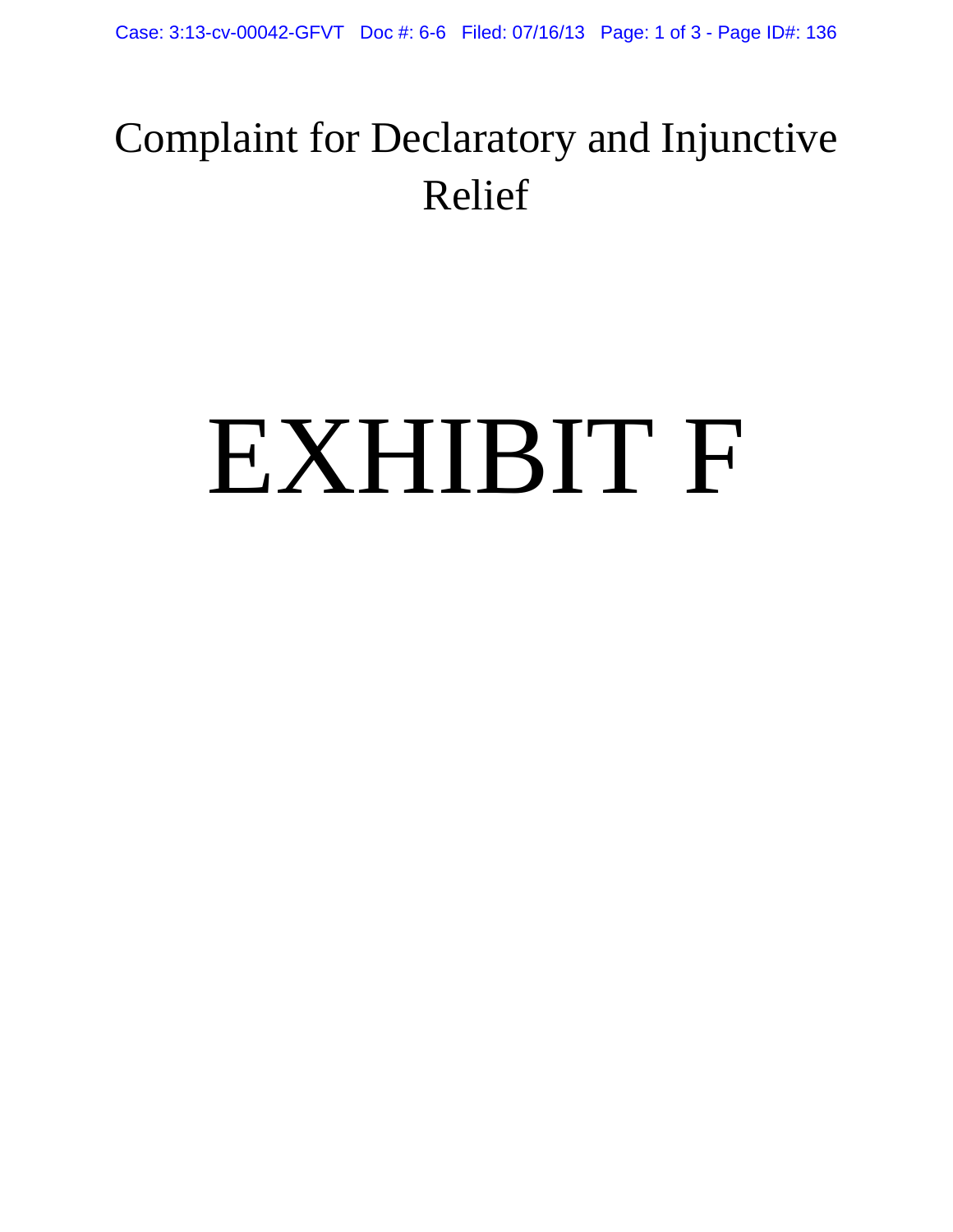Case: 3:13-cv-00042-GFVT Doc #: 6-6 Filed: 07/16/13 Page: 2 of 3 - Page ID#: 137

### **Leadership Parenting**

John K. Rosemond, MS 1391-A East Garrison Blvd. Gastonia, NC 28054

May 31, 2013

Brian Judy Office of the Attorney General Capitol Building, Suite 118 Frankfort, KY 40601

Dear Mr. Judy:

I am writing to request more time to respond to your letter of May 7 in which you informed me of the Office of the Attorney General's conclusion that I have engaged in the unlicensed practice of psychology in Kentucky. Your letter allowed me until May 30, 2013, to return the cease and desist affidavit. Because I do not have individual syndication contracts with the Kentucky newspapers that run my column, I need more time to work with my syndicate, McClatchey-Tribune, to determine what steps we need to take. I believe that an additional 45 days will be sufficient to make any necessary arrangements. Therefore I respectfully request that your office not initiate any legal action against me and extend to July 15 the deadline for responding to the Attorney General's request for a cease and desist affidavit.

Sincerely,

John K. Rosemond

cc: Robin Vick (sent by email)